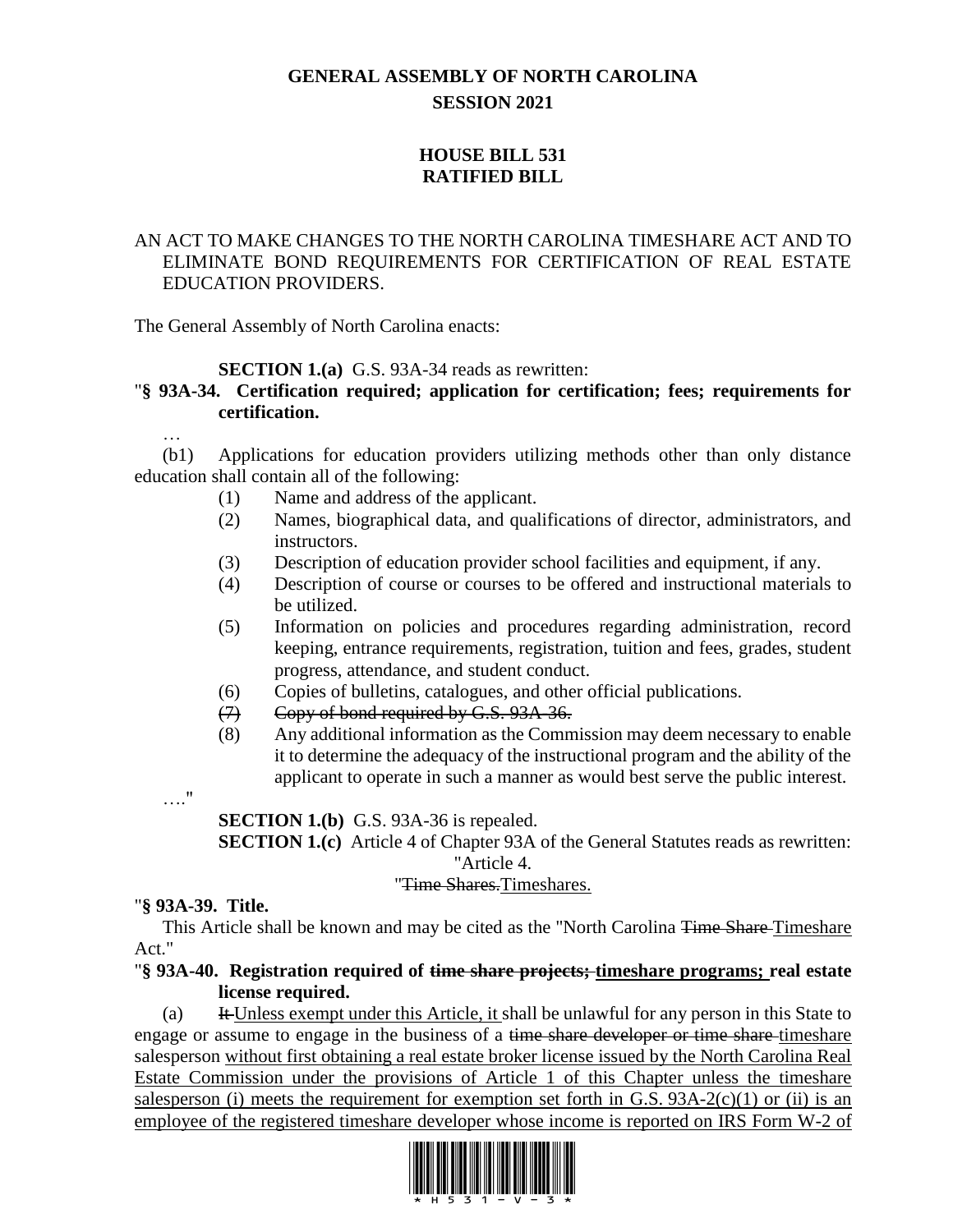the registered timeshare's developer. It shall be unlawful for a timeshare developer to sell or offer to sell a time share located in this State without the time share developer timeshare required to be registered in this State pursuant to this Article without first obtaining a certificate of registration for the time share project to be offered for sale issued by the North Carolina Real Estate Commission under the provisions of this Article. A time share salesperson shall be a licensed real estate broker subject to the provisions of this Chapter unless the time share salesperson (i) meets the requirement for exemption set forth in G.S.  $93A-2(c)(1)$  or (ii) is an employee of the registered time share developer, whose income is reported on IRS Form W-2 of the registered time share developer.Article.

(b) A person responsible as general partner, corporate officer, joint venturer venture, or sole proprietor who intentionally acts as a time share timeshare developer, allowing the offering of sale or the sale of time shares timeshares to a purchaser, without first obtaining registration of the time share timeshare project under this Article shall be guilty of a Class I felony.

- (c) The provisions of this Article shall not apply to the following:
	- (1) Any arrangement, plan, scheme, or method, including a timeshare program, wherein the contractually specified maximum total financial obligation on the owner's part is three thousand dollars (\$3,000) or less during the entire term of the plan.
	- (2) Any arrangement, plan, scheme, or method, including a timeshare program, if the initial term and any renewal term are each for a period of five years or less, regardless of the owner's contractually specified maximum total financial obligation, if any; provided, however, that (i) the period of any optional renewal term which the owner, in the owner's sole discretion, may affirmatively elect to exercise, whether or not for additional consideration, shall not be included, and (ii) the period of any automatic renewals shall be included unless an owner has the right to terminate the membership at any time and receive a pro rata refund or the owner receives a notice no less than 30 days and no more than 60 days prior to any renewal term informing the owner of the right to terminate at any time prior to the date of automatic renewal.
	- (3) The offering or sale, in another jurisdiction, of a timeshare program containing timeshare units located in this State; provided, however, that the timeshare program has been registered with the Commission.
	- (4) The offering or sale, in this State, of a timeshare program containing only timeshare units located in another jurisdiction or jurisdictions.
	- (5) The offering or sale of no more than seven timeshares within a five-year period by a consumer timeshare reseller who has acquired the timeshares for their own use and occupancy and who later offers it for resale, provided that the owner complies with the provisions of G.S. 93A-67.
	- (6) The offering or sale by a managing entity, not otherwise a developer, or a third party engaged by the managing entity, of 50 or fewer timeshares in the timeshare program which it manages in a given calendar year to purchasers who are not existing owners of that timeshare program, provided that the managing entity complies with the provisions of G.S. 93A-67.
	- (7) The conveyance, assignment, or transfer of more than seven timeshares to a purchaser who subsequently conveys, assigns, or transfers all acquired timeshares to a single purchaser in a single transaction, which transaction may occur in stages.
	- (8) A purchaser's acquisition, or the right to acquire, more than seven timeshare interests from an owner in connection with a loan, securitization, conduit, or similar financing arrangement transaction and who subsequently arranges for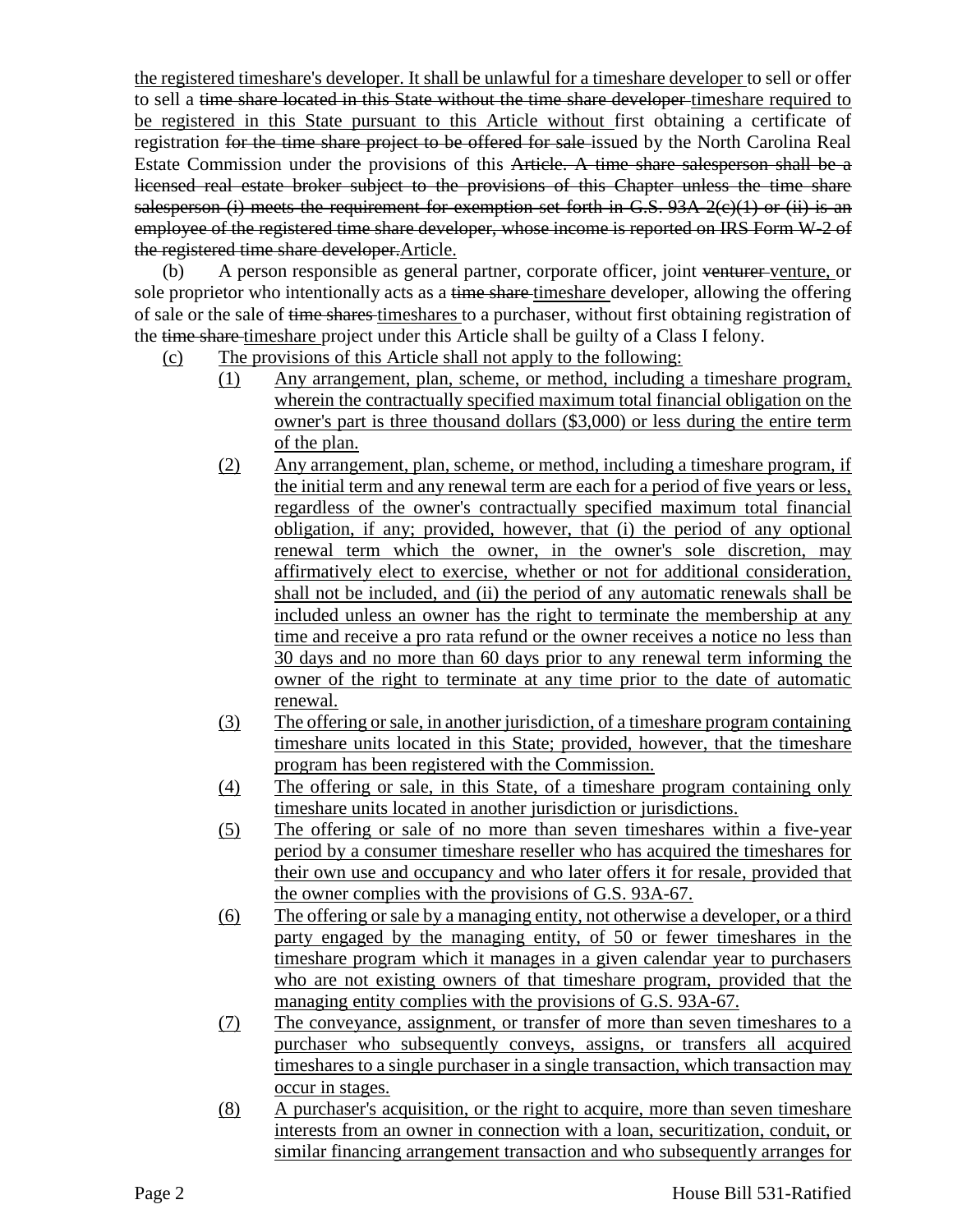all or a portion of the timeshares to be offered by a developer in the ordinary course of business on its own behalf or on behalf of the purchaser.

(9) The offering of an accommodation, product, service, discount, or other benefit which is incidental to the timeshare program and which is not necessary for any accommodation of the timeshare program to be available for use by an owner in a manner consistent in all material respects with the manner portrayed by any promotional material, advertising, or public offering statement.

# "**§ 93A-41. Definitions.**

When used in this Article, unless the context otherwise requires, the term:

- (1) Assessment. The share of funds required for the payment of common expenses which is assessed from time to time against each owner by the managing entity.
- (2) Board. The board of directors of a timeshare owners' association.
- (3) Closing or close. One of the following:
	- a. For the sale and purchase of a timeshare estate, conveyance of the legal or beneficial title to the timeshare estate as evidenced by the delivery of a timeshare instrument for conveyance of legal title or beneficial title to the purchaser or to the clerk of superior court in the county where the timeshare estate is located for recording.
	- b. For the sale and purchase of a timeshare use, the final execution and delivery by all parties of the last document necessary for vesting in the purchaser the full rights available under the timeshare program.
- (1)(4) "Commission" means the Commission. The North Carolina Real Estate Commission;Commission.
- (5) Common expense. All of the following:
	- a. Those expenses, fees, or taxes properly incurred for the maintenance, operation, and repair of the timeshare units or facilities, or both, constituting the timeshare program.
	- b. Any other expenses, fees, or taxes designated as common expenses in a timeshare declaration.
- $(6)$  Conspicuous type. A print type that is separated on all sides from other type and print and that is either (i) print type in upper- and lowercase letters two point sizes larger than the largest non-conspicuous type, exclusive of headings, on the page on which it appears, but not less than 10-point type, or (ii) where the use of 10-point type would be impractical or impossible, a different style of type or print that is conspicuous under the circumstances.
- (7) Consumer resale timeshares. One of the following:
	- a. A timeshare owned by an owner.
		- b. One or more reserved occupancy rights relating to a timeshare owned by an owner.
		- c. One or more reserved occupancy rights relating to, or arranged through, an exchange program in which an owner is a member.
- (8) Consumer timeshare reseller. An owner who acquires a timeshare for their own use and occupancy and later offers the timeshare or the occupancy rights associated with the timeshare for resale or rental, or who contracts with a transfer service provider.
- $(2)(9)$  "Developer" means any Developer. Any person or entity which (i) creates a time share or a time share project or program, timeshare, timeshare project, or timeshare program, (ii) purchases a time share timeshare for purpose of resale, or (iii) is engaged in the business of selling its own time shares timeshares it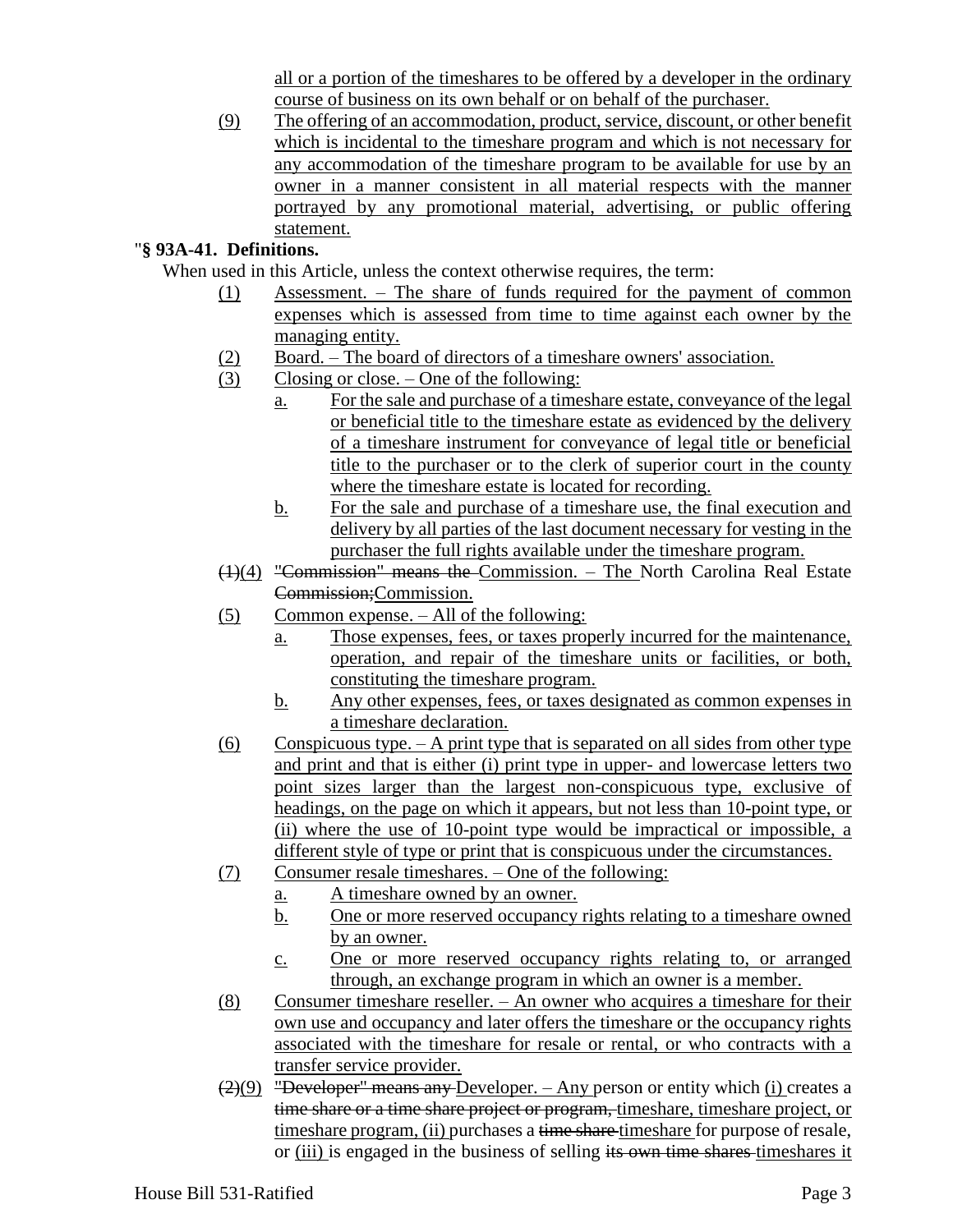owns or controls and shall include any person or entity who controls, is controlled by, or is in common control with the developer which is engaged in creating or selling time shares timeshares for the developer, but a person who purchases a time share for his or her occupancy, use, and enjoyment shall not be deemed a developer;developer.

- (10) Electronic. Relating to technology having electrical, digital, magnetic, wireless, optical, electromagnetic, or similar capabilities.
- $(3)(11)$  "Enrolled" means paid membership in exchange programs or membership in an exchange program evidenced by written acceptance or confirmation of membership;Enrolled. – Membership in an exchange program.
- $(4)(12)$  "Exchange company" means any Exchange company. Any person operating an exchange program;program.
- $(5)(13)$  "Exchange program" means any opportunity or procedure for the assignment or exchange of time shares among purchasers in the same or other time share project;Exchange program. – Any method, arrangement, or procedure for the voluntary exchange of the right to use and occupy timeshare units among owners, even if enrollment is not voluntary.
- (14) Foreclosing party. A trustee, mortgagee, managing entity, or their authorized agent who has the designated authority to pursue a nonjudicial foreclosure proceeding pursuant to G.S. 93A-62.
- (5a)(15) "Independent escrow agent" means a Independent escrow agent. A licensed attorney located in this State State, or a financial institution located in this State;a federally insured depository institution or licensed title insurance underwriter or agency, lawfully doing business in this State, which agrees to make its records of the account available for inspection by the Commission's representative; provided, however, that (i) the independent escrow agent is not a relative or an employee of the developer or managing entity, or of any officer, director, affiliate, or subsidiary thereof, (ii) there is no financial relationship, other than the payment of fiduciary fees, between the independent escrow agent and the developer or managing entity, or any officer, director, affiliate, or subsidiary thereof, and (iii) compensation paid by the developer to an independent escrow agent is not paid from funds in the escrow account unless and until the developer is otherwise entitled to receive the disbursement of such funds from the escrow account in accordance with this Article. A person shall not be disqualified to serve as an independent escrow agent solely because of any of the following:
	- a. A nonemployee, attorney-client relationship exists between the developer or managing entity and the independent escrow agent or any officer, director, affiliate, or subsidiary thereof.
	- b. The independent escrow agent provides the developer or managing entity with routine banking services which do not include construction or receivables financing or any other lending activities.
	- c. The independent escrow agent performs closings for the developer or issues owner's or lender's title insurance commitments or policies in connection with such closings.
	- d. The independent escrow agent is a licensed attorney or a licensed title insurance underwriter or agency and performs timeshare transfer services.
- (6) "Managing agent" means a person who undertakes the duties, responsibilities, and obligations of the management of a time share program;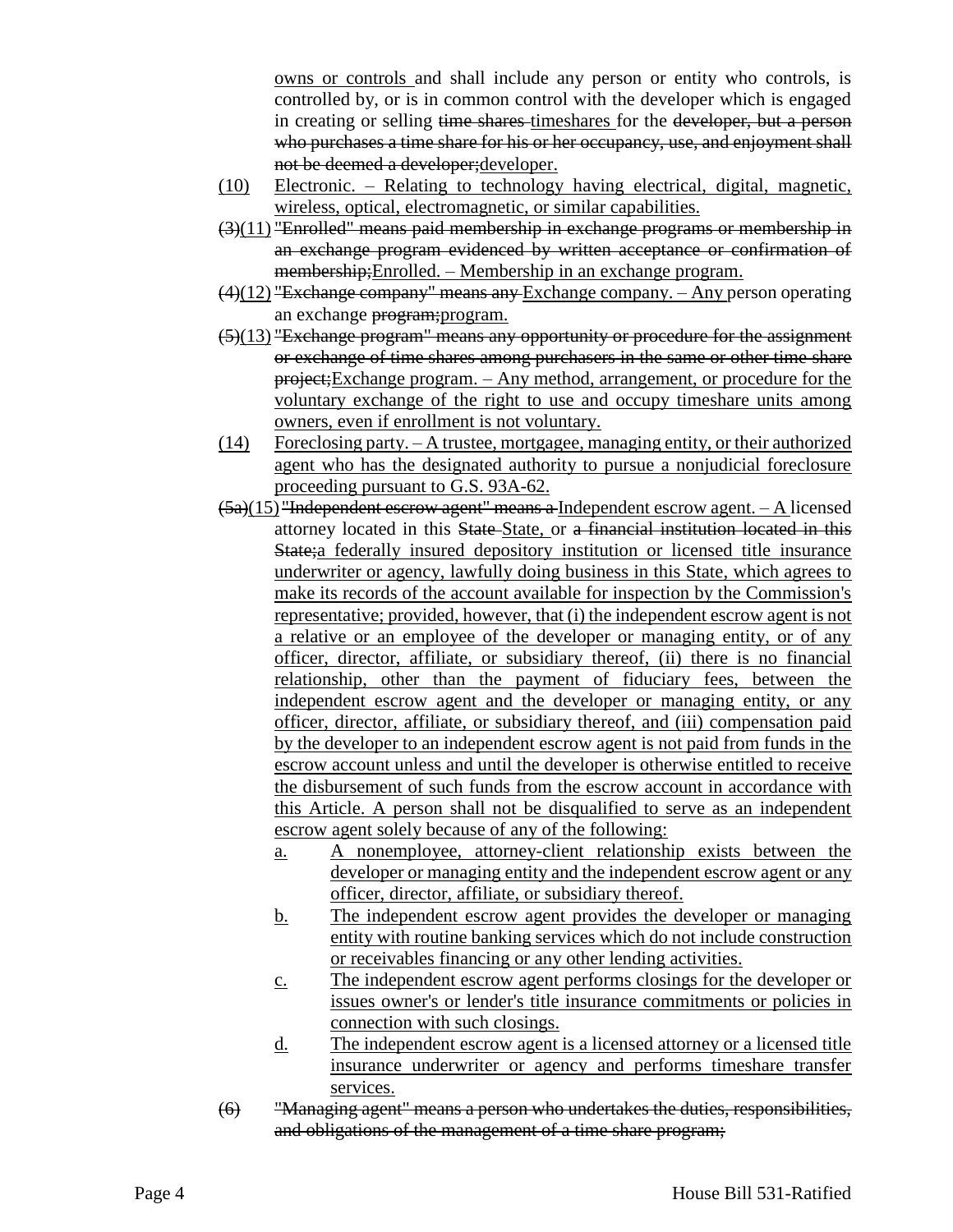- (16) Interest holder. A developer, a mortgagee, judgment creditor, or other lienor, or any other person having an interest in or lien or encumbrance against the real property or personal property comprising or underlying the timeshare property, including the timeshares and the timeshare units, but excluding the timeshare declaration and any encumbrance placed against an owner's timeshare securing the owner's payment of purchase money financing for the purchase. With respect to a multisite timeshare program which contains timeshare units that are also part of an underlying timeshare program or condominium or other property regime, the term does not include a developer, a mortgagee, judgment creditor, or other lienor, or any other person having an interest in or lien or encumbrance against a timeshare in an underlying timeshare program or against a timeshare unit or other accommodation in an underlying condominium or property regime, except as to any timeshare, timeshare unit, or other accommodation that is specifically subject to, or otherwise dedicated to, the multisite timeshare program.
- (17) Lead dealer. A person who sells or otherwise provides a resale service provider or any other person with personal contact information for five or more purchasers or owners. If a lead dealer is not a natural person, the term shall also include the natural person providing personal contact information to a resale service provider or other person on behalf of the lead dealer entity. The term does not include developers, managing entities, or exchange companies to the extent they provide others with personal contact information about purchasers or owners of timeshares in their own timeshare programs or members of their own exchange programs. The term does not include persons providing personal contact information that is not designed specifically or primarily to identify owners of timeshares even though the information provided may include five or more purchasers or owners.
- (18) Managing entity. Any developer, timeshare owners' association, or third-party management firm that has the duties, responsibilities, and obligations of managing a timeshare project or timeshare program.
- (19) Multisite timeshare program. A timeshare program under which an owner obtains, by any means, a recurring right to reserve, use, or occupy timeshare units of more than one timeshare project through the mandatory use of a reservation system in competition with other owners in the same timeshare program.
- (20) One-to-one use night to use right ratio. The ratio of the number of owners eligible to use the timeshare units on a given night to the number of timeshare units available for use within the timeshare program on that night, such that the total number of owners eligible to use the timeshare units during a given calendar year never exceeds the total number of timeshare units available for use in the timeshare program during that year. For purposes of the calculation under this definition, each owner must be counted at least once, and no individual timeshare units may be counted more than 365 times per calendar year or more than 366 times per leap year. An owner who is delinquent in the payment of timeshare program assessments shall continue to be considered eligible to use the timeshare units of the timeshare program for purposes of calculating the one-to-one use night to use right ratio.
- (21) Owner. Any person, other than a developer, who has acquired a timeshare.
- $(7)(22)$  "Person" means one Person. One or more natural persons, corporations, partnerships, associations, trusts, other entities, or any combination thereof; thereof.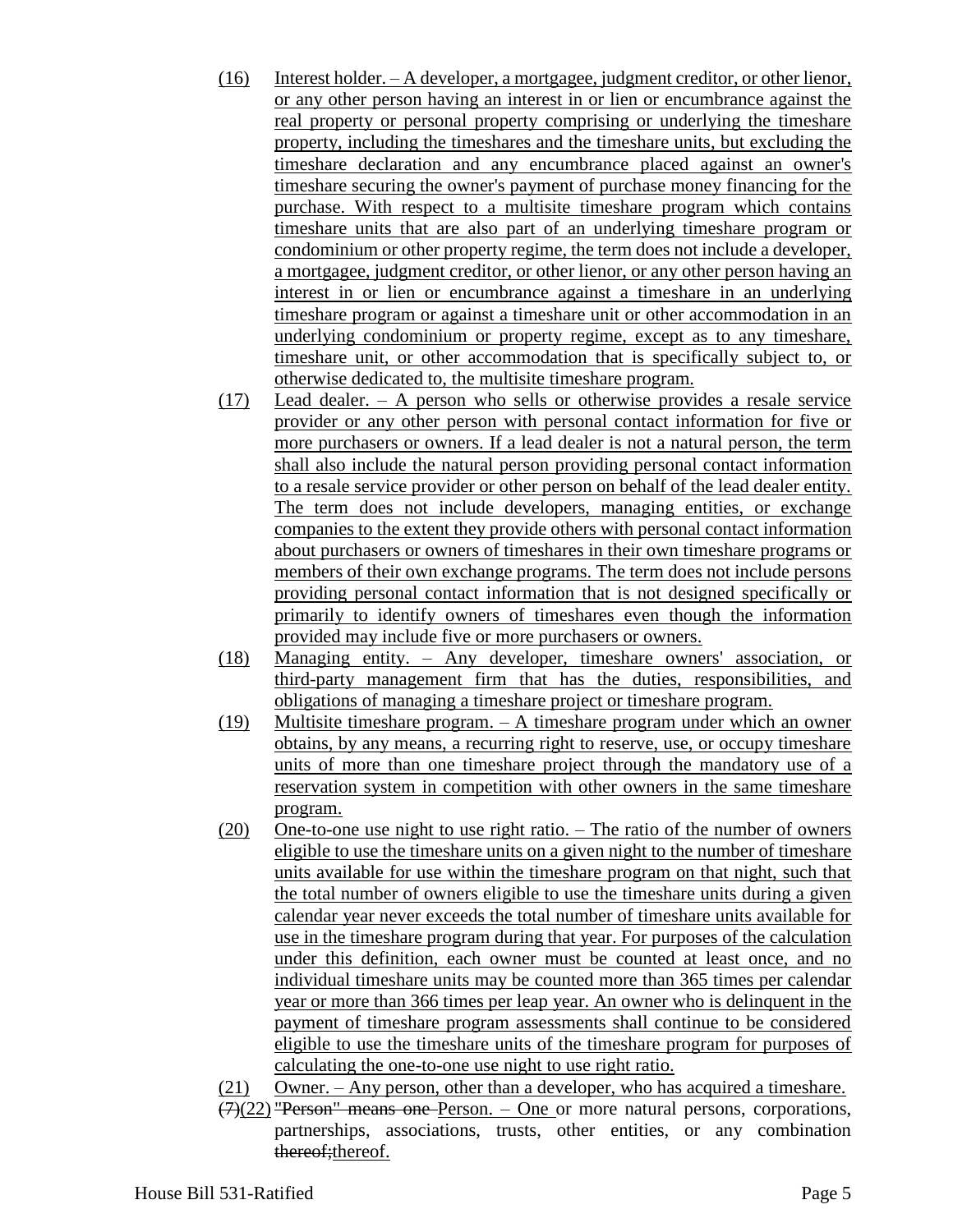- (23) Personal contact information. Any information that can be used to contact a purchaser or an owner, including, but not limited to, the purchaser's or owner's name, address, telephone number, and email address.
- $(7a)(24)$  "Project broker" means a Program broker. A natural person licensed as a real estate broker and designated by the developer to supervise brokers at the time share project; timeshare program.
- (8)(25) "Purchaser" means any person other than a developer or lender who owns or acquires an interest or proposes to acquire an interest in a time share;Purchaser. – Any person, other than a developer, who is advertised or solicited to acquire a timeshare, offered a timeshare, or enters into a timeshare instrument to acquire a timeshare.
- (26) Regulated party. Any developer, exchange company, managing entity, timeshare owners' association, timeshare owners' association director or officer, third-party management firm, independent escrow agent, lead dealer, resale broker, resale service provider, resale advertiser, timeshare transfer provider, timeshare registrar, any other person having duties or obligations pursuant to this Article, and any of their respective assignees or agents.
- (27) Resale advertiser. Any person who offers, personally or through an agent, resale advertising services to consumer timeshare resellers for compensation or other valuable consideration, regardless of whether the offer is made in person, by mail, by telephone, through the internet, or by any other medium of communication. The term does not include any of the following:
	- a. A resale broker to the extent that resale advertising services are offered in connection with timeshare resale brokerage services and no fee for the resale advertising service is collected in advance.
	- b. A developer or managing entity to the extent that either of them offers resale advertising services to owners of timeshares in their own timeshare programs.
	- c. A newspaper, periodical, or website owner, operator, or publisher, unless the newspaper, periodical, or website owner, operator, or publisher derives more than ten percent (10%) of its gross revenue from providing resale advertising services.
- (28) Resale advertising service. The provision of any good or service relating to advertising or promoting the resale or rental of a consumer resale timeshare located or offered within this State, including any offer to advertise or promote the sale or purchase of any such interest.
- (29) Resale broker. Any person who is issued a broker's license by the North Carolina Real Estate Commission under the provisions of Article 1 of this Chapter and who offers or provides resale brokerage services to consumer timeshare resellers for compensation or other valuable consideration, regardless of whether the offer is made in person, by mail, by telephone, through the internet, or by any other medium of communication. The term includes any agent or employee of a resale broker.
- (30) Resale brokerage services. With respect to a consumer resale timeshare located or offered within this State, any activity that directly or indirectly consists of any of the activities regulated under G.S. 93A-1.
- (31) Resale service provider. Any resale advertiser, or other person or entity, including any agent or employee of that person or entity, who offers resale brokerage or resale advertising services to consumer timeshare resellers. The term does not include (i) developers or managing entities to the extent they offer resale brokerage or resale advertising services to owners of timeshares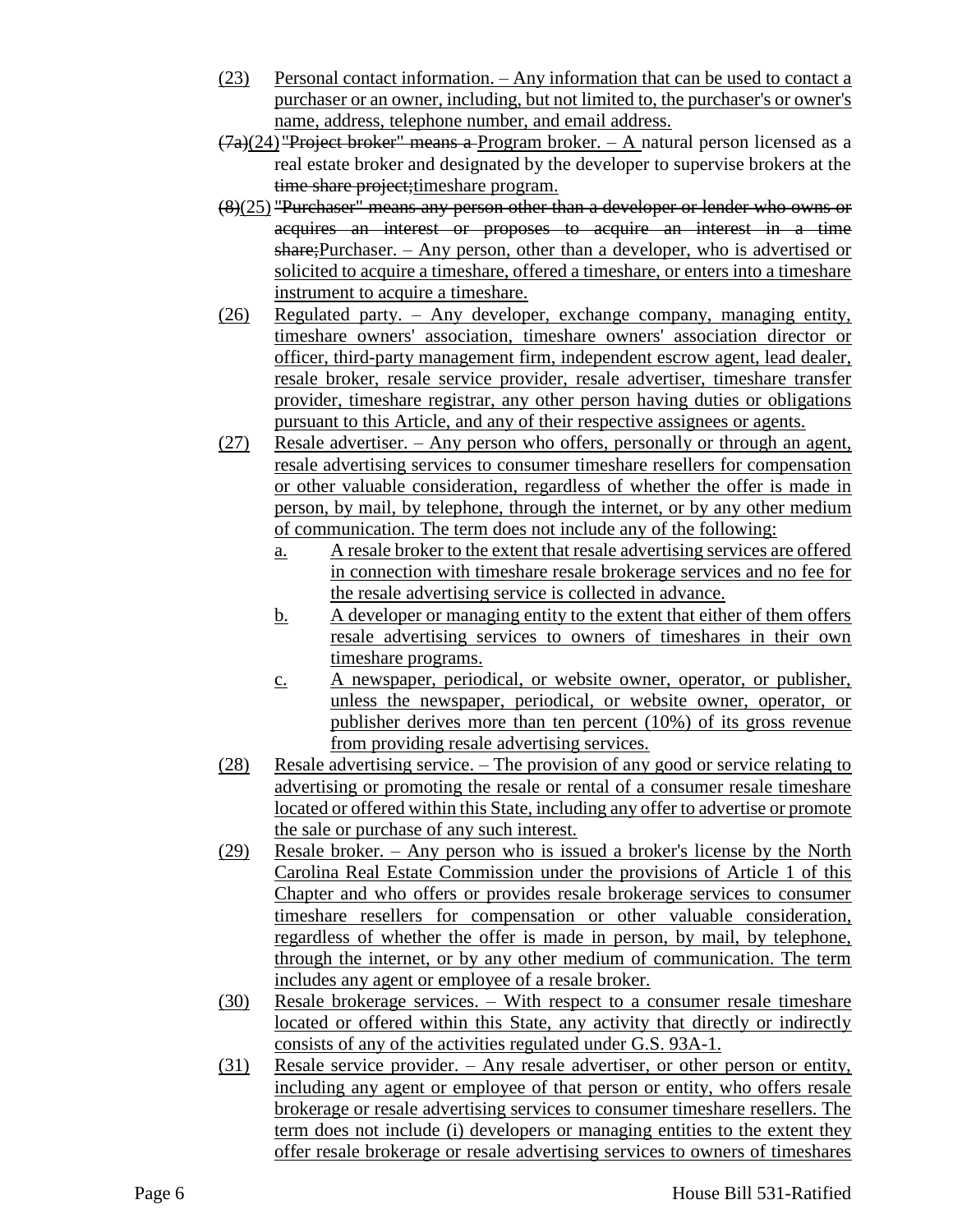in their own timeshare programs or (ii) resale brokers to the extent that resale advertising services are offered in connection with resale brokerage services and no fee for the advertising service is collected in advance.

- (32) Reservation system. The method, arrangement, procedure, rules, and regulations by which an owner reserves the use and occupancy of a timeshare unit for one or more timeshare periods.
- (33) Reservation system operator. The person who has the responsibility for operating any reservation system for the timeshare program. Unless the timeshare declaration provides otherwise, the operator of the reservation system is the managing entity of a timeshare program. The reservation system operator may be a third-party entity that has contracted with the developer or managing entity to provide the reservation system for the timeshare program, provided that the third party shall be deemed a managing entity as to the operation of the reservation system for purposes of this Article.
- $(9)(34)$  "Time share" means a right to occupy a unit or any of several units during five or more separated time periods over a period of at least five years, including renewal options, whether or not coupled with a freehold estate or an estate for years in a time share project or a specified portion of a time share project. "Time share" shall also include a vacation license, prepaid hotel reservation, club membership, limited partnership, vacation bond, or a plan or system where the right to use a time share unit or units for periods of time is awarded or apportioned on the basis of points, vouchers, split, divided, or floating use, even if on a competitive basis with other purchasers; Timeshare. - A timeshare estate or timeshare use.
- (35) Timeshare declaration. One or more documents, by whatever name denominated, establishing, creating, or governing the operation of a timeshare program.
- (36) Timeshare estate. The right to occupy a timeshare unit coupled with ownership of any of the following real property interests:
	- a. A freehold estate or an estate for years with a future interest in property.
	- b. An ownership interest in a condominium unit.
	- c. A direct or indirect beneficial interest in a trust, provided that both of the following conditions are met:
		- 1. The timeshare instrument contains a provision declaring that such interests are real property interests.
		- 2. The trust does not contain any timeshares created in personal property.
- $(9a)(37)$  "Time share instrument" means an-Timeshare instrument. An instrument transferring a time share timeshare or any interest, legal or beneficial, in a time share-timeshare to a purchaser, including a contract, installment contract, lease, deed, or other instrument; instrument.
- (38) Timeshare owners' association. An association made up of all owners of timeshares in a timeshare program, including developers.
- (39) Timeshare period. The period or periods of time when an owner is afforded the opportunity to use a timeshare unit under the terms of the timeshare program.
- (10)(40) "Time share program" means any arrangement for time shares whereby real property has been made subject to a time share;Timeshare program. – Any arrangement, plan, program, scheme, or similar device, other than an exchange program, whether by membership, agreement, tenancy in common,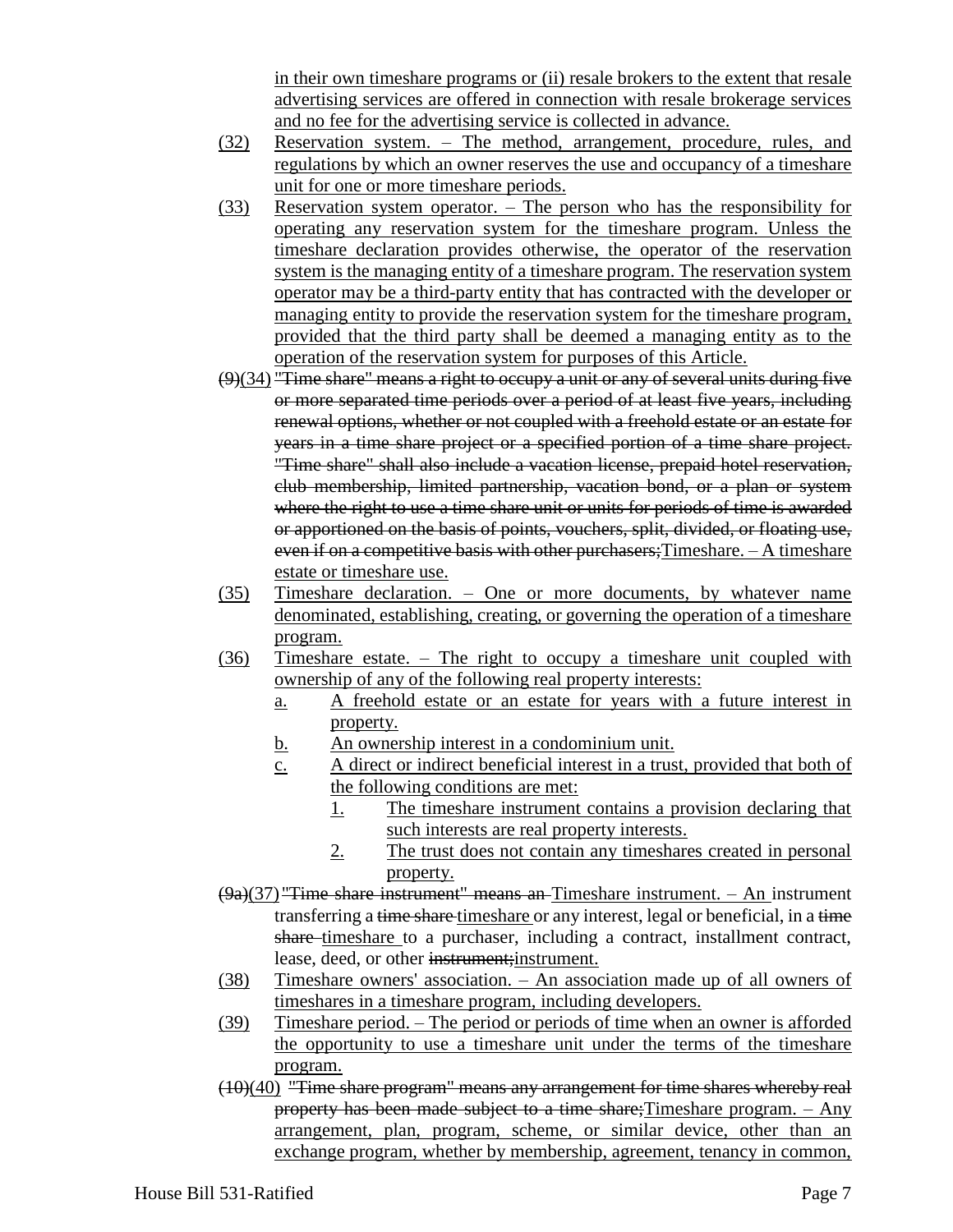sale, lease, deed, rental agreement, license, or right-to-use agreement, or by any other means whereby an owner receives the right to use timeshare units for a period of time less than a full year during any given year, but not necessarily for consecutive years.

- (11)(41) "Time share project" means any real property that is subject to a time share program;Timeshare project. – A specific geographic site where all or a portion of the timeshare units of a timeshare program are located. If phased development is permitted under applicable law, separate phases operated as a single development located at a specific geographic site under common management may be deemed a single timeshare project by the developer.
- (42) Timeshare property. The property included in or subject to a timeshare program, including timeshares in an underlying timeshare program, one or more timeshare units, any amenities, any other property, and appurtenant property or rights.
- $(11a)(43)$  "Time share registrar" means a Timeshare registrar.  $-$  A natural person who is designated by the developer to record or cause time share timeshare instruments and lien releases to be recorded and to fulfill the other duties imposed by this Article;Article.
- (12)(44) "Time share salesperson" means a Timeshare salesperson. A person who sells or offers to sell on behalf of a developer a time share-timeshare to a purchaser; andpurchaser.
- (45) Timeshare transfer services. Any service offered or provided in this State, or offered or provided anywhere in connection with a timeshare program containing timeshare units or a timeshare property located in this State, that provides assistance in the resale, transfer, relinquishment, or other disposition of a consumer timeshare reseller's timeshare, including a reconveyance or other transfer to a developer or managing entity, whether referred to as timeshare exit, timeshare cancellation, timeshare relief, or any similar phrase. The term does not include resale advertising services.
- (46) Timeshare transfer services agreement. A contract or other agreement between a transfer service provider and a consumer timeshare reseller in which the transfer service provider agrees to provide such services.
- (13)(47) "Time share unit" or "unit" means the Timeshare unit. The real property or real property improvement in a project which is divided into time shares timeshares and designated for separate occupancy and use.
- (48) Timeshare use. The right to occupy a timeshare unit that is not coupled with ownership of a real property interest.
- (49) Transfer service provider. Any person, including any agent, representative, subsidiary, successor, or employee of that person or entity, unless otherwise exempt, who offers or uses telemarketing, direct mail, email, or any other means of communication in connection with the offering of timeshare transfer services.

# "**§ 93A-42. Time shares Timeshare estates deemed real estate.estate; timeshare uses.**

(a) A time share which in whole or in part burdens or pertains to real property in this State timeshare estate is deemed to be an interest in real estate, estate and shall be governed by the law of this State relating to real estate.

(b) A purchaser An owner of a time share which burdens or pertains to real property timeshare located in the State may may, in accordance with G.S. 47-18 G.S. 47-18, register the time share timeshare instrument by which the purchaser owner acquired the interest and upon such registration shall be entitled to the protection provided by Chapter 47 of the General Statutes for the recordation of other real property instruments. A time share-timeshare instrument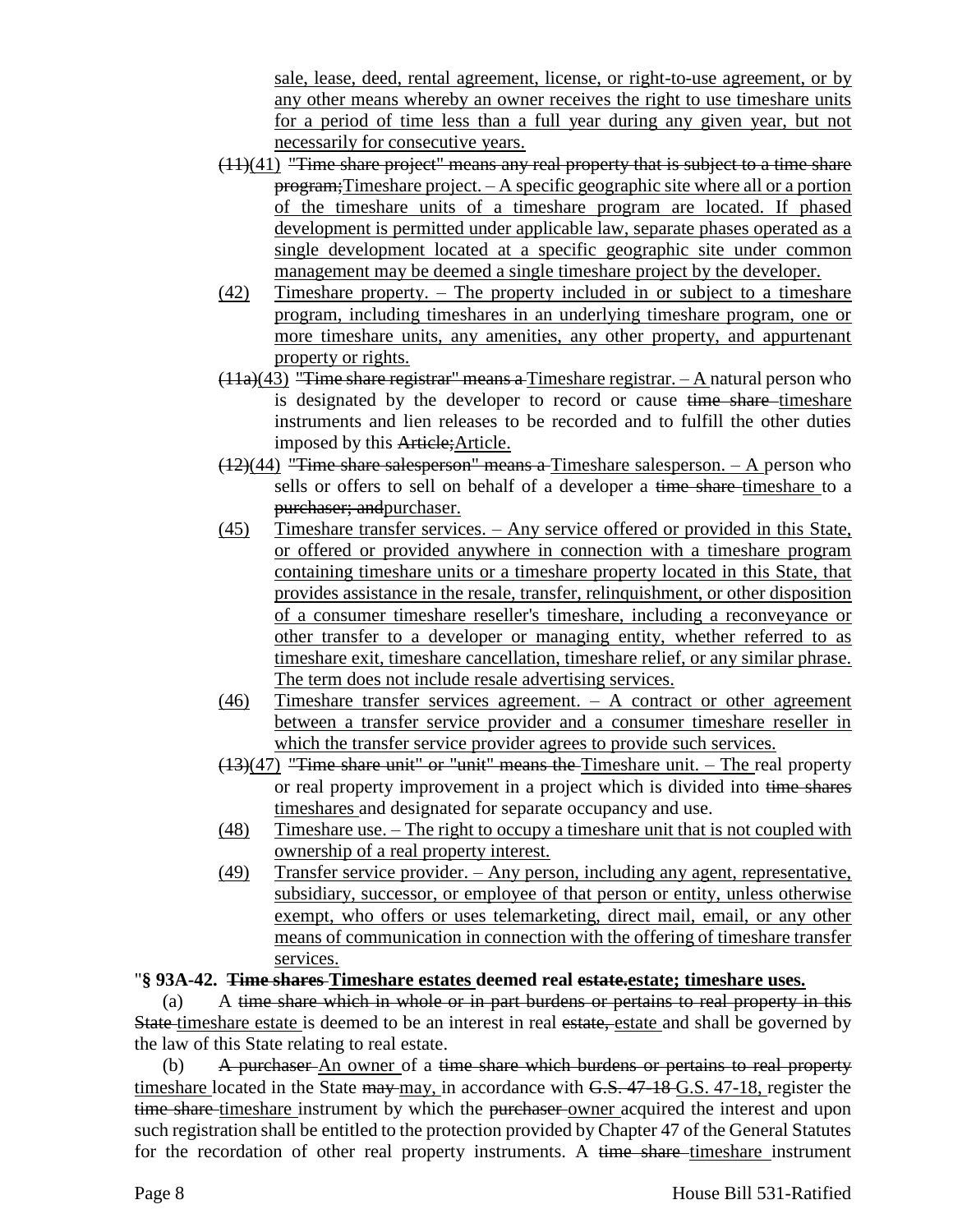transferring or encumbering a time share-timeshare estate shall not be rejected for recordation because of the nature or duration of that estate, provided all other requirements necessary to make an instrument recordable are complied with. An instrument concerning a time share which burdens or pertains to no real property located in this State-timeshare use shall not be recorded in the office of the register of deeds in any county in this State.

(c) Unless the timeshare instrument provides otherwise, the developer shall close on the sale of a timeshare estate and record or cause to be recorded a timeshare instrument for timeshare estates located in this State no later than 180 days following the execution of the contract of sale by the purchaser, provided that all payments made by the purchaser have been placed by the developer with an independent escrow agent in accordance with G.S. 93A-45.

The developer shall record or cause to be recorded a time share instrument:

- (1) Not less than six days nor more than 45 days following the execution of the contract of sale by the purchaser; or
- (2) Not later than 180 days following the execution of the contract of sale by the purchaser, provided that all payments made by the purchaser shall be placed by the developer with an independent escrow agent upon the expiration of the 10-day escrow period provided by G.S. 93A-45(c).

(d) The independent escrow agent provided by G.S. 93A-42(c)(2) shall deposit and maintain the purchaser's payments in an insured trust or escrow account in a federally insured depository institution or a trust institution authorized to do business in this State. The trust or escrow account may be interest-bearing and the interest earned shall belong to the developer, if agreed upon in writing by the purchaser; provided, however, if the time share instrument is not recorded within the time periods specified in this section, then the interest earned shall belong to the purchaser. The independent escrow agent shall return all payments to the purchaser at the expiration of 180 days following the execution of the contract of sale by the purchaser, unless prior to that time the time share instrument has been recorded. However, if prior to the expiration of 180 days following the execution of the contract of sale, the developer and the purchaser provide their written consent to the independent escrow agent, the developer's obligation to record the time share instrument and the escrow period may be extended for an additional period of 120 days. Upon recordation of the time share instrument, the independent escrow agent shall pay the purchaser's funds to the developer. Upon request by the Commission, the independent escrow agent shall promptly make available to the Commission inspection of records of money held by the independent escrow agent.

(e) In no event shall the developer be required to close and record a time share timeshare instrument if the purchaser is in default of the purchaser's obligations. Obligations under the contract of sale.

 $(f)$  Recordation under the provisions of this section of the time share timeshare instrument shall constitute delivery of that instrument from the developer to the purchaser.

(g) A timeshare use is not an interest in real property and shall be governed by the laws of this State relating to personal property. For each transfer of the legal title to a timeshare use by a developer, the developer shall deliver an instrument evidencing such transfer to the purchaser at closing. Unless the timeshare instrument provides otherwise, the developer shall close on the sale of a timeshare use no later than 180 days following the execution of the contract of sale by the purchaser, provided that all payments made by the purchaser shall be placed by the developer with an independent escrow agent in accordance with G.S. 93A-45. In no event shall the developer be required to close on the sale of a timeshare use if the purchaser is in default of the purchaser's obligations under the contract of sale.

(h) A developer may not sell or close on the sale of any timeshare that would cause the total number of timeshares available for use in the timeshare program to exceed the one-to-one use night to use right ratio.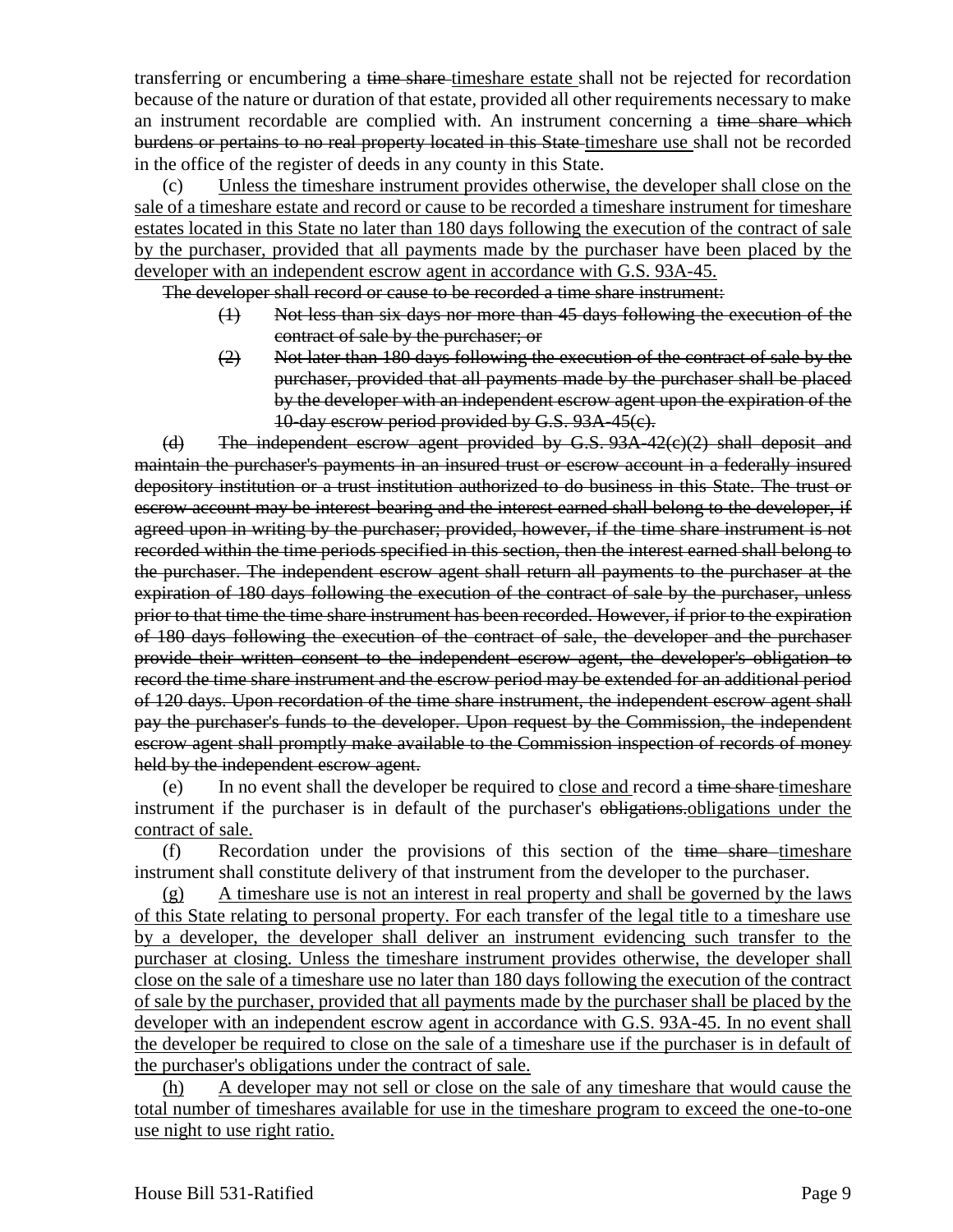# "**§ 93A-42.1. Construction and validity of declarations adopted prior to the Time Share Timeshare Act.**

(a) All provisions contained in time share-timeshare declarations adopted and recorded at the appropriate register of deeds office prior to July 1, 1984, are severable.

(b) The rule against perpetuities may not be applied to defeat any provision of time share timeshare declarations or bylaws adopted and recorded at the appropriate register of deeds office prior to July 1, 1984.

(c) Except as otherwise provided in the time share-timeshare declaration, the board of directors of a time share timeshare project may, by an affirmative vote of two-thirds of the board, amend a provision within the time share timeshare declaration, provided that the provision to be changed meets all of the following criteria:

- (1) The provision was adopted as part of the original  $time share-time share$ declaration recorded prior to July 1, 1984.
- (2) The provision either converts or provides a mechanism to convert ownership of time share timeshare units to tenancy in common.

(d) Title or interest in a time share-timeshare project or unit is not rendered unmarketable or otherwise affected by reason of an insubstantial failure of the time share-timeshare declaration to comply with this section. Whether a substantial failure to comply with this section impairs marketability shall be determined by the laws of this State relating to marketability.

(e) This section shall not otherwise impair the ability of the individual time share timeshare owner's right under the time share-timeshare declaration, bylaws, or the laws of this State to vote to terminate the time share-timeshare project or to amend the declaration to provide for the termination of the time share timeshare project and interests.

## "**§ 93A-43. Partition.**

When a time share-timeshare is owned by two or more persons as tenants in common or as joint tenants, either may seek a partition by sale of that interest under Chapter 46A of the General Statutes, but no purchaser owner of a time share timeshare shall maintain a proceeding for partition, whether by actual partition or by partition sale, of the unit-timeshare unit, timeshare project, or timeshare program in which the time share timeshare is held.

## "**§ 93A-44. Public Contract of sale; public offering statement.**

Each developer shall fully and conspicuously disclose in a public offering statement:

- (1) The total financial obligation of the purchaser, which shall include the initial purchase price and any additional charges to which the purchaser may be subject;
- $(2)$  Any person who has or may have the right to alter, amend or add to charges to which the purchaser may be subject and the terms and conditions under which such charges may be imposed;
- (3) The nature and duration of each agreement between the developer and the person managing the time share program or its facilities;
- (4) The date of availability of each amenity and facility of the time share program when they are not completed at the time of sale of a time share;
- (5) The specific term of the time share;
- (6) The purchaser's right to cancel within five days of execution of the contract and how that right may be exercised under G.S. 93A 45;
- (7) A statement that under North Carolina law an instrument conveying a time share must be recorded in the Register of Deeds Office to protect that interest; and
- (8) Any other information which the Commission may by rule require.

The public offering statement shall also contain a one page cover containing a summary of the text of the statement.  $(1983, c. 814, s. 1.)$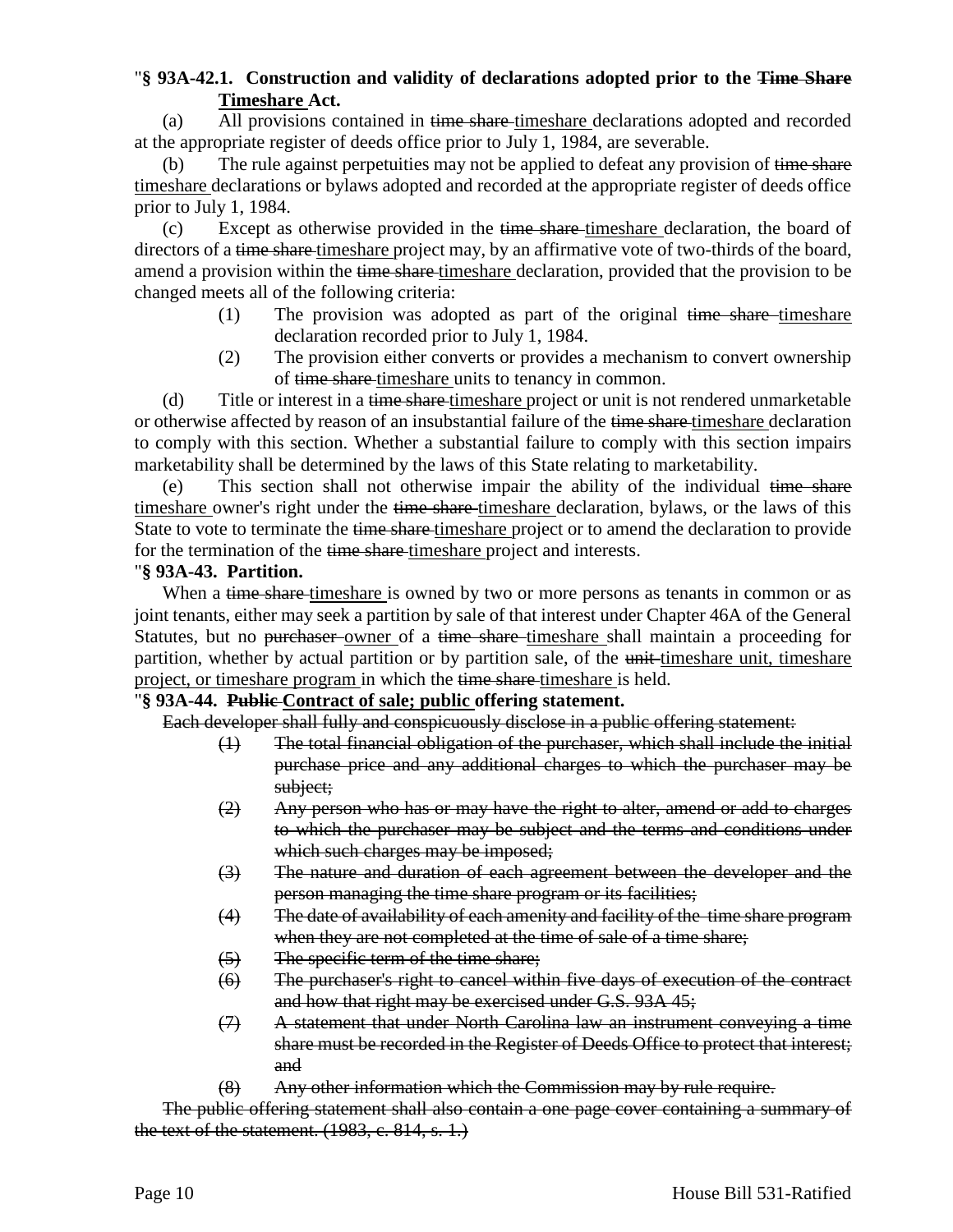(a) The contract of sale between a developer and a purchaser for the sale and purchase of a timeshare must include the following:

- (1) The name and address of the developer.
- (2) The name and address of the timeshare program being offered.
- (3) An identification or legal description of the timeshare being sold, including whether any interest in real property or personal property is being conveyed and the number of years constituting the term of the timeshare program or the timeshare if less than the term of the timeshare program.
- (4) If the purchaser acquires a timeshare in a specific timeshare project, the name and location of the timeshare project to which the specific timeshare relates.
- (5) A statement that the purchaser should refer to the timeshare public offering statement for more information required to be provided to the purchaser.
- (6) The initial purchase price and all additional charges to which the purchaser may be subject in connection with the purchase of the timeshare, such as financing, or which will be collected from the purchaser on or before closing, such as the current year's annual assessment or any initial or special fee together with a description of the purpose of such initial or special fee.
- (7) A statement disclosing the amount of the periodic assessments currently assessed against or collected from owners who own similar types of timeshares in that timeshare program.
- (8) The name and address of the independent escrow agent required by G.S. 93A-45(d).
- (9) The purchaser's address for the purposes of delivery of any notices.
- (10) The date the purchaser signs the contract of sale.
- (11) The following statement in conspicuous type: "Any resale of this timeshare must be accompanied by certain disclosures in accordance with the North Carolina Timeshare Act."
- (12) A statement in conspicuous type immediately prior to the purchaser's signature block in substantially the following form: "You may cancel this contract of sale without any penalty or obligation before midnight five days after the date you sign this contract of sale or received the required public offering statement and all documents required to be delivered to you, whichever is later. If you decide to cancel this contract of sale, you must notify the developer in writing of your intent to cancel. Your notice of cancellation shall be effective upon the date sent and shall be sent to the developer at [insert address]. Any attempt to obtain a waiver of your cancellation right is void and of no effect. While you may execute all closing documents in advance, the closing on your purchase before expiration of your five-day cancellation period is prohibited."

(b) Prior to the execution of a contract of sale by a purchaser, each developer shall provide the purchaser with a public offering statement and shall obtain from the purchaser a written acknowledgement of receipt of the public offering statement and any documents required to be delivered to the purchaser. In addition to any other information that the developer discloses, the public offering statement must contain the following:

(1) A cover page stating only the name of the timeshare program and in conspicuous type, substantially the following statement: "This public offering statement contains important matters to be considered in acquiring a timeshare. The statements contained in this public offering statement are only summary in nature. Purchaser should refer to all references, accompanying exhibits, contract documents, finance documents, and sales materials. Purchaser should not rely upon oral representations as being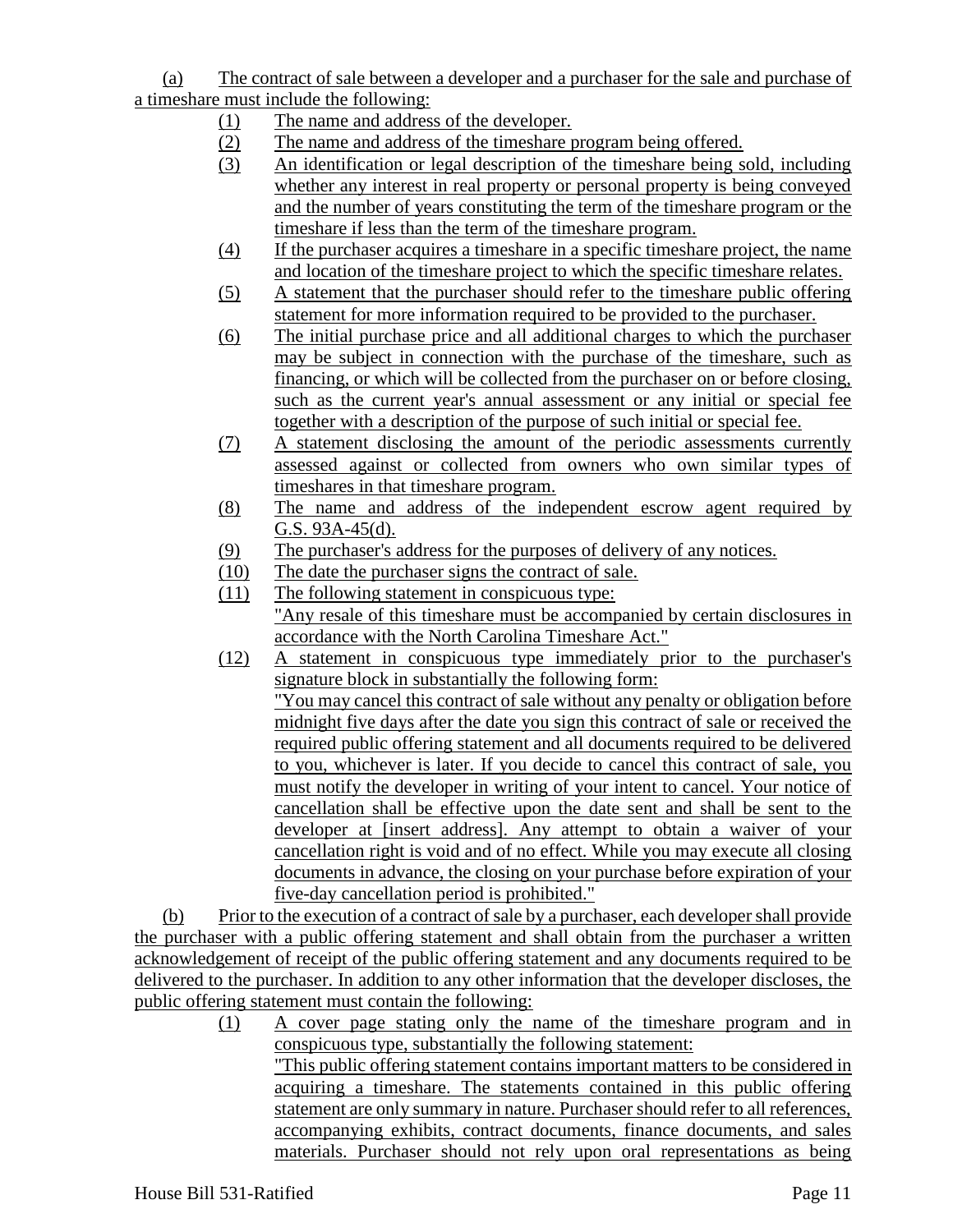correct. The developer is prohibited from making any representations other than those contained in the contract of sale and this public offering statement."

- (2) The name and principal address of the developer.
- (3) A general description of the timeshare program, including the nature and types of timeshares in the timeshare program and if it is a multisite timeshare program.
- (4) A description of the duration of the timeshare program and whether it includes timeshares having a shorter duration than the duration of the timeshare program.
- (5) A description of the method by which an owner can reserve, use, and occupy the timeshare units, including the following:
	- a. The name and principal address of the entity that owns the reservation system and the entity responsible for operating the reservation system, their relationship to the developer, and the duration of any agreement for operating the reservation system.
	- b. A summary of the material rules governing access to and use of the reservation system, including (i) a description of the limitations, restrictions, or priorities applied in the operation of the timeshare program, (ii) if such limitations, restrictions, or priorities are not uniformly applied, a description of the manner in which they are applied, (iii) an explanation of any priority reservation features that affect an owner's ability to make reservations for the use of a given timeshare unit on a first-come, first-served basis, (iv) whether the owner must be in good standing with respect to payment of all sums due the managing entity in order to reserve, use, or occupy a timeshare unit, and (v) the terms and conditions for making, deferring, or cancelling reservations, including any transaction fees or other charges and, if applicable, a statement that such fees or charges are subject to change without owner approval.
	- c. Any periodic adjustment or amendment to the reservation system that may be conducted in order to respond to owner use patterns and changes in owner use demand for the timeshare units, timeshare projects, or timeshare periods. If ownership or use of the timeshare program is based on a point system, a statement indicating the circumstances by which the point values may change, the extent of such changes, and the person or entity responsible for the changes.
	- d. Whether and under what circumstances an owner may lose the right to reserve, use, or occupy a timeshare unit without being provided with a substitute reservation, use, or occupancy.
	- e. The disposition of timeshares or time periods that are not reserved by owners prior to the start of the timeshare period or prior to the start of any established point in time and who has the right to reserve and benefit from such unreserved timeshares or timeshare periods.
	- f. If the operator of the reservation system is going to exercise the right granted to it by G.S. 93A-63(d) to reserve, deposit, or rent the timeshare periods or timeshare units for the purpose of facilitating the use or future use of the timeshare periods or timeshare units or other benefits made available through the timeshare program by owners, a statement in conspicuous type, in substantially the following form, shall be included: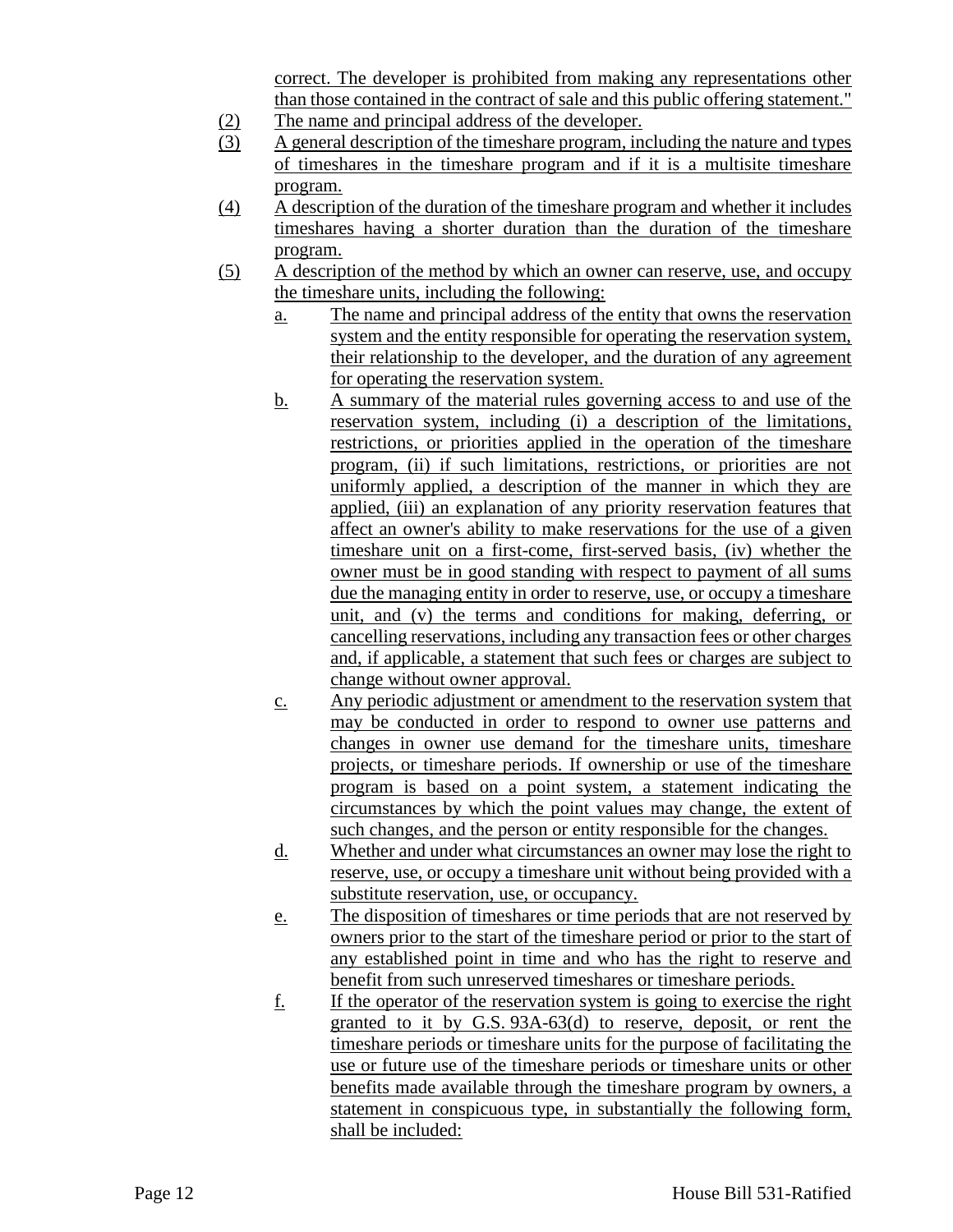"The managing entity shall have the right to forecast anticipated reservation and use of the timeshare period or timeshare units and is authorized to reasonably reserve, deposit, or rent the timeshare period or timeshare units for the purpose of facilitating the use or future use of the accommodations or other benefits made available through the timeshare program by the owners."

- g. Any use or transaction fees or charges to be paid by owners for the reservation, use, or occupancy of any timeshare units or amenities and, if applicable, a statement that the fees or charges are subject to change without owner approval.
- h. The rules governing the making, cancelling, or transferring of reservations.
- (6) For each timeshare project, the following information:
	- a. A description of the existing timeshare units and future timeshare units committed to be constructed or obtained, including the location of the timeshare project or timeshare projects in the timeshare program, and the number of bedrooms, number of bathrooms, sleeping capacity, and whether the timeshare unit contains a full kitchen for each timeshare project.
	- b. A description of any existing amenities and future amenities committed to be constructed or obtained, and whether such amenities are included as part of the ownership of a timeshare or made separately available and on what basis.
	- c. The estimated date that future timeshare units or amenities will be available as committed, and a description of financial arrangements for the completion or acquisition of future timeshare units or amenities as committed.
	- d. A description of the method and timing for performing maintenance of the timeshare units.
- (7) A statement indicating that, on an annual basis, the one-to-one use night to use right ratio will be maintained through the duration of the timeshare program, except temporarily pursuant to G.S. 93A-61(g), or temporarily as a result of a casualty or eminent domain action.
- (8) For multisite timeshare programs, a description of (i) any reserved rights to make additions, substitutions, or deletions of timeshare units, amenities, or timeshare projects, (ii) who has the authority to make such additions, substitutions, or deletions and whether owners have the right to consent, and (iii) the basis upon which such timeshare units, amenities, or timeshare projects may be added to, substituted for, or deleted from the timeshare program.
- (9) With respect to the managing entity for the timeshare program, the following information, if applicable:
	- a. The name and principal address of the managing entity of the timeshare program.
	- b. Whether the managing entity for any timeshare project is different than the managing entity of the multisite timeshare program.
	- c. If there is a timeshare owners' association at a timeshare project or for a multisite timeshare program, whether owners are members of the timeshare owners' association, together with a general description of their rights and responsibilities with respect to the timeshare owners' association.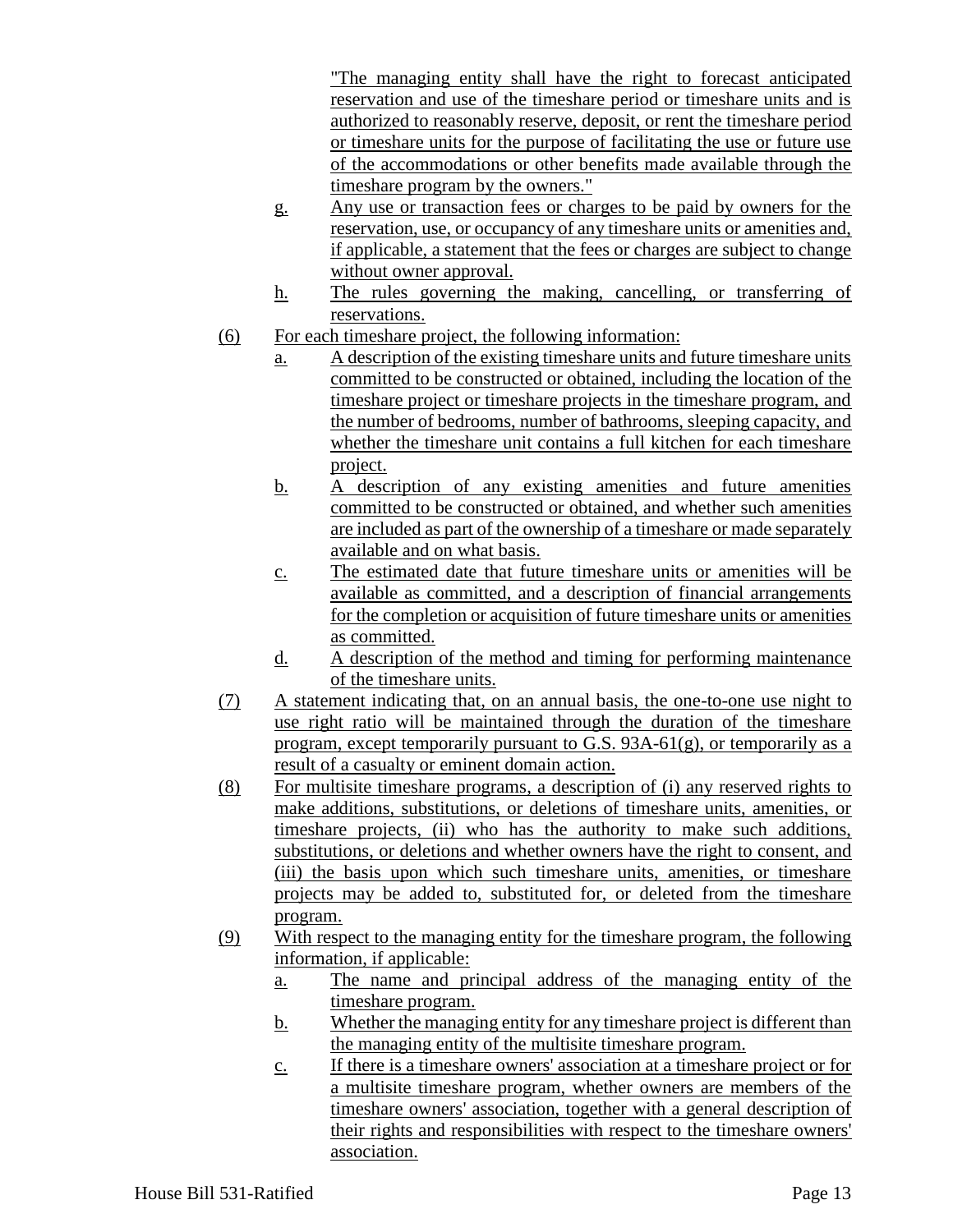- d. If there is a management firm, the term of the management agreement.
- (10) A description of the method for calculating and apportioning assessments among owners, including the developer, together with a description of the consequences to the owner if assessments are not timely paid. The description shall also include whether reserves for the timeshare units and amenities have been established, and if not, or if any reserves are not fully funded, a statement to that effect in conspicuous type.
- (11) If the developer intends to guarantee the level of assessments for the timeshare program, a statement disclosing that the developer may be excused from the payment of the developer's share of the assessments which would have been assessed against developer-owned timeshares during the guarantee period.
- (12) A statement that the timeshare to be acquired by the purchaser and the timeshare property, on or before closing, (i) will be free and clear of any interest in or lien or encumbrance against the timeshare and the timeshare property by the developer or any interest holders or (ii) are the subject of a recorded subordination and notice to creditors instrument pursuant to G.S. 93A-57.
- (13) A description of any civil or criminal suit or adjudication or disciplinary actions material to the timeshare program of which the developer has knowledge, including any bankruptcy of the developer that is pending or that has occurred within the past five years.
- (14) A description of the insurance insuring the timeshare property for damage and destruction and insuring owners and, if applicable, the timeshare owners' association.
- (15) A description of the requirements for, or restraint on, the transfer or rental of a timeshare, including any right of first refusal or the imposition of any fees or charges.
- (16) A statement disclosing that any funds paid to the developer in connection with the purchase of a timeshare shall be held by an independent escrow agent in accordance with G.S. 93A-45(d) or that the developer has provided financial assurances in an amount equal to or in excess of the funds that would otherwise be held by the independent escrow agent, and that if the purchaser elects to exercise the right of cancellation or the developer defaults under the contract of sale, any funds paid to the developer shall be returned to the purchaser, as set forth in G.S. 93A-45(c).
- (17) If the developer or managing entity provides purchasers with the opportunity to become a member of an exchange program in connection with the purchase of the timeshare, the name and address of the exchange company and the material terms of the opportunity.
- (18) Any person who has or may have the right to alter, amend, or add to fees and charges to which the owner may be subject and the terms and conditions under which those fees and charges may be imposed.
- (19) In conspicuous type, a statement in substantially the following form: "The purchase of a timeshare should be based upon its value as a vacation experience or for spending leisure time, and not considered for purposes of acquiring an appreciating investment or with an expectation that the timeshare may be rented or resold."
- (20) A statement that under North Carolina law a timeshare instrument conveying a timeshare estate located in this State must be recorded in the register of deeds office at closing.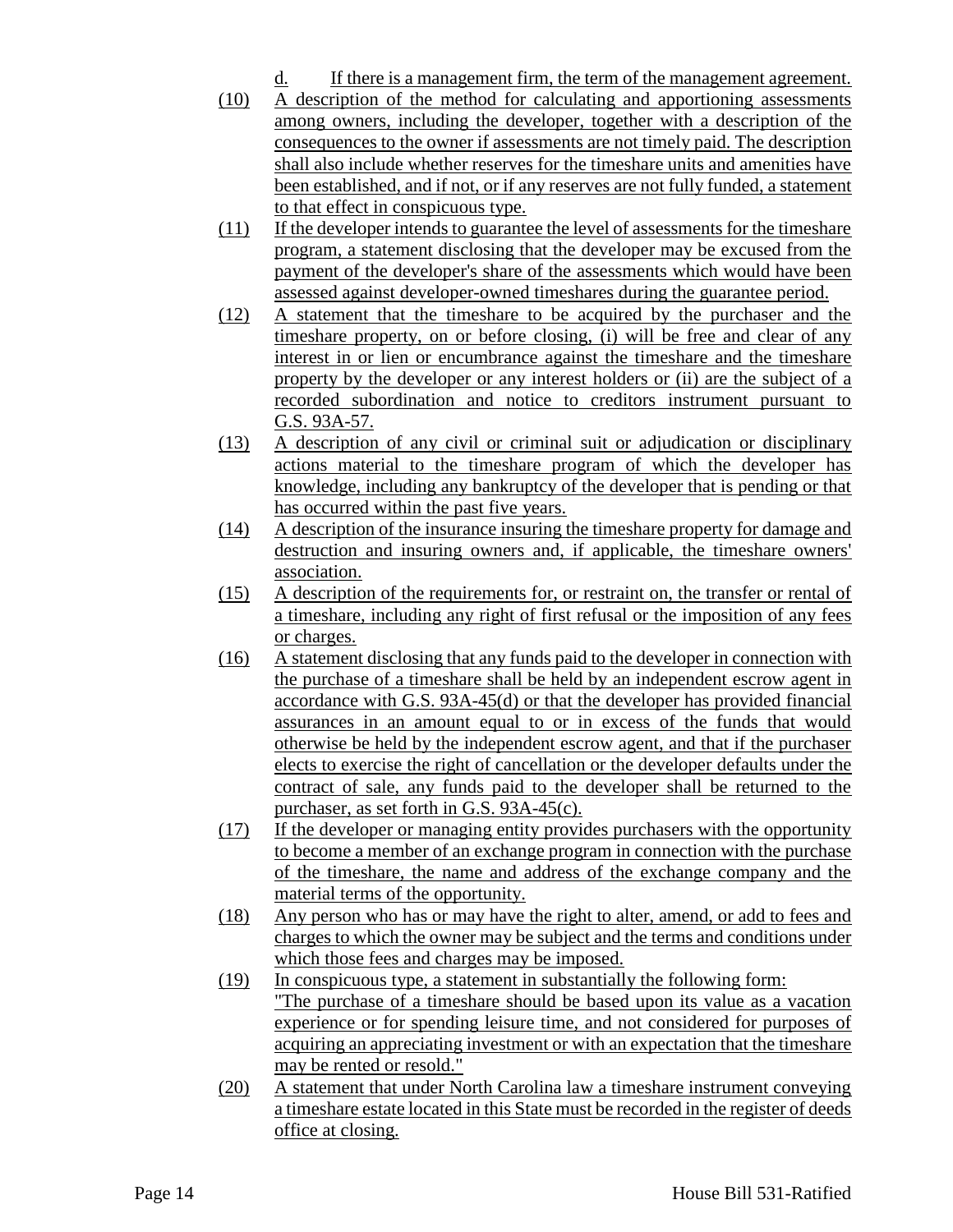(21) Any other information which the Commission may by rule require. The Commission is also authorized to prescribe by rule the form of the public offering statement that must be furnished by the developer to each purchaser.

(c) Prior to the execution of a contract of sale by a purchaser, the following documents, including any amendments, shall also be provided to the purchaser either attached as an exhibit to the public offering statement or provided as a separate supplement with the public offering statement:

- (1) The timeshare declaration.
- (2) The timeshare owners' association articles of incorporation and bylaws, if applicable.
- (3) Any timeshare unit or timeshare project rules and regulations.
- (4) Timeshare program reservation system rules and regulations.
- (5) An estimate of the current year's operating budget for the timeshare program.
- (6) For multisite timeshare programs where a timeshare is provided in a particular timeshare unit or timeshare project, the applicable documents governing the timeshare unit or timeshare project set forth in subdivisions (1) through (5) of this subsection must also be separately provided as part of the public offering statement.

(d) Contemporaneously with the execution of a contract of sale by a purchaser, a copy of the contract of sale signed by the purchaser, receipt for the public offering statement signed by the purchaser, any financing documents signed by the purchaser, and any other document signed by the purchaser at the time of execution of the contract of sale shall be provided to the purchaser.

(e) If the purchaser receives documents electronically at the time of execution of a contract of sale, the developer shall provide the purchaser a separate paper or email copy of the purchaser's cancellation rights in conspicuous type as described in G.S. 93A-44(a)(12).

(f) The developer is prohibited from making any representations other than those contained in the contract of sale and the public offering statement.

## "**§ 93A-45. Purchaser's right to cancel; escrow; violation.**

(a) A developer shall, before transfer of a time share and no later than the date of any contract of sale, provide a prospective purchaser with a copy of a public offering statement containing the information required by G.S. 93A 44. The contract of sale is voidable by the purchaser for five days after the execution of the contract. The contract shall conspicuously disclose the purchaser's right to cancel under this subsection and how that right may be exercised. The purchaser may not waive this right of cancellation. Any oral or written declaration or instrument that purports to waive this right of cancellation is void.A purchaser has the right to cancel the contract of sale until midnight of the fifth day after the later of the following events:

- (1) The purchaser's execution of the contract of sale.
- (2) The purchaser's receipt of the public offering statement pursuant to G.S. 93A-44 and all other documents required to be provided to the purchaser pursuant to G.S. 93A-44.

The purchaser may not waive this right of cancellation. Any oral or written declaration or instrument that purports to waive this right of cancellation is void. No closing may occur until the cancellation period of the purchaser has expired.

(b) A purchaser may elect to cancel within the time period set out in subsection  $(a)$  by hand delivering or by mailing notice to the developer or the time share salesperson. Cancellation under this section is without penalty and upon receipt of the notice all payments made prior to cancellation must be refunded immediately.Any notice of cancellation shall be considered given on the date postmarked if mailed, or when transmitted if delivered by electronic means, so long as the notice is actually received by the developer or independent escrow agent. If given by means of a writing transmitted other than by mail, the notice of cancellation shall be considered given at the time of delivery at the place for receipt of notice provided by the developer.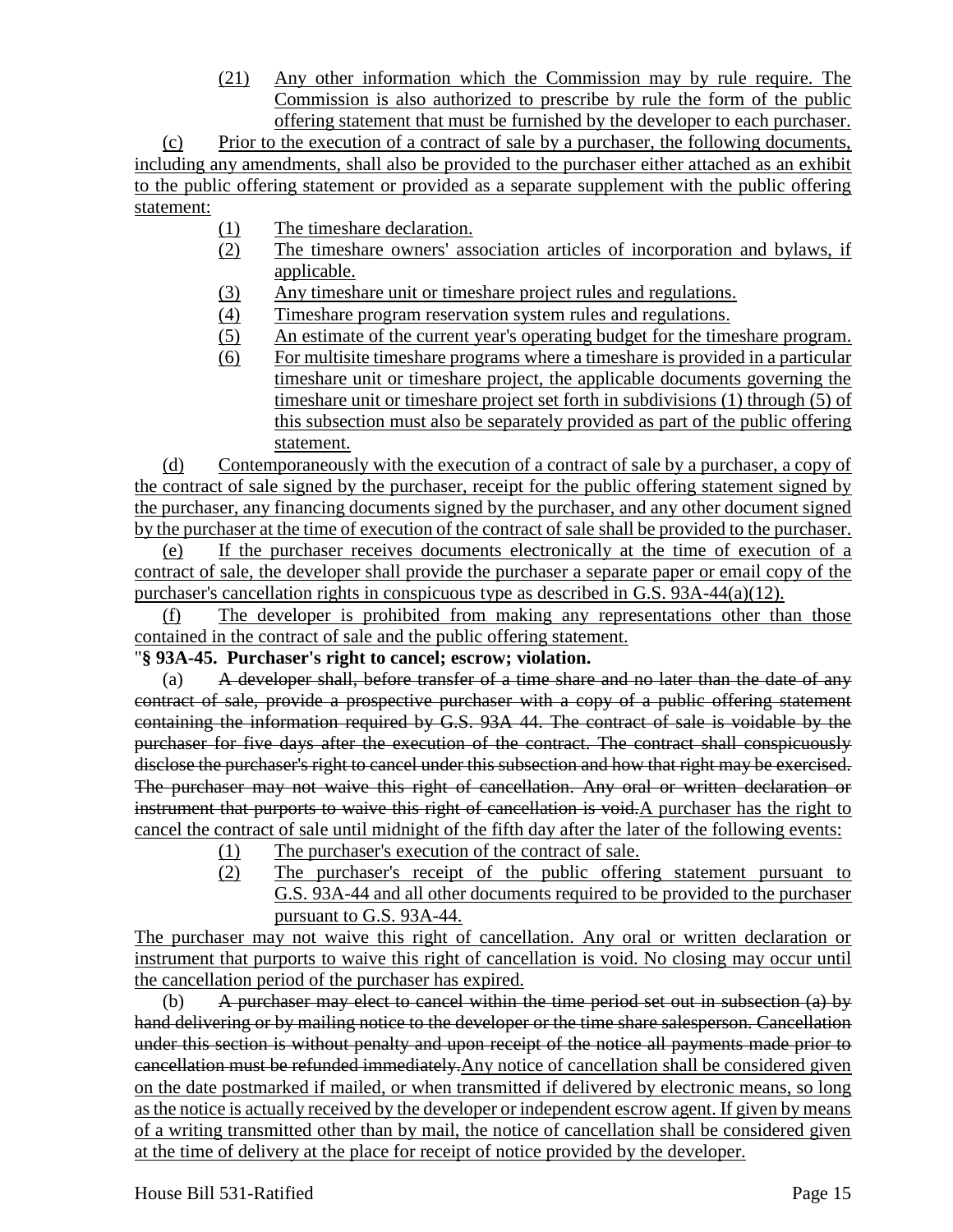(c) Any payments received by a time share developer or time share salesperson in connection with the sale of the time share shall be immediately deposited by the developer or salesperson in a trust or escrow account in a federally insured depository institution or a trust institution authorized to do business in this State and shall remain in such account for 10 days or cancellation by the purchaser, whichever occurs first. Payments held in such trust or escrow accounts shall be deemed to belong to the purchaser and not the developer. In lieu of such escrow requirements, the Commission shall have the authority to accept, in its discretion, alternative financial assurances adequate to protect the purchaser's interest during the contract cancellation period, including but not limited to a surety bond, corporate bond, cash deposit or irrevocable letter of credit in an amount equal to the escrow requirements. Cancellation under this section is without penalty, and the refund of all monies received by the developer or timeshare salesperson shall be made within 20 days of demand therefor by the purchaser or within five days after receipt of cleared funds from the purchaser, whichever is later.

(d) If a developer fails to provide a purchaser to whom a time share is transferred with the statement as required by subsection  $(a)$ , the purchaser, in addition to any rights to damages or other relief, is entitled to receive from the developer an amount equal to ten percent (10%) of the sales price of the time share not to exceed three thousand dollars (\$3,000). A receipt signed by the purchaser stating that the purchaser has received the statement required by subsection (a) is prima facie evidence of delivery of the statement.Prior to a purchaser's execution of a contract of sale, the developer shall establish an escrow account with an independent escrow agent for the purpose of protecting the funds of purchasers required to be escrowed by this subsection. Any funds received prior to closing by a developer or timeshare salesperson in connection with the sale of the timeshare shall be immediately deposited by the developer or salesperson in a trust or escrow account in a federally insured depository institution or a trust institution authorized to do business in this State and shall only be disbursed in accordance with subsection (f) of this section. Payments held in such trust or escrow accounts shall be deemed to belong to the purchaser and not the developer. In lieu of escrow requirements, the Commission shall have the authority to accept, in its discretion, alternative financial assurances adequate to protect the purchaser's interest during the contract of sale cancellation period, including, but not limited to, a surety bond, corporate bond, cash deposit or irrevocable letter of credit in an amount equal to the escrow requirements or a financial assurance posted in another jurisdiction.

A developer shall not be entitled to the release of any escrowed funds until the developer has provided the independent escrow agent with (i) an affidavit stating that the purchaser has defaulted under the contract of sale and the developer is entitled to the escrowed funds pursuant to the terms of the contract of sale or (ii) an affidavit that the developer has performed all of its obligations under the purchase contract, including completion of construction of all promised timeshare units and amenities or the posting of an alternate financial assurance acceptable to the Commission securing the completion of construction, and the developer and purchaser have closed on the contract of sale, together with evidence satisfactory to the independent escrow agent that the timeshare and the timeshare property is either free and clear of interests in or liens or encumbrances against the timeshare and timeshare property of any interest holder or the developer has met the requirements of G.S. 93A-57(a).

(f) An independent escrow agent shall maintain the accounts called for in this section only in such a manner as to be under the direct supervision and control of the independent escrow agent. The independent escrow agent shall have a fiduciary duty to each purchaser to maintain the escrow accounts in accordance with good accounting practices and to release the purchaser's funds or other property from escrow only in accordance with this section. The independent escrow agent shall retain all affidavits received pursuant to this section for a period of five years. Should the independent escrow agent receive conflicting demands for funds or other property held in escrow that remain unresolved for more than 30 days, the independent escrow agent shall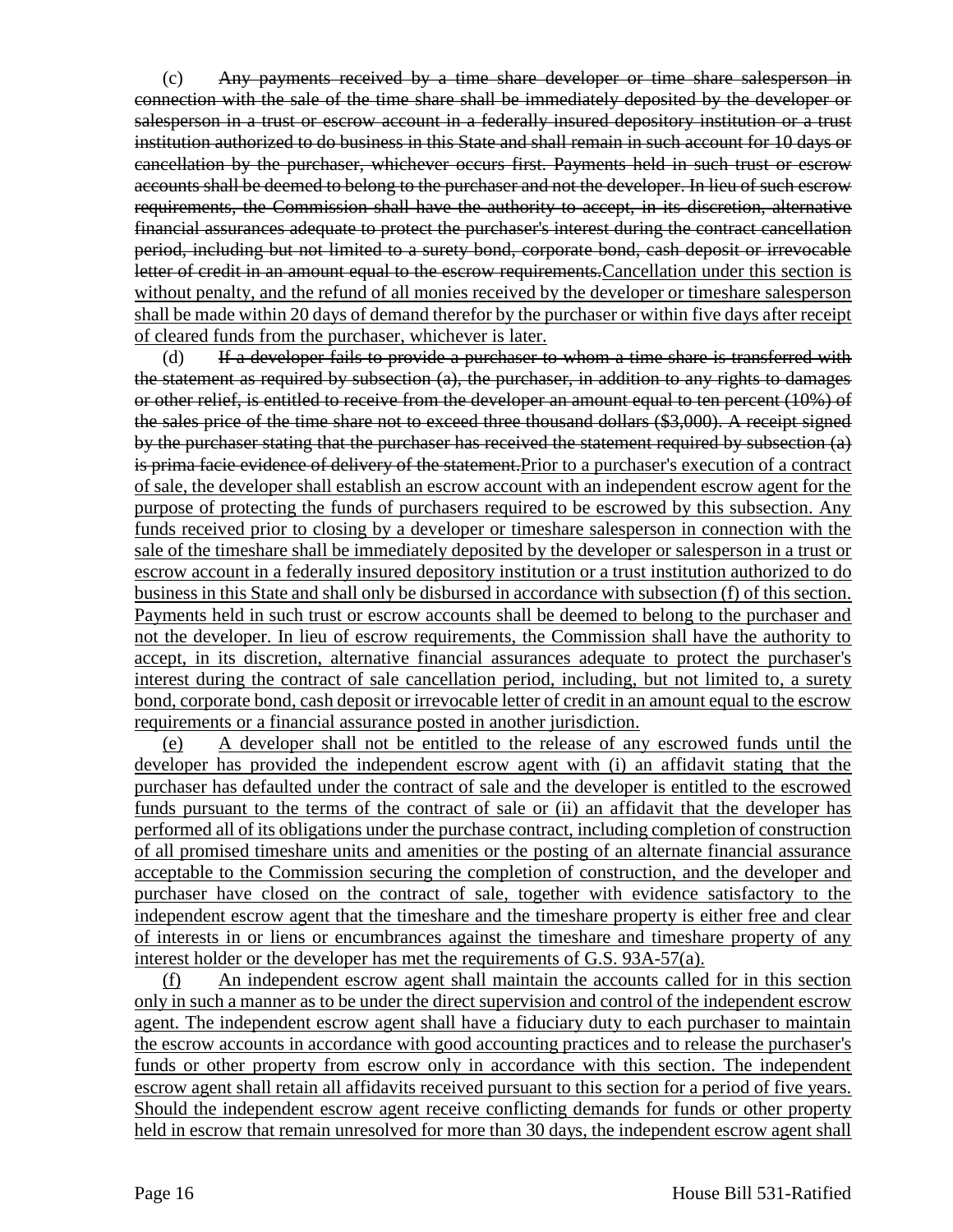notify the Commission of the dispute and either promptly submit the matter to arbitration or, by interpleader or otherwise, seek an adjudication of the matter by court.

(g) If the contract of sale does not include the cancellation notice as required by G.S. 93A-44(a)(12), the owner, in addition to any rights to damages or other relief, is entitled to void the transfer and receive from the developer all funds paid for the timeshare together with an amount equal to ten percent (10%) of the sales price of the timeshare not to exceed three thousand dollars (\$3,000).

(h) A timeshare declaration or other instrument establishing or governing a timeshare program or an underlying timeshare property regime is not an encumbrance for purposes of this Chapter and does not create a requirement for a subordination and notice to creditors instrument for purposes of this section from any person.

(i) Any developer or independent escrow agent who intentionally fails to comply with the provisions of this Article concerning the establishment of an escrow account, deposits of funds into escrow, and withdrawal therefrom is guilty of a Class E felony. The failure to establish an escrow account or to place funds therein as required in this section is prima facie evidence of an intentional and purposeful violation of this subsection.

## "**§ 93A-46. Prizes.**

An advertisement of a time share-timeshare which includes the offer of a prize or other inducement shall fully comply with the provisions of Chapter 75 of the General Statutes.

## "**§ 93A-47. Time shares Timeshare proxies.**

No proxy, power of attorney or similar device given by the purchaser-owner of a time share timeshare regarding the management of the time share program or its facilities voting in a timeshare owners' association shall exceed one year in duration, but the same may be renewed from year to year.

#### "**§ 93A-48. Exchange programs.**

(a) If a purchaser is offered the opportunity to subscribe to any exchange program, the developer shall, except as provided in subsection  $(\theta)$ ,  $(\theta)$  of this section, deliver to the purchaser, prior to the execution of (i) any contract between the purchaser and the exchange company, and (ii) the sales contract, contract for sale, at least the following information regarding the exchange program:

- (1) The name and address of the exchange company;company.
- (2) The names of all officers, directors, and shareholders owning five percent (5%) or more of the outstanding stock of the exchange company;company.
- (3) Whether the exchange company or any of its officers or directors has any legal or beneficial interest in any developer or managing agent entity for any time share timeshare project participating in the exchange program and, if so, the name and location of the time share-timeshare project and the nature of the interest; interest.
- (4) Unless the exchange company is also the developer a statement that the purchaser's contract with the exchange company is a contract separate and distinct from the sales contract; contract for sale.
- (5) Whether the purchaser's participation in the exchange program is dependent upon the continued affiliation of the time share-timeshare project with the exchange program;program.
- (6) Whether the purchaser's membership or participation, or both, in the exchange program is voluntary or mandatory; mandatory.
- (7) A complete and accurate description of the terms and conditions of the purchaser's contractual relationship with the exchange company and the procedure by which changes thereto may be made; made.
- (8) A complete and accurate description of the procedure to qualify for and effectuate exchanges;exchanges.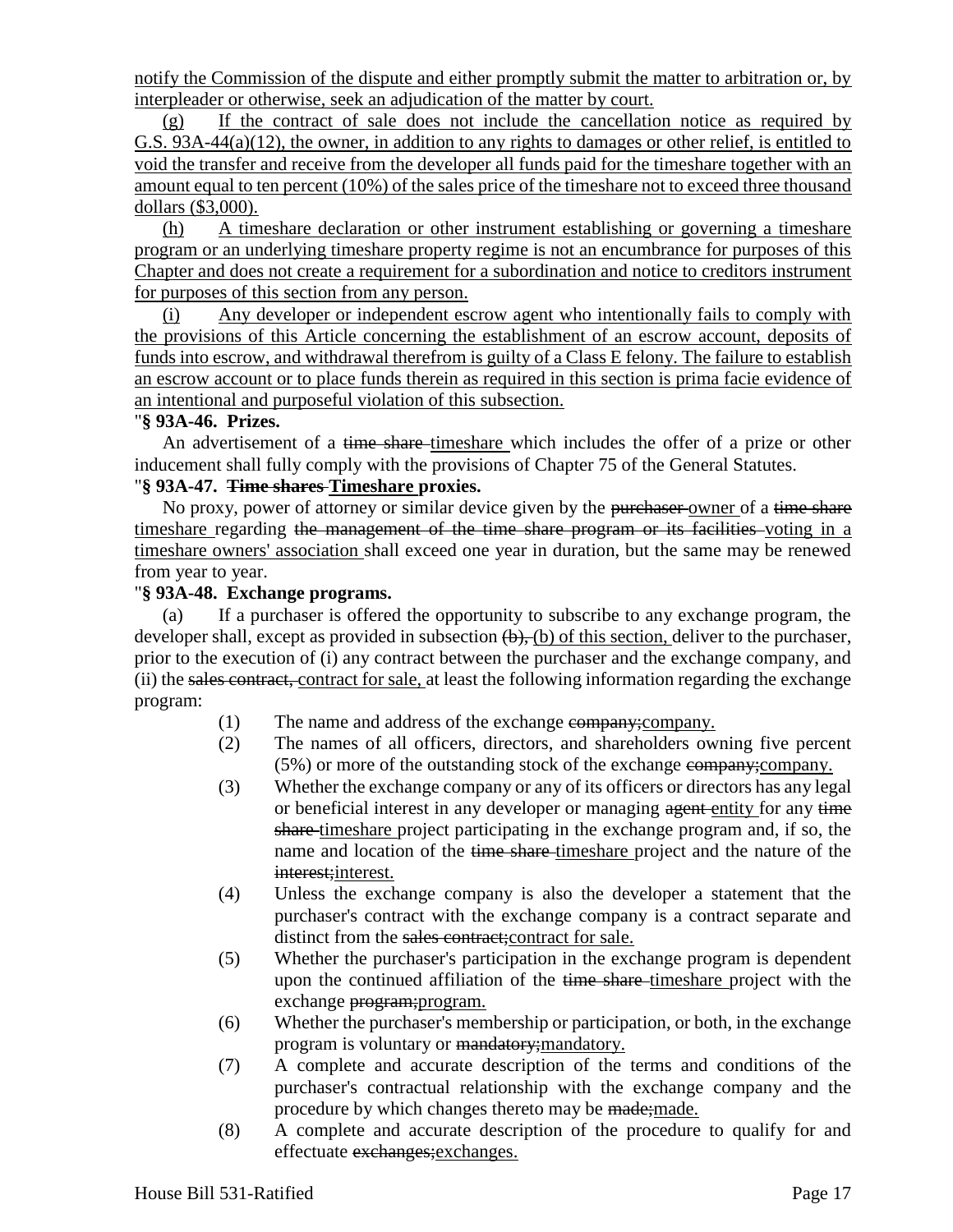- (9) A complete and accurate description of all limitations, restrictions, or priorities employed in the operation of the exchange program, including, but not limited to, limitations on exchanges based on seasonality, unit size, or levels of occupancy, expressed in boldfaced conspicuous type, and, in the event that such limitations, restrictions, or priorities are not uniformly applied by the exchange program, a clear description of the manner in which they are applied; applied.
- (10) Whether exchanges are arranged on a space available basis and whether any guarantees of fulfillment of specific requests for exchanges are made by the exchange program; program.
- (11) Whether and under what circumstances an owner, in dealing with the exchange company, may lose the use and occupancy of the owner's time share timeshare in any properly applied for exchange without being provided with substitute accommodations by the exchange company; company.
- (12) The expenses, fees or range of fees for participation by owners in the exchange program, a statement whether any such fees may be altered by the exchange company, and the circumstances under which alterations may be made; made.
- (13) The name and address of the site of each time share timeshare project or other property which is participating in the exchange program;program.
- (14) The number of units in each timeshare project or other property participating in the exchange program which are available for occupancy and which qualify for participation in the exchange program, expressed within the following numerical groupings, 1-5, 6-10, 11-20, 21-50 and 51, and over;over.
- (15) The number of owners with respect to each time share-timeshare project or other property which are eligible to participate in the exchange program expressed within the following numerical groupings, 1-100, 101-249, 250-499, 500-999, and 1,000 and over, and a statement of the criteria used to determine those owners who are currently eligible to participate in the exchange program; program.
- $(16)$  The disposition made by the exchange company of time shares timeshares deposited with the exchange program by owners eligible to participate in the exchange program and not used by the exchange company in effecting exchanges;exchanges.
- (17) The following information which, except as provided in subsection (b) below, of this section, shall be independently audited by a certified public accountant in accordance with the standards of the Accounting Standards Board of the American Institute of Certified Public Accountants and reported for each year no later than July 1, of the succeeding year:
	- a. The number of owners enrolled in the exchange program and such numbers shall disclose the relationship between the exchange company and owners as being either fee paying or gratuitous in nature; nature.
	- b. The number of time share-timeshare projects or other properties eligible to participate in the exchange program categorized by those having a contractual relationship between the developer or the association and the exchange company and those having solely a contractual relationship between the exchange company and owners directly; directly.
	- c. The percentage of confirmed exchanges, which shall be the number of exchanges confirmed by the exchange company divided by the number of exchanges properly applied for, together with a complete and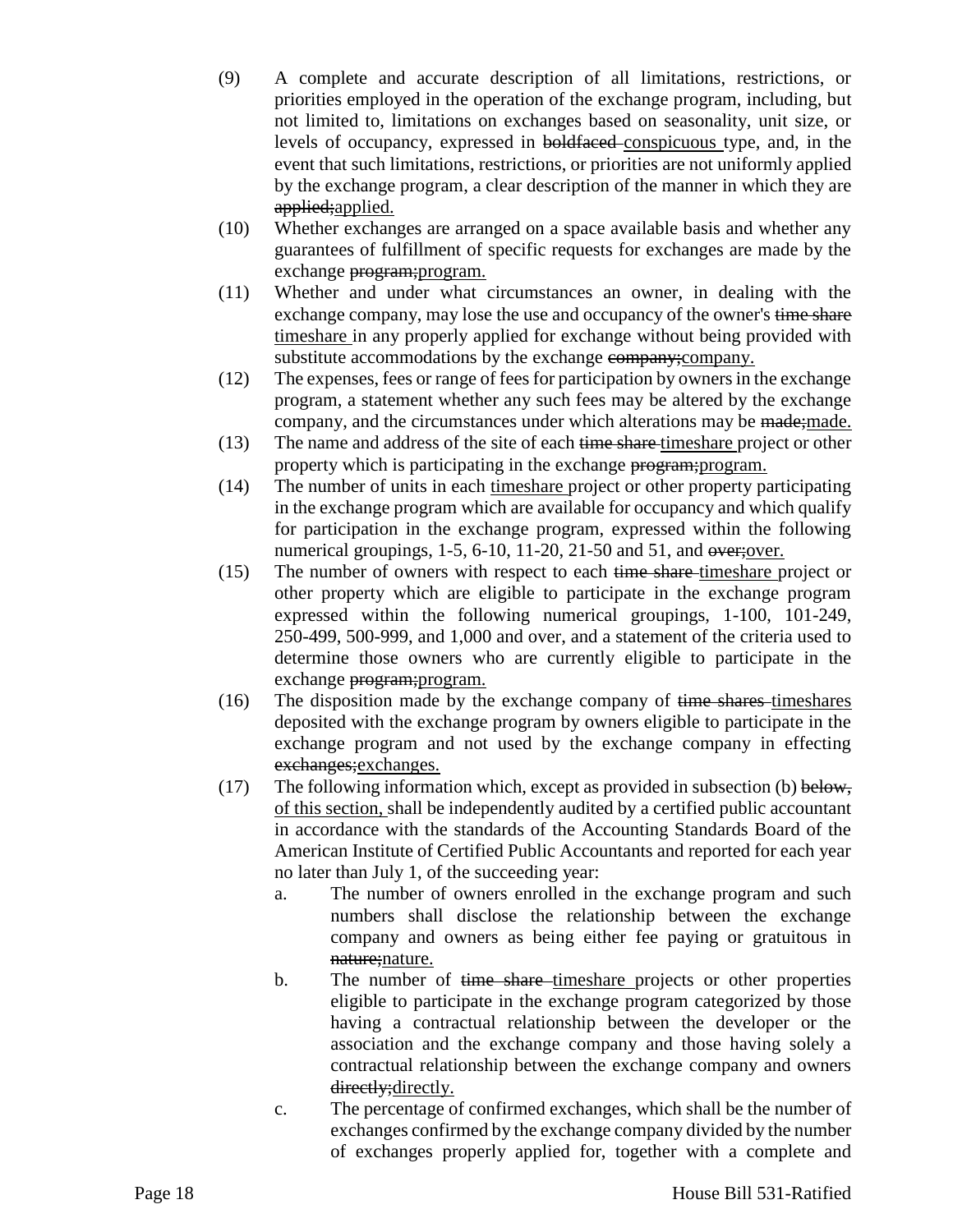accurate statement of the criteria used to determine whether an exchange requested was properly applied for; for.

- d. The number of time shares timeshares or other intervals for which the exchange company has an outstanding obligation to provide an exchange to an owner who relinquished a time share-timeshare or interval during the year in exchange for a time share-timeshare or interval in any future vear; and year.
- e. The number of exchanges confirmed by the exchange company during the vear; and year.
- (18) A statement in boldfaced conspicuous type to the effect that the percentage described in sub-subdivision c. of subdivision (17) of this subsection is a summary of the exchange requests entered with the exchange company in the period reported and that the percentage does not indicate a purchaser's/owner's probabilities of being confirmed to any specific choice or range of choices, since availability at individual locations may vary.

The purchaser shall certify in writing to the receipt of the information required by this subsection and any other information which the Commission may by rule require.

(b) The information required by subdivisions  $\left(\frac{a}{2}, \frac{b}{2}, \frac{c}{2}\right)$ , (3), (13), (14), (15), and (17) of subsection (a) of this section shall be accurate as of December 31 of the year preceding the year in which the information is delivered, except for information delivered within the first 180 days of any calendar year which shall be accurate as of December 31 of the year two years preceding the year in which the information is delivered to the purchaser. The remaining information required by subsection (a) of this section shall be accurate as of a date which is no more than 30 days prior to the date on which the information is delivered to the purchaser.

(c) In the event an exchange company offers an exchange program directly to the purchaser or owner, the exchange company shall deliver to each purchaser or owner, concurrently with the offering and prior to the execution of any contract between the purchaser or owner and the exchange company the information set forth in subsection (a) above. of this section. The requirements of this paragraph-subsection shall not apply to any renewal of a contract between an owner and an exchange company.

(d) All promotional brochures, pamphlets, advertisements, or other materials disseminated by the exchange company to purchasers in this State which contain the percentage of confirmed exchanges described in  $(a)(17)e$ . sub-subdivision c. of subdivision (17) of subsection (a) of this section must include the statement set forth in  $(a)(18)$ . subdivision (18) of subsection (a) of this section.

## "**§ 93A-49. Service of process on exchange company.**

Any exchange company offering an exchange program to a purchaser shall be deemed to have made an irrevocable appointment of the Commission to receive service of lawful process in any proceeding against the exchange company arising under this Article.

#### "**§ 93A-50. Securities laws apply.**

The North Carolina Securities Act, Chapter 78A, shall also apply, in addition to the laws relating to real estate, to time shares-timeshares deemed to be investment contracts or to other securities offered with or incident to a time share; timeshare; provided, however, in the event of such the applicability of the North Carolina Securities Act, any offer or sale of time shares timeshares registered under this Article shall not be subject to the provisions of G.S. 78A-24 and any real estate broker registered under Article 1 of this Chapter shall not be subject to the provisions of G.S. 78A-36.

## "**§ 93A-51. Rule-making authority.**

The Commission shall have the authority to adopt rules and regulations that are not inconsistent with the provisions of this Article and the General Statutes of North Carolina. The Commission may prescribe forms and procedures for submitting information to the Commission.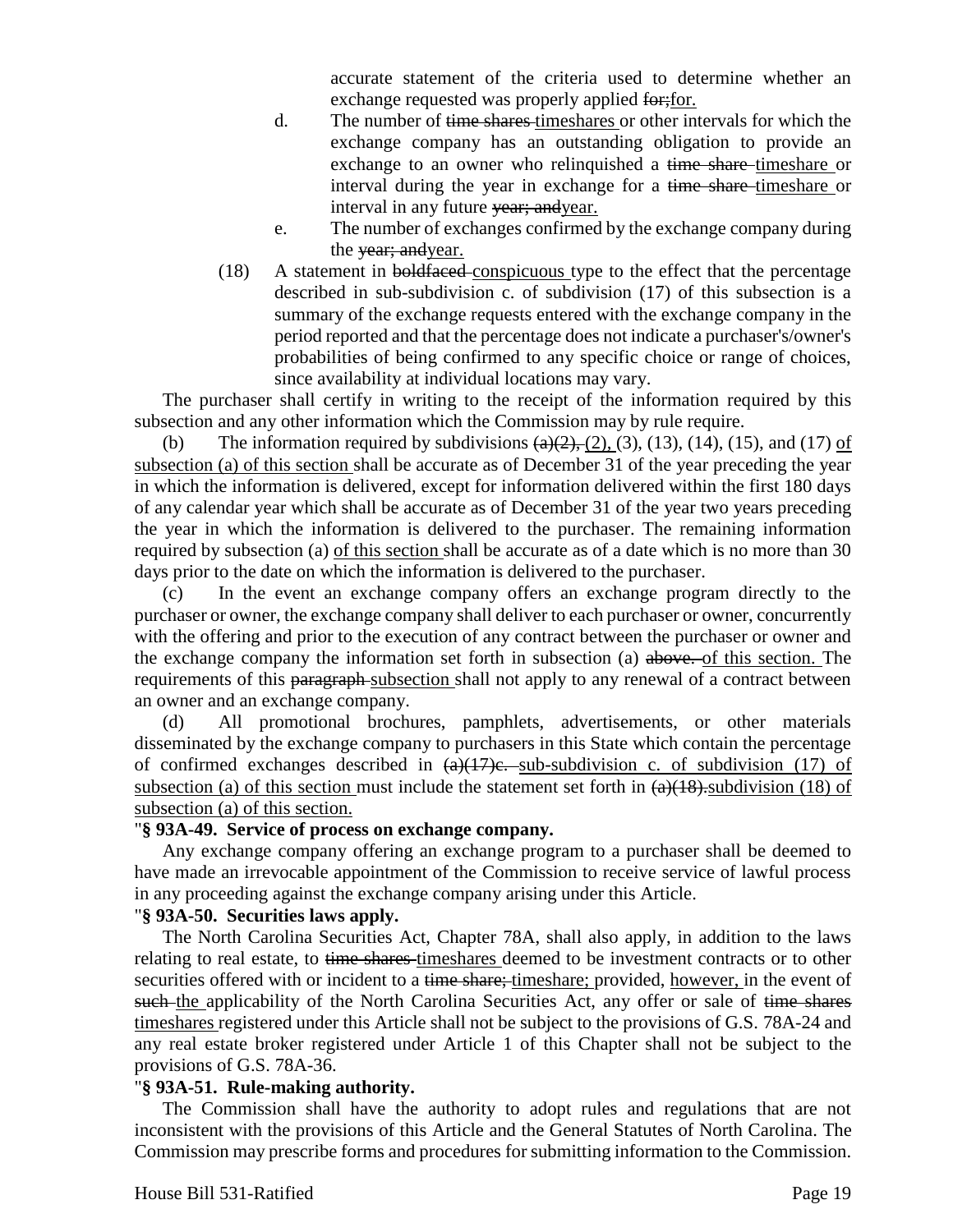# "**§ 93A-52. Application for registration of time share project; timeshare program; denial**

**of registration; renewal; reinstatement; and termination of developer's interest.** (a) Prior to the offering in this State of any time share timeshare located in this State, the developer of the time share project-timeshare program shall make written application to the Commission for the registration of the project.program.

(a1) The application shall be accompanied by a fee in an amount fixed by the Commission but not to exceed one thousand five hundred dollars (\$1,500), and shall include (i) a description of the project, program, (ii) copies of proposed time share instruments including public offering statements, sale contracts, deeds, and other documents referred to therein, timeshare declaration, timeshare program governing documents, public offering statement, form timeshare instrument, form contract for sale, if different than the timeshare instrument, and other documents referred to in the public offering statement, (iii) information pertaining to any marketing or managing entity to be employed by the developer for the sale of time shares-timeshares in a time share project or the management of the project, timeshare program, (iv) information regarding any exchange program available to the purchaser, owner,  $(v)$  an irrevocable appointment of the Commission to receive service of any lawful process in any proceeding against the developer or the developer's time share timeshare salespersons arising under this Article, Article, and (vi) such other information as the Commission may by rule require.

(a2) Upon receipt of a properly completed application and fee and upon a determination by the Commission that the sale and management of the time shares timeshares in the time share project timeshare program will be directed and conducted by persons of good moral character, the Commission shall issue to the developer a certificate of registration authorizing the developer to offer time shares timeshares in the project program for sale. The Commission shall shall, within  $15-30$  days after receipt of an incomplete application, notify the developer by mail that the Commission has found specified deficiencies, and shall, within 45 60 days after the receipt of a properly completed application, either issue the certificate of registration or notify the developer by mail or by electronic means of any specific objections to the registration of the project. The program. Once issued, the certificate shall be prominently displayed in the office of the developer on the site of the project.available for inspection upon request of the Commission, and a copy of the certificate shall be available for inspection by written request from any purchaser or owner.

(a3) The developer shall promptly report to the Commission any and all material changes in the information required to be submitted for the purpose of the registration. The developer shall also immediately furnish the Commission complete information regarding any change in its interest in a registered time share project. In the event timeshare program, other than the transfer of timeshares to purchasers in the ordinary course of its business. If a developer disposes of, or otherwise terminates its interest in a time share project, timeshare program, the developer shall cease all marketing and sales of timeshares, certify to the Commission in writing that its interest in the time share project timeshare program is terminated terminated, and shall return to the Commission for cancellation the certificate of registration.

(b) In the event If the Commission finds that there is substantial reason to deny the application for registration as a time share project, timeshare program, the Commission shall notify the applicant developer that such application has been denied and shall afford the applicant developer an opportunity for a hearing before the Commission to show cause why the application should not be denied. In all proceedings to deny a certificate of registration, the provisions of Chapter 150B of the General Statutes shall be applicable.

(c) The acceptance by the Commission of an application for registration shall not constitute the approval of its contents or waive the authority of the Commission to take disciplinary action as provided by this Article.

(d) All certificates of registration granted and issued by the Commission under the provisions of this Article shall expire on the 30th day of June following issuance thereof, and shall become invalid after such that date unless reinstated. Renewal of such A certificate may be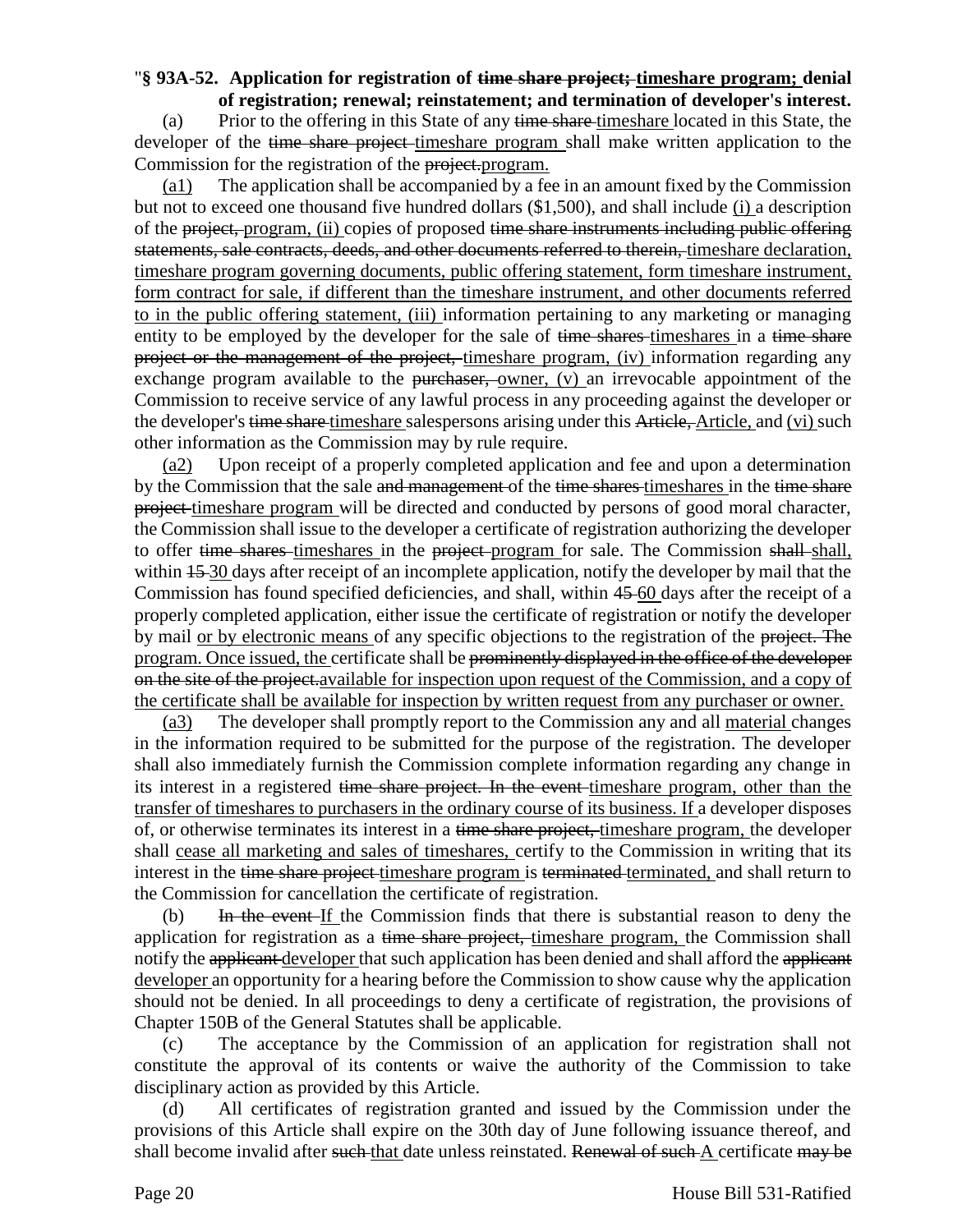effected at any time during the month of June preceding the date of expiration of such registration upon proper application to the Commission and by the payment of a renewal fee may be renewed 45 days prior to the expiration date by filing an application with and paying to the Commission the timeshare registration renewal fee fixed by the Commission but not to exceed one thousand five hundred dollars (\$1,500) for each time share project. The developer shall, when making application for renewal, also provide a copy of the report required in G.S. 93A-48. timeshare program. Each certificate reinstated after the expiration date thereof shall be subject to a fee of fifty dollars (\$50.00) in addition to the required renewal fee. In the event a time share If a developer fails to reinstate the registration within 12 months after the expiration date thereof, the Commission may, in its discretion, consider the time share project-timeshare program as not having been previously registered, and thereby subject to the provisions of this Article relating to the issuance of an original certificate. Duplicate certificates may be issued by the Commission upon payment of a fee of one dollar (\$1.00) by the registrant developer. Except as prescribed by Commission rules, all fees paid pursuant to this Article shall be nonrefundable.

## "**§ 93A-53. Register of applicants; roster of registrants; registered projects; financial report to Secretary of State.**

(a) The Executive Director of the Commission shall keep a register of all applicants for certificates of registration, showing for each the date of application, name, business address, and whether the certificate was granted or refused.

(b) The Executive Director of the Commission shall also keep a current roster showing the name and address of all time share projects timeshare programs registered with the Commission. The roster shall be kept on file in the office of the Commission and be open to public inspection.

(c) The Commission shall include a copy of the roster of time share projects timeshare programs current on the preceding June 30 and a statement of the income received by the Commission in connection with the registration of time share projects timeshare programs during the fiscal year ending on June 30 with the report required by G.S. 93B-2.

## "**§ 93A-54. Disciplinary action by Commission.**

(a) The Commission has power to take disciplinary action. action for violation of the provisions of this Article in the offering or sale of a timeshare program to a purchaser. Upon its own motion, or on the verified complaint of any person, the Commission may investigate the actions of any time share salesperson, developer, or project broker of a time share project registered under this Article, or any other person or entity who shall assume to act in such capacity. regulated party or any other person or entity who shall assume to act in such capacity of a regulated party. If the Commission finds probable cause that a time share salesperson, developer, or project broker timeshare regulated party has violated any of the provisions of this Article, the Commission may hold a hearing on the allegations of misconduct.

(b) The Commission has the power to suspend or revoke at any time a real estate license issued to a time share-timeshare salesperson or project-program broker, or a certificate of registration of a time share project timeshare program issued to a developer; or to reprimand or censure such salesperson, developer, or project broker; a regulated party; or to fine such developer a regulated party in the amount of five hundred dollars (\$500.00) for each violation of this Article, Article; or to impose any other specified penalty permitted under this Article; if, after a hearing, the Commission adjudges either the salesperson, developer, or project broker regulated party to be guilty  $\theta$ : of any of the following:

- (1) Making any willful or negligent misrepresentation or any willful or negligent omission of material fact about any time share timeshare or time share project;timeshare program.
- (2) Making any false promises of a character likely to influence, persuade, or induce; induce.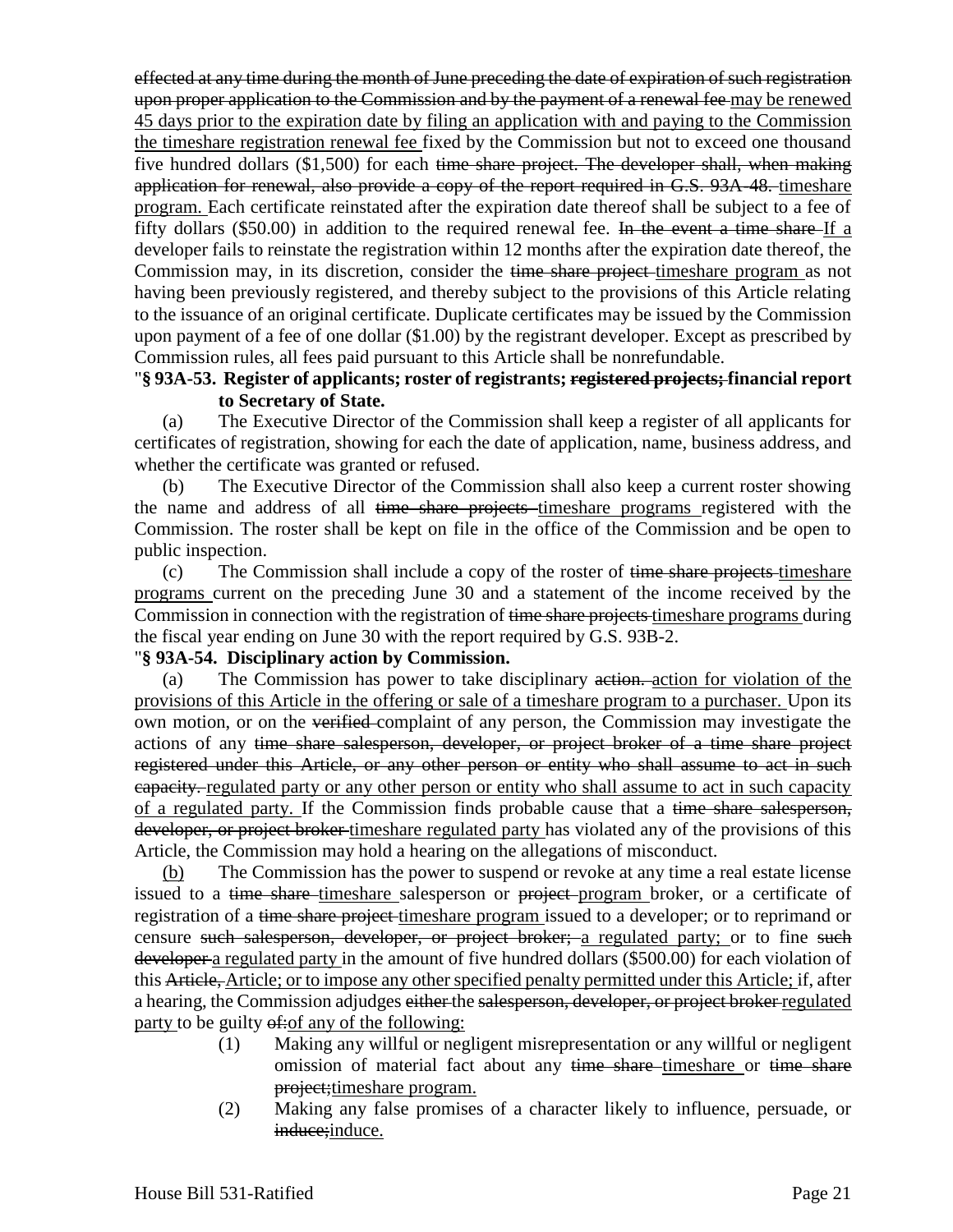- (3) Pursuing a course of misrepresentation or making of false promises through agents, salespersons, advertising or otherwise;otherwise.
- (4) Failing, within a reasonable time, to account for all money received from others in a time share timeshare transaction, and failing to remit such monies as may be required in G.S. 93A-45 of this Article;Article.
- (5) Acting as a time share salesperson or time share developer in a manner as to endanger the interest of the public; public.
- (6) Paying a commission, salary, or other valuable consideration to any person for acts or services performed in violation of this Article;Article.
- (7) Any other conduct which constitutes improper, fraudulent, or dishonest dealing;dealing.
- (8) Performing or undertaking to perform any legal service as set forth in G.S. 84-2.1, or any other acts not specifically set forth in that section;section.
- (9) Failing to deposit and maintain in  $a$  broker's trust or an escrow account as defined by G.S.  $93A-6(g)$ -all money received from others in a time share timeshare transaction as may be required in G.S. 93A-45 of this Article or failing to place with an independent escrow agent the funds of a time share purchaser when required by G.S. 93A-42(e); G.S. 93A-42 or G.S. 93A-45.
- (10) Failing to deliver to a purchaser a public offering statement containing the information required by G.S. 93A-44 and any other disclosures that the Commission may by regulation require; require.
- (11) Failing to comply with the provisions of Chapter 75 of the General Statutes in the advertising or promotion of time shares timeshares for sale, or failing to assure such compliance by persons engaged on behalf of a developer;developer.
- (12) Failing to comply with the provisions of G.S. 93A-48 in furnishing complete and accurate information to purchasers concerning any exchange program which may be offered to such purchaser; purchaser or owner.
- (13) Making any false or fraudulent representation on an application for registration;registration.
- (14) Violating any rule or regulation promulgated by the Commission;Commission.
- (15) Failing to record or cause to be recorded a time share timeshare instrument as required by  $G.S. 93A-42(c), G.S. 93A-42(c)$  or failing to provide a purchaser an owner the protection against liens required by  $G.S. 93A-57(a);$ orG.S. 93A-57(a).
- $(16)$  Failing as a time share project timeshare program broker to exercise reasonable and adequate supervision of the conduct of sales at a project or location by the brokers and salespersons under the time share project timeshare program broker's control.

 $(a+)(c)$  The clear proceeds of fines collected pursuant to subsection  $(a)+(b)$  of this section shall be remitted to the Civil Penalty and Forfeiture Fund in accordance with G.S. 115C-457.2.

 $(\theta)(d)$  Following a hearing, the Commission shall also have power to suspend or revoke any certificate of registration issued under the provisions of this Article or to reprimand or censure any developer-regulated party when the registrant-regulated party has been convicted or has entered a plea of guilty or no contest upon which final judgment is entered by a court of competent jurisdiction in this State, or any other state, of the criminal offenses  $\theta$ : of embezzlement, obtaining money under false pretense, fraud, forgery, conspiracy to defraud, or any other offense involving moral turpitude which would reasonably affect the developer's regulated party's performance in the time share timeshare business.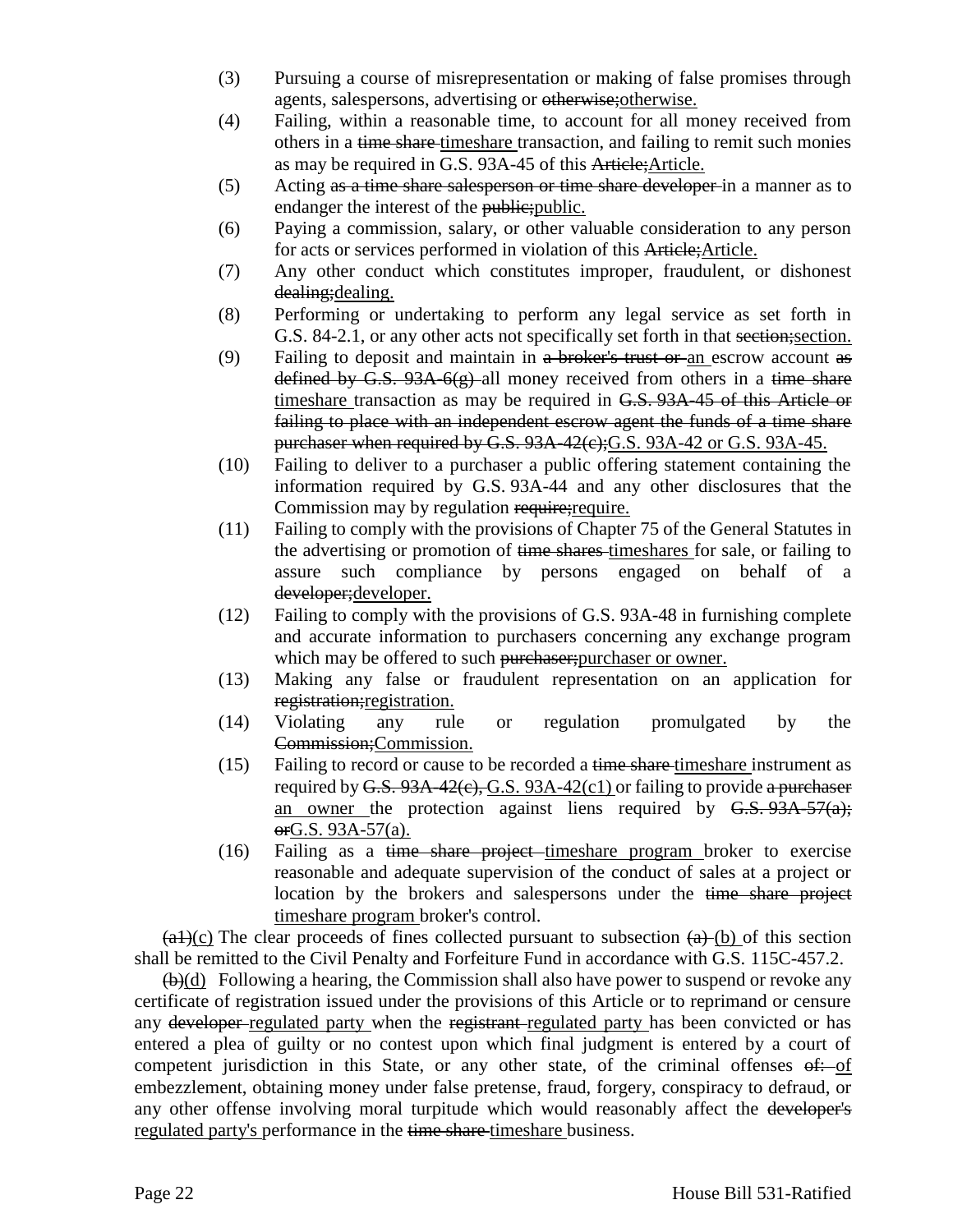$\left(\frac{f(x)}{g(x)}\right)$  The Commission may appear in its own name in superior court in actions for injunctive relief to prevent any person or entity from violating the provisions of this Article or rules promulgated by the Commission. The superior court shall have the power to grant these injunctions even if criminal prosecution has been or may be instituted as a result of the violations, or regardless of whether the regulated party or person or entity has been registered by the Commission.

 $(d)$ (f) Each developer shall maintain or cause to be maintained complete records of every time share timeshare transaction including and each independent escrow agent shall maintain or cause to be maintained complete records pertaining to the deposit, maintenance, and withdrawal of money required to be held in a trust or an escrow account, or as otherwise required by the Commission, under G.S. 93A-45 of this Article. The Commission may inspect these records periodically without prior notice and may also inspect these records whenever the Commission determines that they are pertinent to an investigation of any specific complaint against a registrant.developer or independent escrow agent.

 $(\epsilon)$ (g) When a licensee is accused of any act, omission, or misconduct under this Article which would subject the licensee to disciplinary action, the licensee may, with the consent and approval of the Commission, surrender the licensee's license and all the rights and privileges pertaining to it for a period of time to be established by the Commission. A licensee who surrenders a license shall not be eligible for, or submit any application for, licensure as a real estate broker or registration of a time share project times hare program during the period of license surrender. For the purposes of this section, the term licensee shall include a time share developer. "**§ 93A-55. Private enforcement.**

The provisions of the Article shall not be construed to limit in any manner the right of a purchaser purchaser, owner, or other person injured by a violation of this Article to bring a private action.

### "**§ 93A-56. Penalty for violation of Article.**

Except as provided in G.S. 93A-40(b) and G.S. 93A-58, specifically provided elsewhere in this Article, any person violating the provisions of this Article shall be guilty of a Class 1 misdemeanor.

#### "**§ 93A-57. Release of liens.liens or subordination and notice to creditors instrument.**

(a) Prior to any recordation of the instrument transferring a time share, closing, the developer shall record and furnish notice to the purchaser of a release or subordination of all liens or encumbrances affecting that time share, the timeshare being acquired by the purchaser or shall provide a surety bond or insurance against the lien from a company acceptable to the Commission as provided for liens on real estate in this State, or such underlying lien document shall contain a provision wherein the lienholder subordinates its rights to that of a time share purchaser who fully complies with all of the provisions and terms of the contract of sale. the timeshare property or comply with one of the following:

- (1) If there are any interest holders in the timeshare or timeshare property, the developer and any interest holders must execute and record a subordination and notice to creditors instrument in the jurisdiction in which the timeshare or timeshare program is situated. The subordination and notice to creditors instrument shall contain the following:
	- a. Language sufficient to provide subsequent creditors of the developer and interest holder with notice of the existence of the timeshare program and of the rights of owners in order to protect the interests of the owners from any claims of subsequent creditors.
	- b. A statement that the instrument shall be effective as between the owner and the developer and interest holder despite any bankruptcy proceedings involving the developer.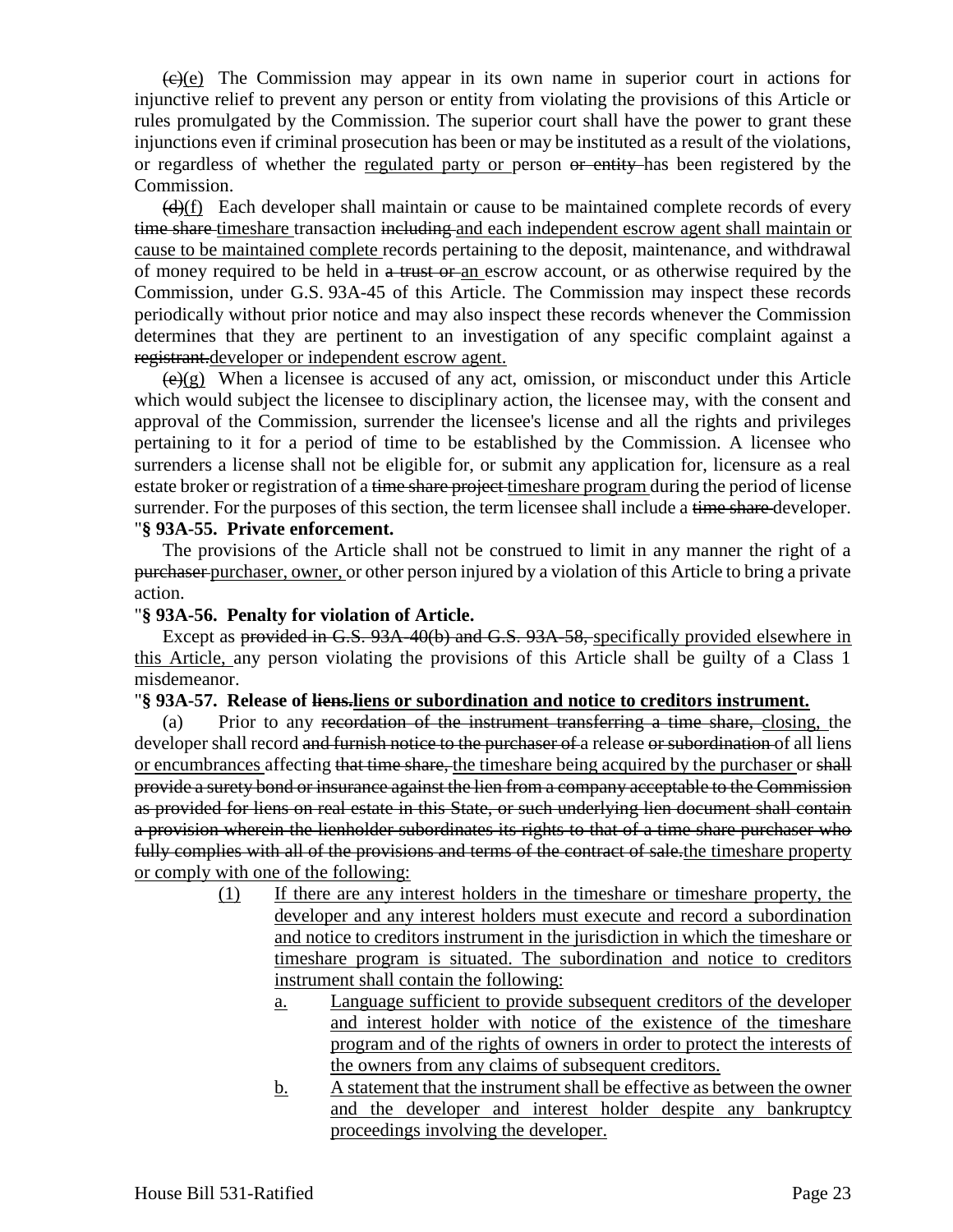- c. A statement that so long as an owner remains in good standing with respect to the owner's obligations under the timeshare declaration, then the interest holder will honor all rights of the owner as reflected in the timeshare declaration.
- (2) If there are any interest holders in the timeshare or the timeshare property, the developer must make alternative arrangements that are adequate to protect the rights of the owners of the timeshares and timeshare property, provided that any alternative arrangement is approved by the Commission.

(b) Unless a time share-timeshare owner or a time share-timeshare owner who is his the owner's predecessor in title agree otherwise with the lienor, if a lien other than a mortgage or deed of trust becomes effective against more than one time share-timeshare in a time share project, timeshare program, any time share-timeshare owner is entitled to a release of his time share the owner's timeshare from a lien upon payment of the amount of the lien attributable to his time share. the owner's timeshare. The amount of the payment must be proportionate to the ratio that the time share owner's liability bears to the liabilities of all time share owners whose interests are subject to the lien. Upon receipt of payment, the lien holder shall promptly deliver to the time share-owner a release of the lien covering that time share. timeshare. After payment, the managing agent entity may not assess or have a lien against that time share timeshare for any portion of the expenses incurred in connection with that lien.

## "**§ 93A-58. Registrar required; criminal penalties; project program broker.**

(a) Every developer of a registered project shall, by affidavit filed with the Commission, designate a natural person to serve as time share timeshare registrar for its registered projects. timeshare program. The timeshare registrar shall be responsible for the recordation of time share timeshare instruments and the release of liens required by G.S. 93A-42(c) and G.S. 93A-57(a). A developer may, from time to time, change the designated time share-timeshare registrar by proper filing with the Commission and by otherwise complying with this subsection. No sales or offers to sell shall be made until the registrar is designated for a time share project-timeshare program.

(b) The timeshare registrar has the duty to ensure that the provisions of this Article are complied with in a time share project timeshare program for which the person is the timeshare registrar. No timeshare registrar shall record a time share timeshare instrument except as provided by this Article.

 $\bigoplus$ (c) A time share timeshare registrar is guilty of a Class I felony if he or she the timeshare registrar knowingly or recklessly fails to record or cause to be recorded a time share timeshare instrument as required by this Article. A person responsible as general partner, corporate officer, joint venturer venturer, or sole proprietor of the developer of a time share-timeshare project is guilty of a Class I felony if the person intentionally allows the offering for sale or the sale of time share a timeshare to purchasers without first designating a time share timeshare registrar.

 $\left(\frac{e}{c}\right)$  The developer shall designate for each project-timeshare program and other locations where time shares timeshares are sold or offered for sale a project program broker. The project program broker shall act as supervising broker for all time share timeshare salespersons at the project timeshare program or other location and shall directly, personally, and actively supervise all such persons at the project-timeshare program or other location-locations in a manner to reasonably ensure that the sale of time shares timeshares will be conducted in accordance with the provisions of this Chapter.

## "**§ 93A-59. Preservation of time share purchaser's an owner's claims and defenses.**

(a) For one year following the execution of an instrument of indebtedness for the purchase of a time share, timeshare use, the purchaser of a time share owner may assert against the seller, developer, assignee of the seller, developer, or other holder of the instrument of indebtedness, any claims or defenses available against the developer or the original seller, and the purchaser developer, and the owner may not waive the right to assert these claims or defenses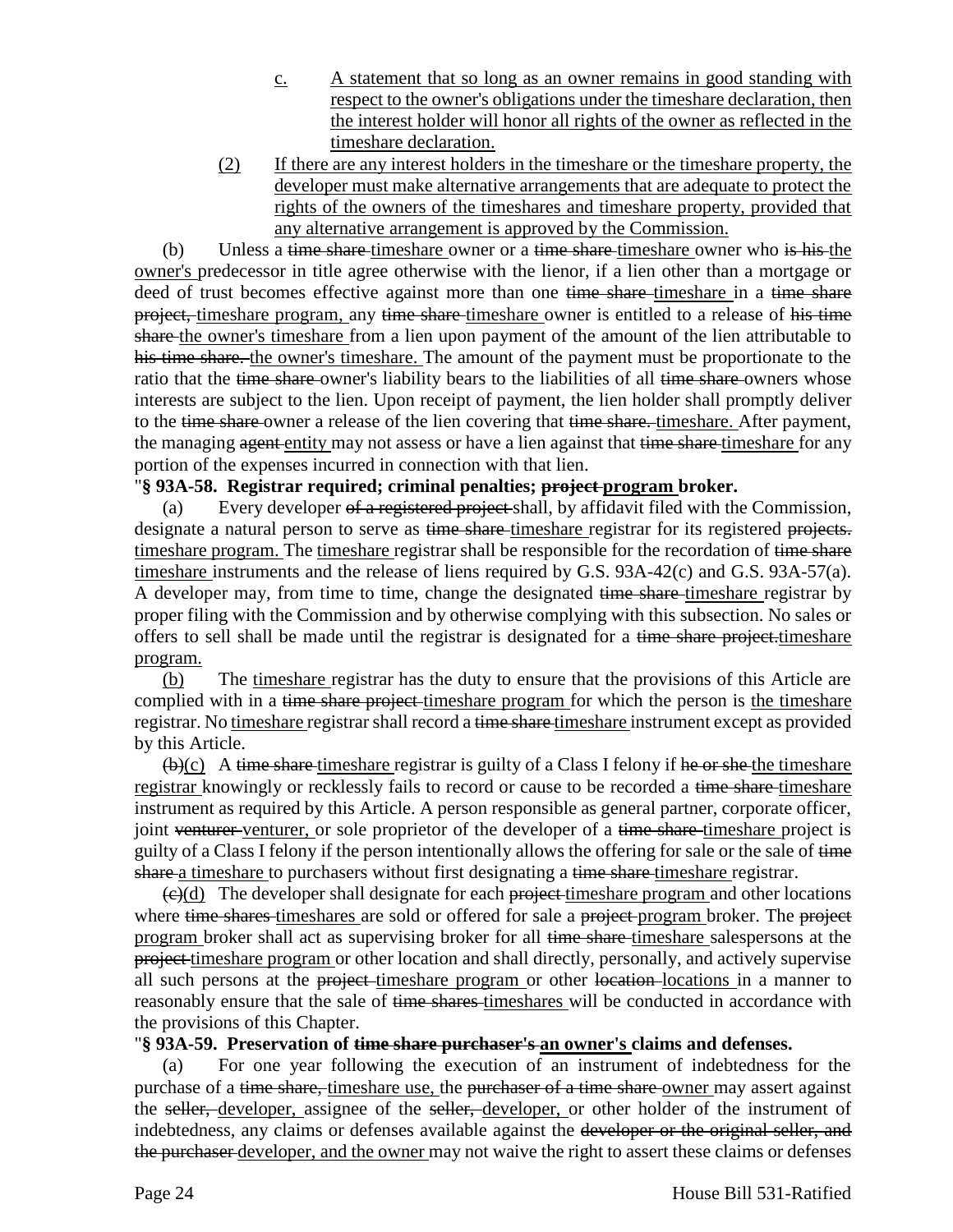in connection with a time share-timeshare purchase. Any recovery by the purchaser-owner on a claim asserted against an assignee of the seller developer or other holder of the instrument of indebtedness shall not exceed the amount paid by the purchaser developer under the instrument. A holder shall be the person or entity with the rights of a holder as set forth in G.S. 25-3-301.

(b) Every instrument of indebtedness for the purchase of a time share-timeshare shall set forth in conspicuous type the following provision in a clear and conspicuous manner:substantially the following form:

#### "NOTICE

FOR A PERIOD OF ONE YEAR FOLLOWING THE EXECUTION OF THIS INSTRUMENT OF INDEBTEDNESS, ANY HOLDER OF THIS INSTRUMENT OF INDEBTEDNESS IS SUBJECT TO ALL CLAIMS AND DEFENSES WHICH THE PURCHASER OWNER COULD ASSERT AGAINST THE SELLER DEVELOPER OF THE TIME SHARE. TIMESHARE. RECOVERY BY THE PURCHASER OWNER SHALL NOT EXCEED AMOUNTS PAID BY THE PURCHASER-OWNER UNDER THIS INSTRUMENT."

## "**§ 93A-60. Substantial compliance.**

If a developer or managing entity has otherwise substantially complied with this Article, any nonmaterial errors or omissions shall not be the basis for any claims or defenses asserted by the purchaser; provided, however, that for purposes of this section, the developer or managing entity shall have the burden of proof.

## "**§ 93A-61. Management.**

(a) For each timeshare program, the developer shall provide for a managing entity, which shall be either the developer, a third-party management firm, or timeshare owners' association.

(b) The managing entity may not furnish the name, address, electronic mail address, or contact information of any owner to any person, including any other owner or authorized agent of an owner, unless the owner whose name, address, electronic mail address, or contact information is requested first approves the disclosure in writing. The managing entity shall maintain among its records and provide to the Commission upon request a complete list of the names and addresses of all owners in the timeshare program. The managing entity shall update this list at least quarterly. The managing entity may not publish this owners' list or provide a copy of it to any owner or to any third party other than the Commission. However, the managing entity shall mail to those owners listed on the owners' list materials provided by any owner, upon the written request of that owner, if the purpose of the mailing is to advance legitimate business of the timeshare program, including, but not limited to, a proxy solicitation for any purpose, including the recall of one or more directors elected by the owners or the discharge of the management firm. The managing entity shall be responsible for determining the appropriateness of any requested mailing. The owner who requests the mailing must reimburse the managing entity in advance for the actual, reasonable costs in performing the mailing. A mailing requested for the purpose of advancing legitimate business of the timeshare program shall occur within 30 days after receipt of a request from an owner.

(c) The predecessor in interest, or a transfer service provider for the predecessor in interest, shall deliver to the managing entity a copy of the timeshare instrument, which shall be a copy of the recorded timeshare instrument if the timeshare is a timeshare estate, together with the name and mailing address of the successor in interest within 15 days after the date of transfer, and after such delivery, the successor in interest shall be listed by the managing entity as the owner of the timeshare on the books and records. The managing entity shall not be liable to any person for any inaccuracy in the books and records arising from the failure of the predecessor in interest to timely and correctly notify the managing entity of the name and mailing address of the successor in interest.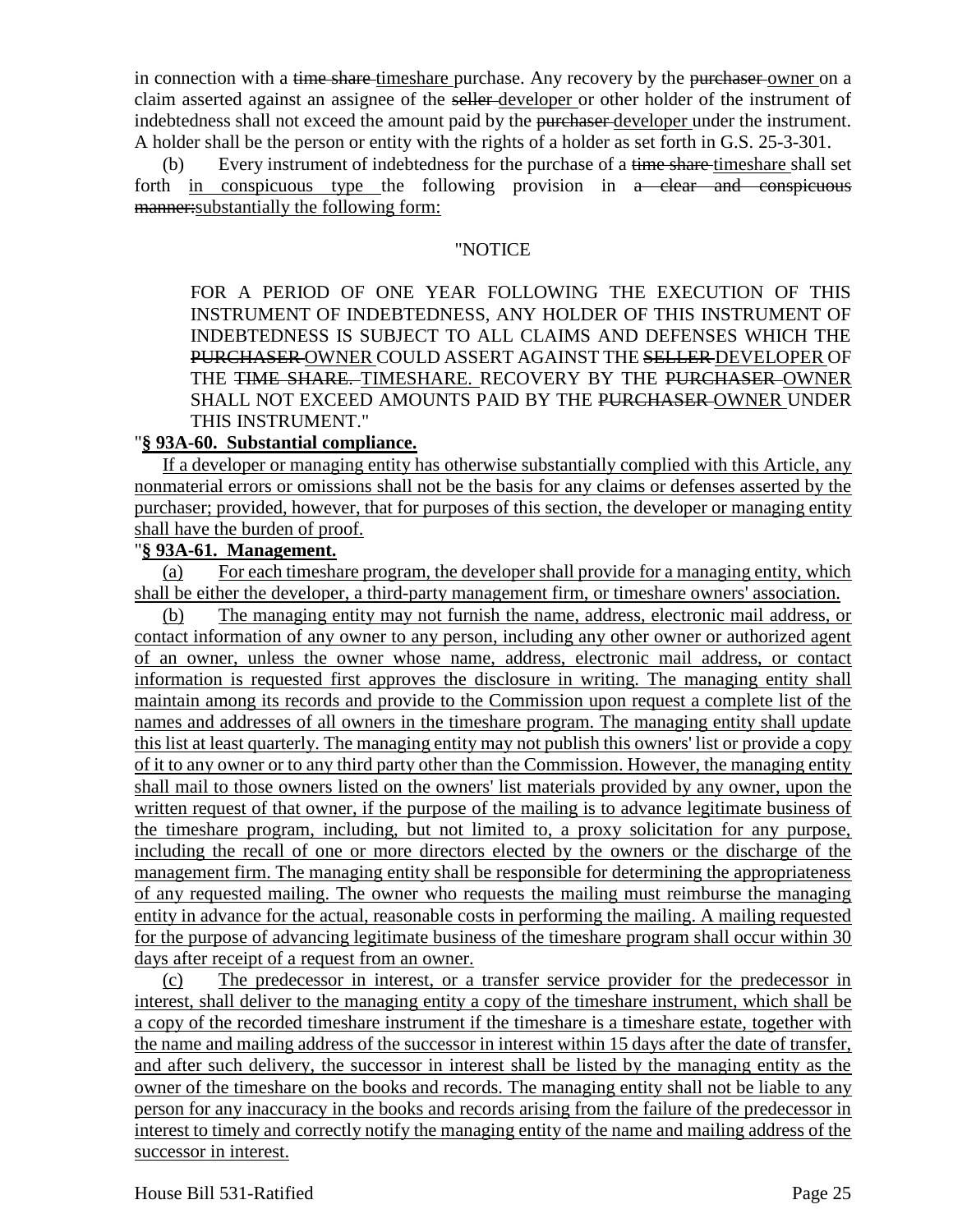(d) The managing entity shall make the books and records reasonably available for inspection by any owner or the authorized agent of an owner. The managing entity may charge the owner a reasonable fee for copying or providing the requested information, however, any owner or agent of an owner shall be permitted to personally inspect and examine the books and records wherever located at any reasonable time, under reasonable conditions, and under the supervision of the custodian of those records. All books and financial records of the timeshare program must be maintained in accordance with generally accepted accounting practices. The managing entity may require any owner or authorized agent of an owner to execute and provide a reasonable confidentiality or nondisclosure agreement prohibiting the disclosure of books and records to nonowners.

(e) All notices or other information sent by a managing entity may be delivered to an owner by electronic mail, provided that the owner first consents electronically to the use of electronic mail for notice purposes. The consent to receive notice by electronic mail is effective until revoked by the owner.

(f) An officer, director, or agent of a timeshare owners' association shall discharge their duties in good faith, with the care an ordinarily prudent person in a like position would exercise under similar circumstances, and in a manner they reasonably believe to be in the interests of the timeshare owners' association. An officer, director, or agent of a timeshare owners' association shall be exempt from liability for monetary damages unless the officer, director, or agent breached or failed to perform their duties and the breach of, or failure to perform, those duties constitutes a violation of criminal law, constitutes a transaction from which the officer, director, or agent derived an improper personal benefit, either directly or indirectly, or constitutes recklessness or an act or omission that was in bad faith, with malicious purpose, or in a manner exhibiting wanton and willful disregard of human rights, safety, or property.

(g) If a state of emergency is declared pursuant to the North Carolina Emergency Management Act or by any governmental agency with authority in the locale in which timeshare property is located, then the following apply:

- (1) The managing entity may, but is not required to, exercise the following powers:
	- a. Conduct board meetings and owner meetings with notice given in any practicable manner, including publication, radio, conspicuous posting on the timeshare property, electronic means, or any other means the board deems reasonable under the circumstances. Notice of board decisions may be communicated in the same manner as notice of the meetings is given.
	- b. Cancel and reschedule any timeshare owners' association meeting.
	- c. Name as assistant officers persons who are not directors of the board. Named assistant officers shall have the same authority as the executive officers to whom they are assistants during the state of emergency to accommodate the incapacity or unavailability of any officer of the timeshare owners' association.
	- d. Relocate the managing entity's principal office or designate alternative principal offices or conduct business remotely.
	- e. Enter into agreements with government agencies to assist in responding to the emergency.
	- f. Implement an emergency plan for which a state of emergency is declared. The emergency plan may include, but is not limited to, shutting down all or any portion of timeshare units, amenities, or timeshare projects, including shutting off systems or utilities.
	- g. Determine that all or any portion of the timeshare property is unavailable for entry or occupancy by owners or any other person to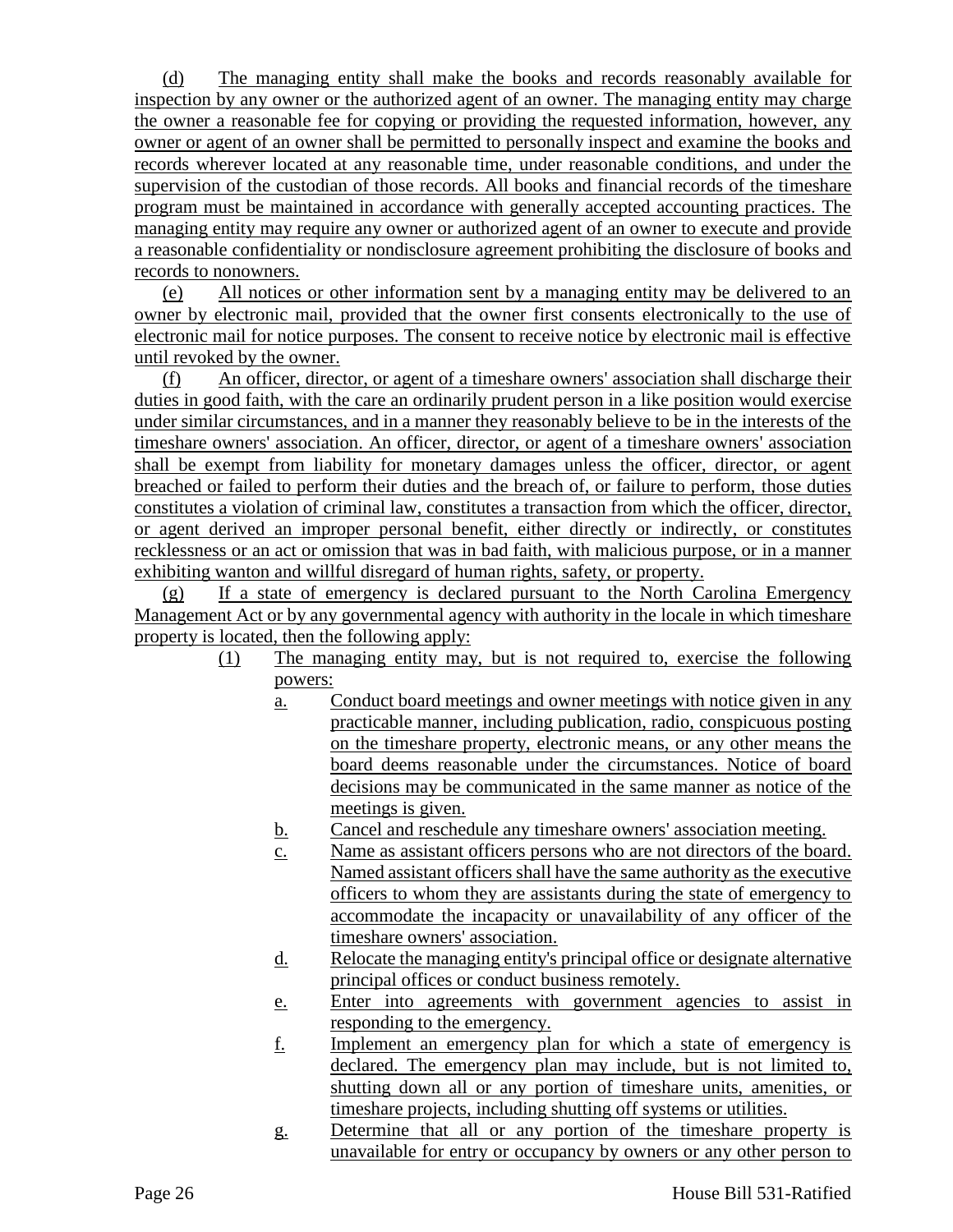protect the health, safety, or welfare of owners or persons or to properly respond to the emergency. Should any person enter or occupy the timeshare property when the board has declared the timeshare property is unavailable for entry or occupancy for those persons, and without board approval, the board and the association shall be immune from liability or injury to persons or property arising from that failure or refusal.

- h. Require occupancy of timeshare units to be aggregated in certain parts of the timeshare property even if other parts of the timeshare property are habitable.
- i. Require the evacuation of all or any portion of the timeshare property in the event of a mandatory evacuation order or in order to respond to the emergency. Should any person fail or refuse to evacuate the timeshare property where the board has required evacuation, the board and the association shall be immune from liability or injury to persons or property arising from that failure or refusal.
- j. Make a determination whether all or any portion of the timeshare property can be safely inhabited or occupied; provided, however, any determination is not conclusive as to any determination of habitability pursuant to applicable law or the timeshare declaration.
- k. Temporarily suspend or modify rules and regulations concerning the physical use of all or any portion of the timeshare property.
- *l*. Mitigate further damage, including taking action to contract for the removal of debris and to prevent or mitigate the spread of fungus or disease notwithstanding timeshare declaration provisions regarding owner approval of changes to the timeshare units or amenities.
- m. Regardless of any provision to the contrary and even if such authority does not specifically appear in the timeshare declaration, levy special assessments without a vote of the owners.
- n. Without owners' approval, borrow money and pledge association assets as collateral to fund emergency repairs, to respond to the emergency, or to carry out the duties of the association when operating funds are insufficient.
- o. Temporarily suspend or modify timeshare program reservation system rules and regulations to manage owner reservations and use rights in the best interests of the owners as a whole, including cancelling existing reservations, extending expiring use rights, or suspending or modifying priority periods and priority reservation rights. A temporary suspension or modification shall be permitted even if owners must compete for reservation and use of timeshare periods and timeshare units on a more than one-to-one use night to use right ratio.
- p. Toll the expiration of any claim of lien arising under G.S. 93A-62(d)(4) for the duration of the state of emergency, provided that the beginning and ending dates for each period of tolling are recorded in the public records and the owner is notified of the end of the tolling period.
- q. Modify or suspend assessment and collection requirements and activity, including deferring due dates or waiving late charges and interest, provided that all owners are treated equally as of the date of modification and suspension, and owners who have previously made timely payments have their future assessments adjusted in a manner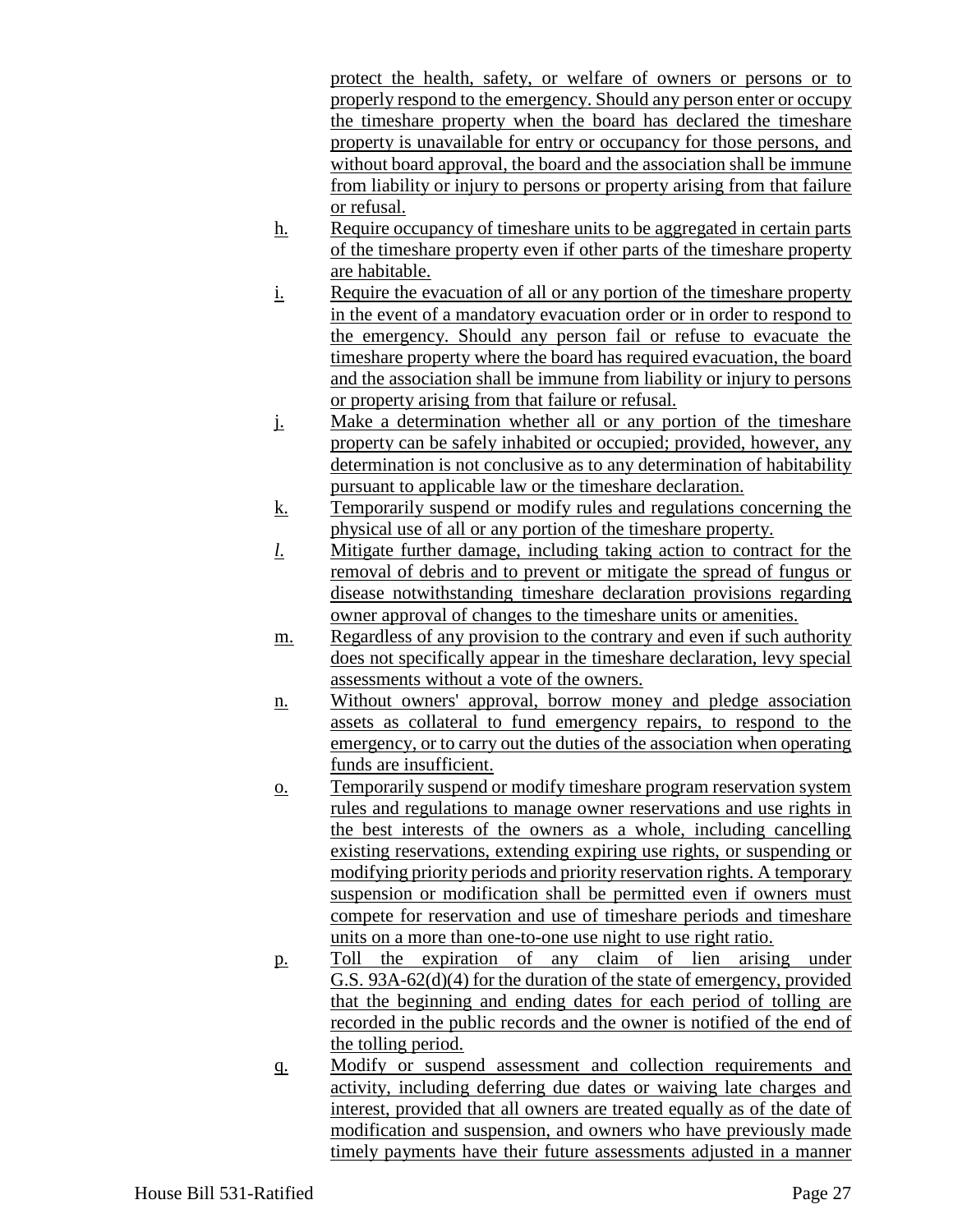that fairly compensates them for making timely payments in advance of the modification or suspension.

- (2) The emergency powers authorized and exercised shall be limited to that time reasonably necessary to protect the health, safety, and welfare of the managing entity and the owners and reasonably necessary to mitigate further damage and make emergency repairs, notwithstanding the termination of the state of emergency. Further, the managing entity may take any actions that are necessary to implement the exercised powers even if the implementation takes place after the termination of the state of emergency, provided that the implementation is necessary and does not go beyond the scope of the exercised power.
- (3) In the exercise of emergency powers, the managing entity may take into account the economic consequences of the emergency to the owners; however, the managing entity shall give greater weight to the health, safety, and welfare of the managing entity and the owners and mitigation of further damage and adhere to the business judgment rule in balancing economic considerations with owner opportunity to enjoy the use of the timeshare property.
- (4) In the exercise of the emergency powers, the managing entity will be deemed to have met any duty of care if the managing entity has relied upon advice of emergency management officials or upon the advice of licensed professionals with applicable expertise.

# "**§ 93A-62. Delinquent assessments; developer guarantee.**

(a) Delinquent assessments may bear interest at the highest rate permitted by law or at some lesser rate established by the managing entity. In addition to interest, the managing entity may charge a reasonable administrative late fee for each delinquent assessment. Any costs of collection, including reasonable collection agency fees and reasonable attorney's fees, incurred in the collection of a delinquent assessment shall be paid by the owner and shall be secured by a lien in favor of the managing entity upon the timeshare with respect to which the delinquent assessment has been incurred.

(b) The managing entity may deny the use of the timeshare units or facilities, including the denial of the right to make a reservation or the cancellation of a confirmed reservation for timeshare periods, to any owner who is delinquent in the payment of any assessments made by the managing entity against the owner for common expenses, in accordance with the following:

- (1) The managing entity must, no less than 30 days after the date the assessment is due, notify the owner in writing of the total amount of any delinquency which then exists, including any accrued interest and late charges permitted to be imposed under the terms of the timeshare program or by law and including a per diem amount. The notice shall be sent to the owner at the owner's known address as recorded in the books and records of the timeshare program.
- (2) The notice shall clearly state that the owner will not be permitted to use the owner's timeshare, that the owner will not be permitted to make a reservation in the timeshare program's reservation system, or that any confirmed reservation may be canceled until the total amount of such delinquency is satisfied in full or until the owner produces satisfactory evidence that the delinquency does not exist.
- (3) The notice shall be effective to bar the use of the owner and those claiming use rights under the owner, including the owner's guests, lessees, and persons receiving use rights in the timeshare through an exchange program; provided, however, that (i) a managing entity desiring to deny the use of the timeshare to persons receiving use rights in the delinquent owner's timeshare through an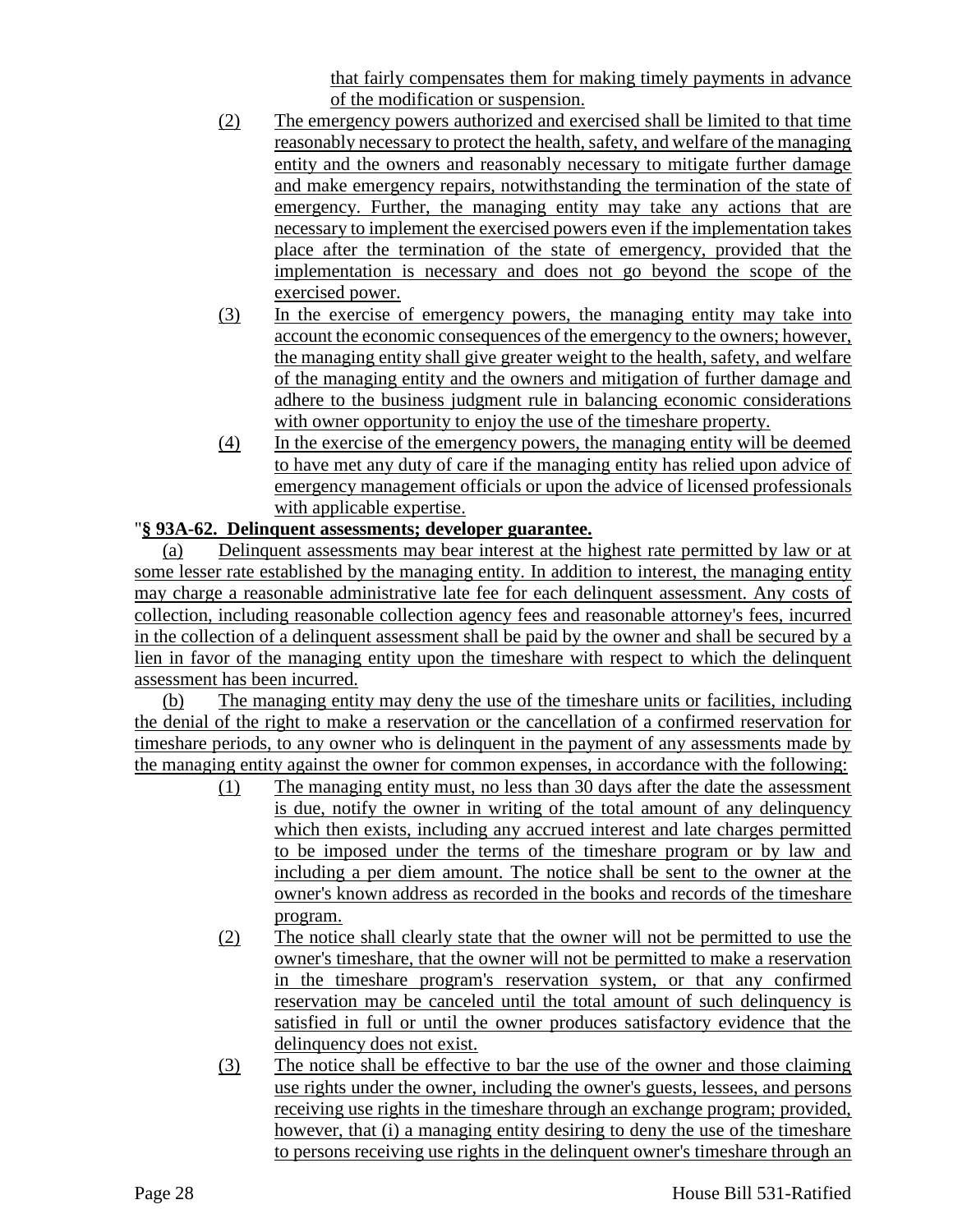exchange program that has an affiliation agreement with the managing entity shall notify the affiliated exchange company in writing of the denial of use at the time that the notice was sent to the owner and (ii) any person claiming through the affiliated exchange program who has received a confirmed assignment of the delinquent owner's use rights from the affiliated exchange company prior to the expiration of 48 hours after the receipt by the affiliated exchange company of the written notice from the managing entity shall be permitted by the managing entity to use the owner's use rights.

- (4) Any costs reasonably incurred by the managing entity in connection with its compliance with the requirements of this section may be assessed by the managing entity against the delinquent owner and collected in the same manner as if those costs were common expenses of the timeshare program allocable solely to the delinquent purchaser.
- (5) A managing entity may not enforce the denial of use against any one owner or group of owners without similarly enforcing it against all owners, including all developers.

(c) In addition to the denial of use pursuant to subsection (b) of this section, the managing entity may give further notice to the delinquent owner that the managing entity may rent the delinquent owner's timeshare, or any use rights appurtenant thereto, in accordance with the following:

- (1) A further notice of intent to rent must be given no less than 30 days after the date the assessment is due and must be delivered to the purchaser in the manner required for notices under subsection (b) of this section.
- (2) The notice shall state that unless the owner satisfies the delinquency in full, or unless the owner produces satisfactory evidence that the delinquency does not exist, the purchaser will be bound by the terms of any rental contract entered into by the managing entity with respect to the owner's timeshare or appurtenant use rights.
- (3) The notice shall state that the owner will remain liable for any difference between the amount of the delinquency and the net amount produced by the rental contract and applied against the delinquency, and the managing entity shall not be required to provide any further notice to the owner regarding any residual delinquency.
- (4) The managing entity's efforts to secure a rental shall not commence on a date earlier than 10 days after the date of the notice of intent to rent.
- (5) The managing entity must apply the proceeds of any rental, net of any rental commissions, cleaning charges, travel agent commissions, or any other commercially reasonable charges reasonably and usually incurred by the managing entity in securing rentals to the delinquent owner's account.
- (6) A managing entity may make a reasonable determination regarding the priority of rentals of timeshares and, if the delinquent owner whose timeshare is rented cannot be specifically determined due to the structure of the timeshare program, the managing entity may allocate any net rental proceeds in any reasonable manner.
- (7) In securing a rental, the managing entity shall not be required to obtain the highest nightly rental rate available, nor any particular rental rate, and the managing entity shall not be required to rent the entire timeshare or appurtenant rights; however, the managing entity must use reasonable efforts to secure a rental that is commensurate with other rentals of similar timeshares or use rights generally secured at that time.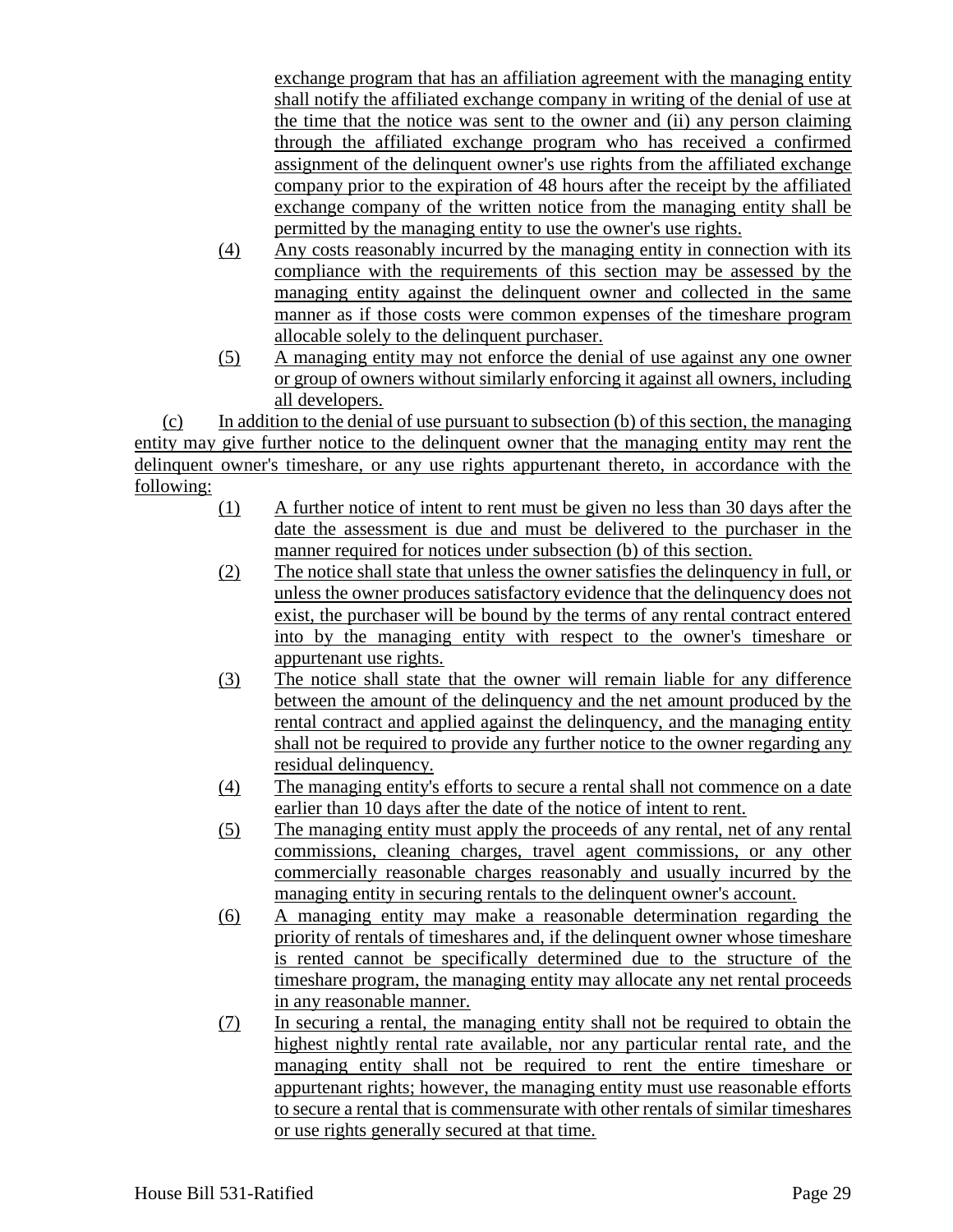(d) For timeshare estates located in this State, the managing entity shall have a lien on a timeshare for any assessment levied against that timeshare from the date such assessment becomes due. The managing entity shall also have a lien on a timeshare estate of any owner for the cost of any maintenance, repairs, or replacement resulting from an act of the owner or the owner's guest or lessee that results in damage to the timeshare property. All of the following apply to a lien imposed under this section:

- (1) The managing entity, or the holder of the lien, may bring a judicial action in its name to foreclose the lien in the nature of an action to foreclose a mortgage or deed of trust and may also bring an action to recover a money judgment for the unpaid assessments without waiving any claim of lien. As an alternative to initiating a judicial action, the managing entity may initiate a nonjudicial foreclosure proceeding to foreclose the assessment lien.
- (2) The lien is effective from the date of and shall relate back to the recording of the original timeshare declaration, or, in the case of lien on a timeshare located in a phase timeshare program, the last to occur of the recording of the original timeshare declaration or amendment creating the timeshare. However, as to first mortgages of record, the lien is effective from and after filing of the claim of lien in the office of the clerk of superior court in the county where the timeshare estate is located.
- (3) The claim of lien shall state the name of the timeshare program and identify the timeshare for which the lien is effective, state the name of the owner, state the assessment amount due, and state the due dates. The claim of lien shall be signed and acknowledged by an officer or agent of the managing entity or the holder.
- (4) The lien shall expire upon the earlier of:
	- a. The date it is satisfied.
	- b. Five years from the date the claim of lien is filed unless an action to enforce the lien is commenced within that time.
- (5) A claim of lien for assessments may include assessments which are due when the claim is recorded and all assessments that subsequently become due and are delinquent. Upon full payment, the person making the payment is entitled to receive a satisfaction of the lien.
- (6) A judgment in any action or suit brought to foreclose the claim of lien may include costs and reasonable attorney's fees for the substantially prevailing party.

(e) A successor in interest, regardless of how the timeshare has been acquired, including a purchaser at a judicial sale or foreclosure trustee sale, is jointly and severally liable with their predecessor in interest for all unpaid assessments against the predecessor up to the time of transfer of the timeshare to a successor, without prejudice to any right a successor in interest may have to recover from their predecessor in interest any amounts assessed against the predecessor and paid by the successor; provided, however, a first mortgagee or its successor or assignee who acquires title to a timeshare as a result of the foreclosure of the mortgage or by deed in lieu of foreclosure of the mortgage shall be exempt from liability for all unpaid assessments attributable to the timeshare or chargeable to the previous owner which came due prior to acquisition of title by the first mortgagee.

(f) If the developer agrees to guarantee the level of assessments for the timeshare program for any period of time, the developer may be excused from the payment of the developer's share of the assessments that otherwise would have been assessed against developer-owned timeshares during the guarantee period, provided that the developer guarantees that (i) during the guarantee period the assessments against owner timeshares will not increase over the dollar amount stated in the adopted, good-faith budget of the timeshare program and (ii)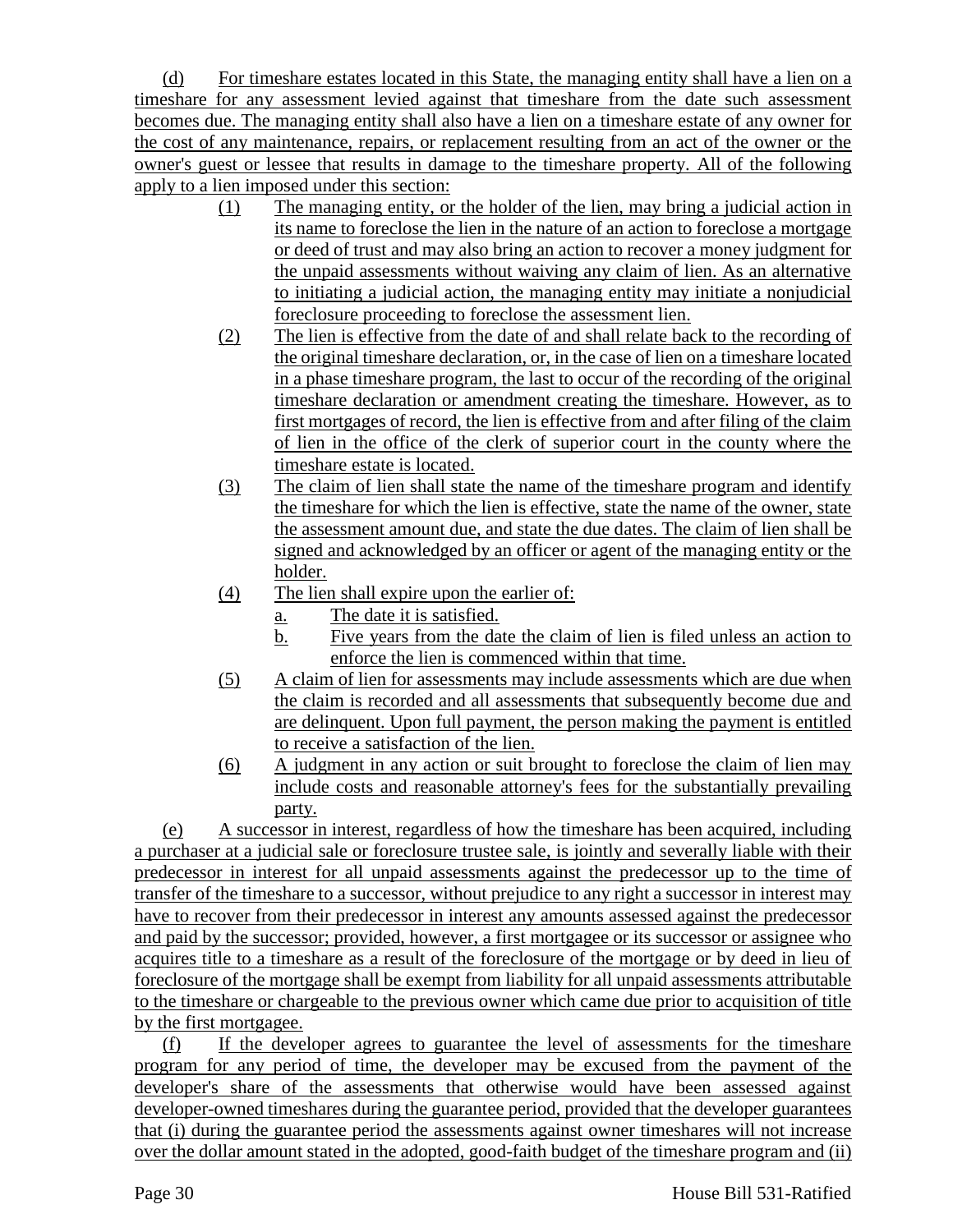the developer will pay any amount by which all common expenses incurred during the guarantee period exceed the total revenues of the timeshare program during the guarantee period.

# "**§ 93A-63. Reservation systems.**

(a) The developer shall describe in the timeshare declaration any creation of a reservation system and shall establish rules and regulations for its operation. In establishing these rules and regulations, the developer shall take into account the location and anticipated relative use demand of each timeshare unit and timeshare project component site that is included in the timeshare program and, the developer shall use its best efforts, in good faith and based upon all reasonably available evidence under the circumstances, to further the best interests of the owners as a whole with respect to their opportunity to use and enjoy the timeshare units.

(b) The rules and regulations shall also provide for periodic adjustment or amendment of the reservation system by the reservation system operator from time to time in order to respond to actual owner use patterns and changes in owner use demand for the timeshare units existing at that time within the timeshare program. In addition to any other rights granted by the rules and regulations of the timeshare program, the reservation system operator is authorized to manage the reservation and use of the timeshare program using those processes, analyses, procedures, and methods that are in the best interests of the owners as a whole to efficiently manage the timeshare program.

(c) The reservation system operator shall have the right to forecast anticipated reservation and use of the timeshare units, including the right to take into account current and previous reservation and use of the timeshare units, information about events that are scheduled to occur, seasonal use patterns, and other pertinent factors that affect the reservation or use of the timeshare program.

(d) The reservation system operator is authorized to reserve timeshare periods and timeshare units, in the best interests of the owners as a whole, for the purposes of depositing any reserved use with an affiliated exchange program or renting any reserved timeshare periods or timeshare units in order to facilitate the use or future use of the timeshare period or timeshare units or other benefits made available through the timeshare program to owners.

(e) If the reservation system operator is not the timeshare owners' association, the following provisions shall apply with respect to termination of the reservation system operator's management agreement or reservation agreement:

- (1) No later than 90 days after the date of termination, or another date as set forth in the applicable management agreement or reservation agreement, the terminated reservation system operator shall transfer to the timeshare owners' association, or any designated successor reservation system operator, all relevant data held by the prior reservation system operator and related to any reservation system and any other records and information as is necessary to permit the uninterrupted operation and administration of the reservation system. However, the information required to be transferred does not include private information of the terminated reservation system operator that is not directly related to operation and management of the timeshare program.
- (2) All reasonable costs incurred by the terminated reservation system operator in effecting the transfer of information shall be reimbursed to the terminated reservation system operator as a common expense of the timeshare program within 10 days after the completed transfer of the information.
- (3) Nothing contained in this section shall preclude a reservation system operator from providing in its agreement with the timeshare owners' association or in the timeshare declaration that the reservation system operator owns the reservation system and that the reservation system operator shall continue to own the reservation system in the event that it is terminated.

## "**§ 93A-64. Multisite timeshare program additions, substitutions, and deletions.**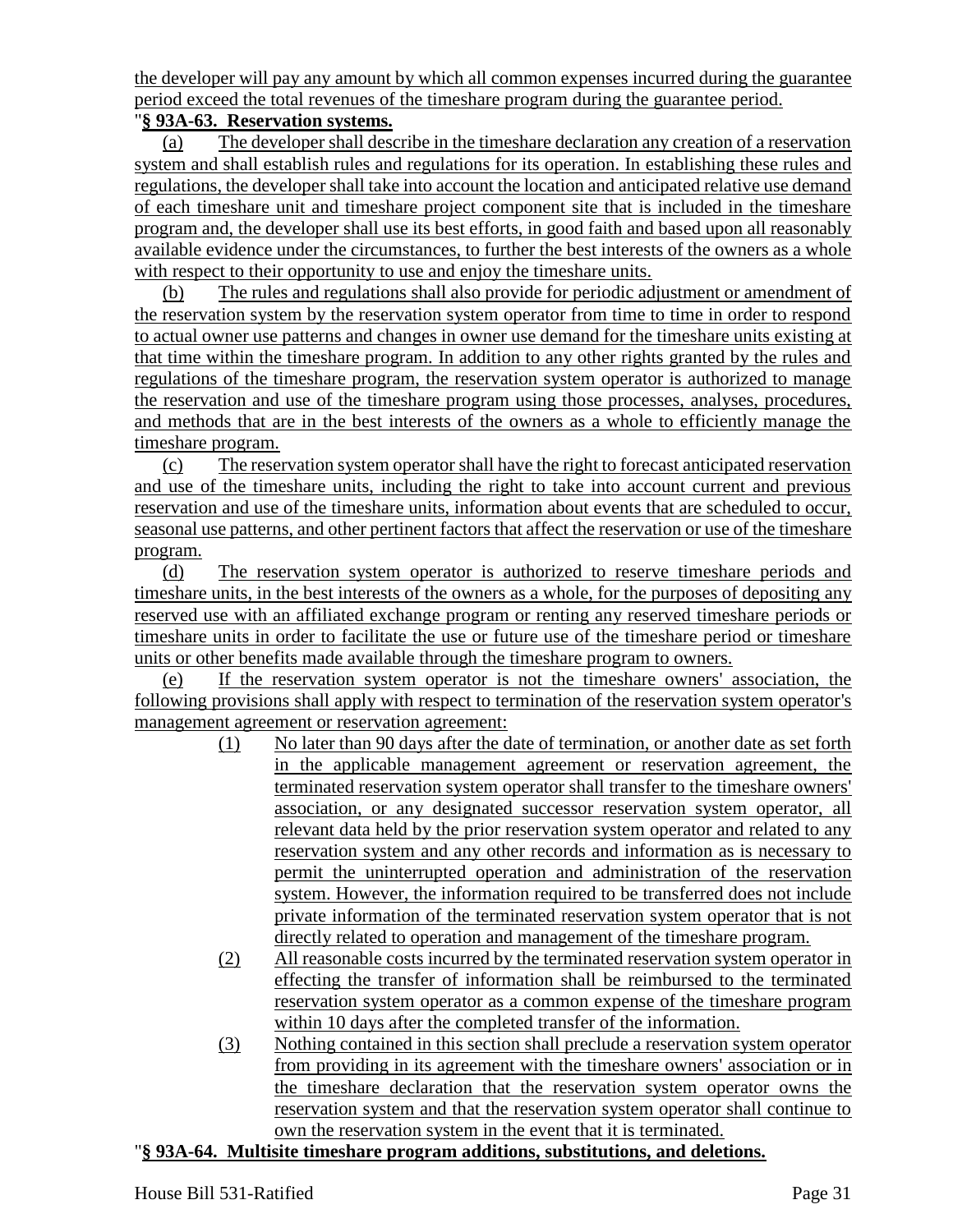# (a) With respect to addition of timeshare units, amenities, or timeshare projects to the multisite timeshare program, the timeshare declaration must provide for the following:

- (1) The basis upon which new timeshare units, amenities, or timeshare projects may be added, by whom additions may be made, and the fiscal impact, if any, of any additions on the owners.
- (2) The extent, if any, to which owners will have the right to consent to any proposed additions.
- (3) The person authorized to make additions during the term of the multisite timeshare program must comply with the one-to-one use night to use right ratio and the requirements of G.S. 93A-63 in ascertaining the desirability of the proposed addition and any impact of the proposed addition upon the demand for and availability of existing timeshare units, amenities, or timeshare projects.

(b) With respect to substitution of timeshare units, amenities, or timeshare projects for existing timeshare units, amenities, or timeshare projects in a multisite timeshare program, the timeshare declaration must provide for the following:

- (1) The basis upon which timeshare units, amenities, or timeshare projects may be substituted for existing timeshare units, amenities, or timeshare projects, by whom substitutions may be made, and the fiscal impact, if any, of any substitutions on the owners.
- (2) The replacement timeshare units, amenities, or timeshare projects must provide owners with an opportunity to enjoy a substantially similar or improved vacation experience as compared to the experience available at the replaced timeshare units, amenities, or timeshare projects. In determining whether the replacement timeshare units, amenities, or timeshare projects will provide a substantially similar or improved vacation experience, all relevant factors may be considered, including, but not limited to, some or all of the following: size; capacity; furnishings; maintenance; location, including geographic, topographic, and scenic considerations; demand and availability for owner use; and recreational capabilities.
- (3) If a timeshare owned by the owner in a multisite timeshare program is a timeshare estate in a specific timeshare unit, no substitution may be made of that timeshare unit without the approval of that owner and all other owners of timeshare estates in that timeshare unit.
- (4) If the timeshare declaration provides that the developer, acting unilaterally, or a managing entity under common ownership or control with the developer is the person who is authorized to make substitutions, the developer or managing entity may not substitute available timeshare units in the multisite timeshare program in a given calendar year pursuant to this subsection if the amount of the substituted timeshare units provides more than ten percent (10%) of the total annual use availability in the multisite timeshare program calculated in seven-day increments.
- (5) If the timeshare declaration provides that the managing entity is the person authorized to make substitutions, and the managing entity is not under common ownership or control with the developer, the managing entity may not substitute available timeshare units in the multisite timeshare program in a given calendar year pursuant to this subsection if the amount of the substituted timeshare units provides more than twenty-five percent (25%) of the total annual use availability in the multisite timeshare program calculated in seven-day increments.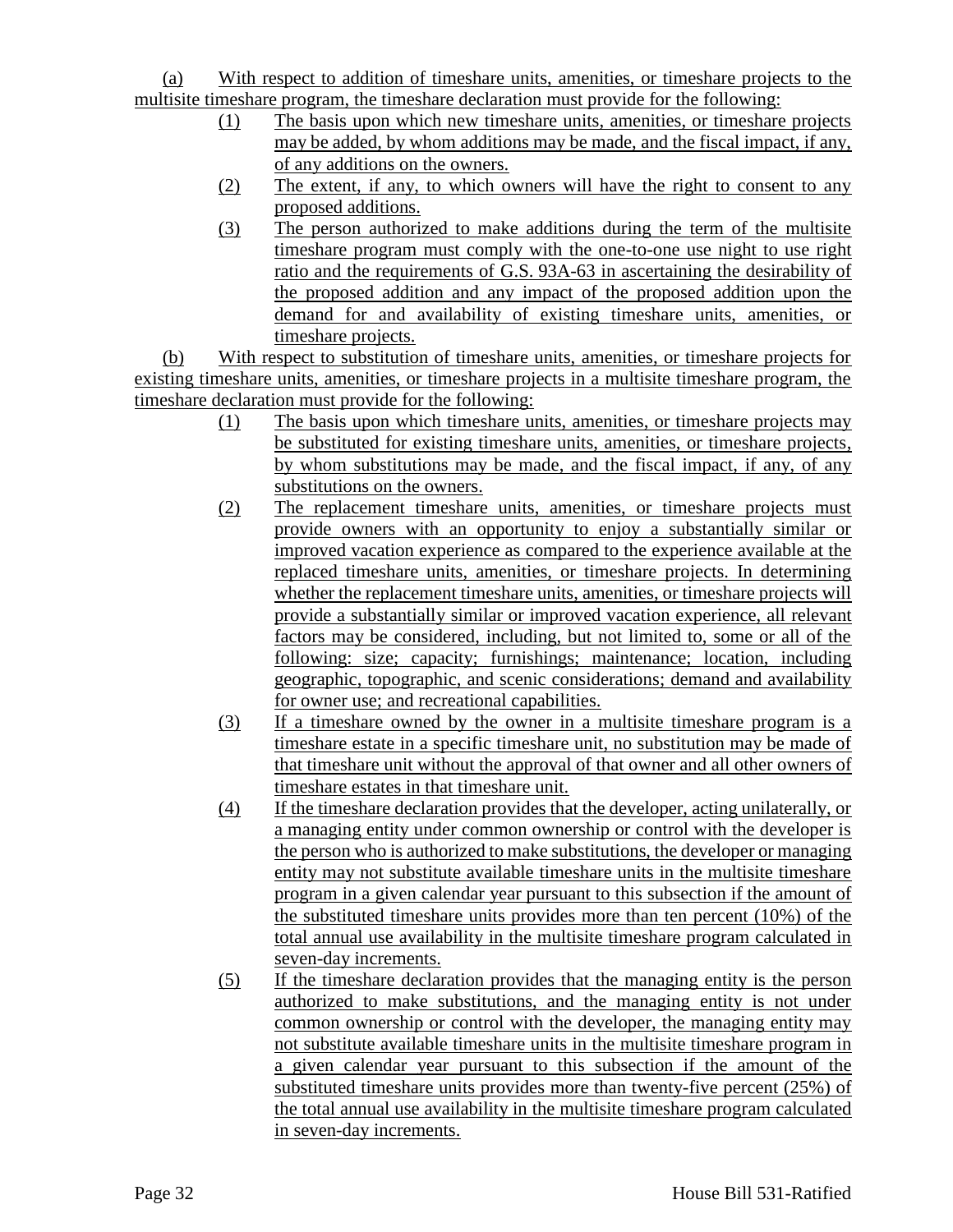- (6) If the owners have the right to consent to any proposed substitutions, and the person authorized to make substitutions receives, within 21 days after the date of the notice of substitution required by this subsection, a written objection to the proposed substitution from at least ten percent (10%) of all owners in the multisite timeshare program, a meeting of the owners must be conducted by the managing entity within 30 days after the end of the 21-day period. The proposed substitution is ratified unless it is rejected by a majority of owners voting in person or by proxy at the meeting, provided that at least twenty-five percent (25%) of all owners cast votes.
- (7) The person authorized to make substitutions may make unlimited substitutions in a given year if a proposed substitution is approved in advance by a majority of owners of the multisite timeshare program voting in person or by proxy at a meeting called for that purpose, provided that at least twenty-five percent (25%) of the total number of owners cast votes.
- (8) The person authorized to make substitutions shall notify all owners of the multisite timeshare program in writing of the decision to make a substitution. This notice must meet all of the following requirements:
	- a. The notice must be given at least six months in advance of the date that the proposed substitution will occur.
	- b. The notice must state the last day after the end of the six-month period on which reservations will be accepted from owners for use of the existing timeshare units that will be replaced.
	- c. The notice must state that owners shall have 21 days after the date of the notice of substitution to file a written objection with the person authorized to make substitutions.
- (9) The person authorized to make substitutions may remove existing timeshare units for substitution only after those timeshare units have no pending purchaser use reservations.
- (10) The person authorized to make substitutions must comply with the one-to-one use night to use right ratio and the requirements of G.S. 93A-63 in ascertaining the desirability of the proposed substitution and its impact upon the demand for and availability of existing timeshare units, amenities, or timeshare projects.

(c) With respect to deletion of timeshare units, amenities, or timeshare projects, the timeshare declaration must provide for the following:

- (1) If the deletion is as a result of a casualty, the following apply:
	- a. The timeshare declaration must provide for casualty insurance for the timeshare units or amenities in an amount equal to the replacement cost of those timeshare units or amenities. The timeshare declaration must also provide that in the event of a casualty that results in timeshare units, amenities, or timeshare projects being unavailable for use by owners, the managing entity shall notify all affected owners of the unavailability of use within 30 days after the event of casualty.
	- b. The timeshare declaration must also provide for the application of any insurance proceeds arising from a casualty to either the replacement or acquisition of additional similar timeshare units or to the removal of owners from the multisite timeshare program so that owners will not be competing for available timeshare units or amenities on a greater than one-to-one use night to use right ratio.
	- c. If the timeshare instrument does not provide for business income insurance, or if it is unavailable, or if the declaration permits the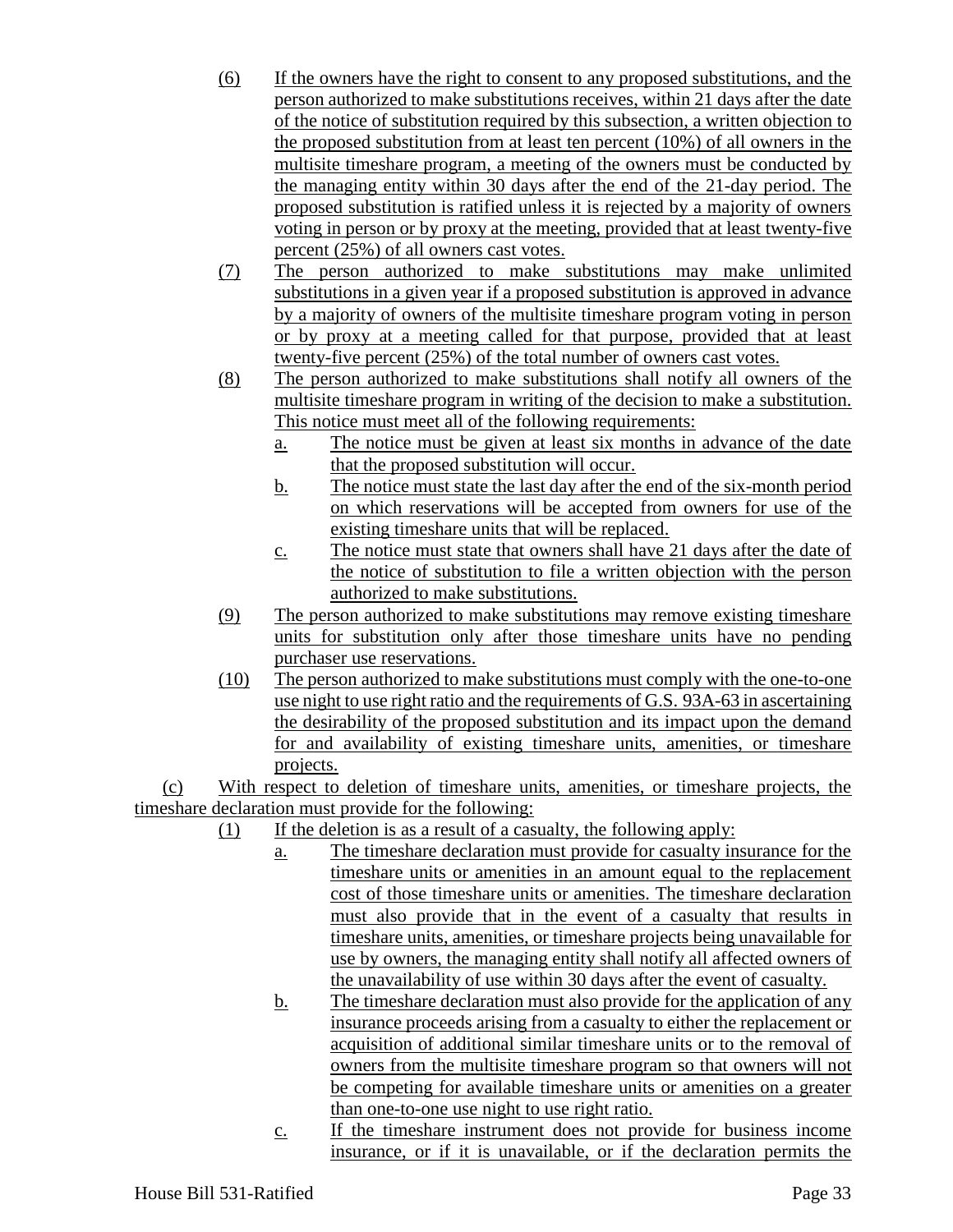developer, the managing entity, or the owners to elect not to reconstruct after casualty under certain circumstances or to secure replacement timeshare units in lieu of reconstruction, owners may temporarily compete for available accommodations on a greater than one-to-one use night to use right ratio. The decision whether or not to reconstruct shall be made as promptly as possible under the circumstances.

- d. Any replacement of timeshare units, amenities, or timeshare projects must comply with the one-to-one use night to use right ratio and the requirements of G.S. 93A-63 in ascertaining the desirability of the proposed addition and its impact upon the demand for and availability of existing timeshare units, amenities, or timeshare projects.
- (2) If the deletion is as a result of an eminent domain proceeding, the following apply:
	- a. The timeshare declaration must provide for the application of any proceeds arising from a taking under eminent domain proceedings to either the replacement or acquisition of additional similar timeshare units or to the removal of owners so that owners will not be competing for available timeshare units on a greater than one-to-one use night to use right requirement ratio.
	- b. Any replacement of timeshare units, amenities, or timeshare projects must comply with the one-to-one use night to use right ratio and the requirements of G.S. 93A-63 in ascertaining the desirability of the proposed addition and its impact upon the demand for and availability of existing timeshare units, amenities, or timeshare projects.
- (3) The timeshare declaration may provide that timeshare units, amenities, or timeshare projects will be deleted upon the expiration of the term of their availability or as otherwise provided in the timeshare declaration. However, the timeshare declaration must also provide that if a timeshare unit is deleted in this manner, a sufficient number of owners will also be deleted, or a sufficient number of substitute timeshare units will be substituted for the deleted timeshare units, so as to maintain no greater than a one-to-one use night to use right ratio.

# "**§ 93A-65. Resale purchase contracts; prohibition against advance listing fee.**

(a) A consumer timeshare reseller, or any agent of a reseller, must use a resale purchase contract which must contain all of the following:

- (1) An identification of the timeshare.
- (2) The name and address of the timeshare program and of the managing entity of the timeshare program.
- (3) Immediately prior to the disclosure required by subdivision (5) of this subsection, a statement in conspicuous type in substantially the following form:

"The current year's assessment allocable to the timeshare you are purchasing is [insert amount]. This assessment, which may be increased from time to time by the managing entity of the timeshare program, is payable in full each year on or before [insert date]. This assessment [includes/does not include] yearly real estate taxes, which [are/are not] billed and collected separately. Each owner is personally liable for the payment of assessments, and failure to timely pay these assessments may result in restriction or loss of your use or ownership rights. There are many important documents relating to the timeshare program which you should review prior to purchasing a timeshare,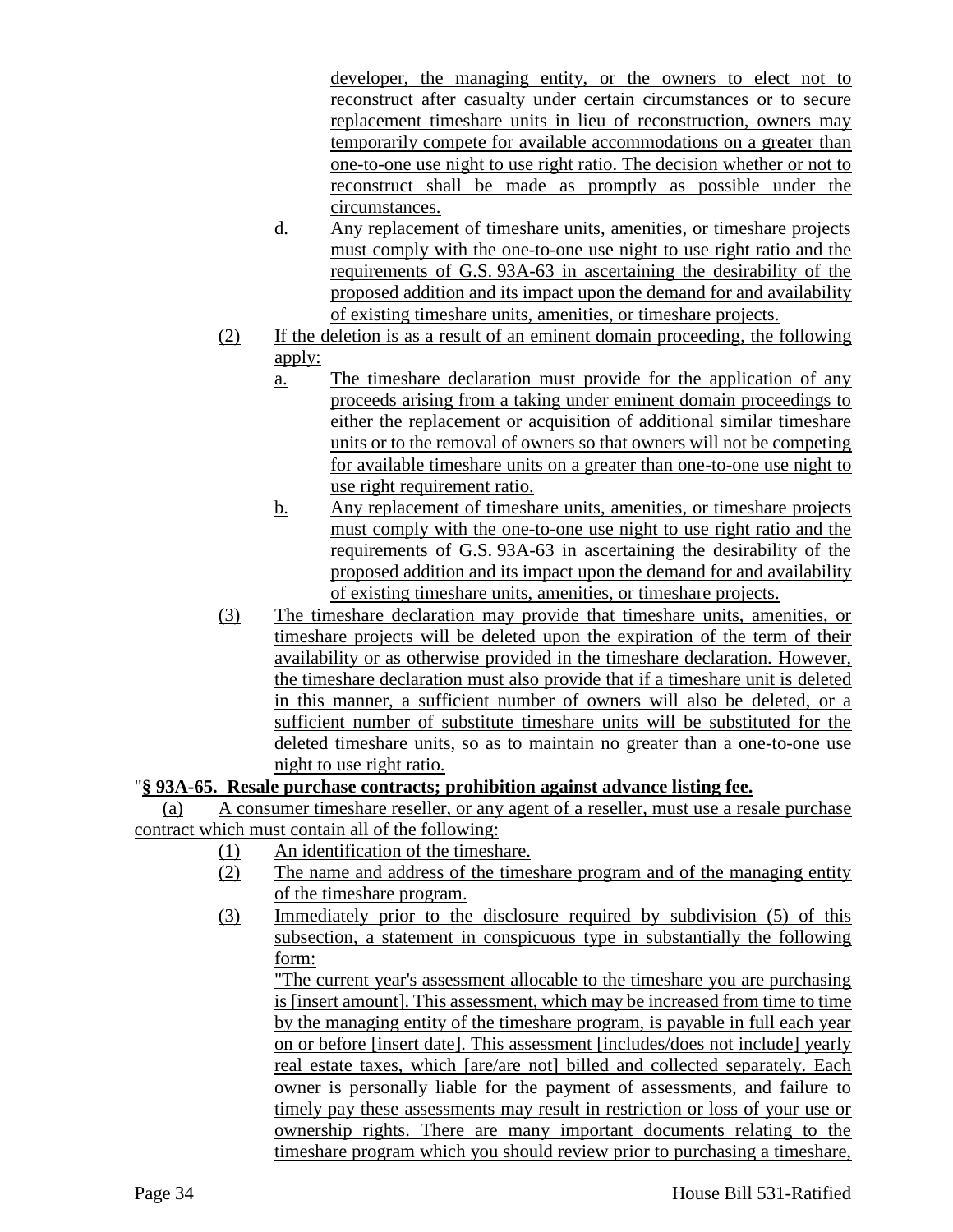including the timeshare declaration, the timeshare owners' association articles and bylaws, the current year's operating and reserve budgets, and any rules and regulations affecting the use of timeshare units and amenities."

- (4) If there are any delinquent assessments or real estate taxes outstanding with respect to the timeshare, the following statement must be included in the statement described in subdivision (3) of this subsection: "A delinquency in the amount of [insert amount] for unpaid assessments or real estate taxes currently exists with respect to the timeshare you are purchasing, together with a per diem charge of [insert amount] for interest and late charges."
- (5) A statement in conspicuous type located immediately prior to the space in the contract reserved for the signature of the purchaser in the following form: "You may cancel this contract without any penalty or obligation within five days after the date you sign this contract. If you decide to cancel this contract, you must notify the seller in writing of your intent to cancel. Your notice of cancellation shall be effective upon the date sent and shall be sent to the seller at [insert address]. Any attempt to obtain a waiver of your cancellation right is void and of no effect. While you may execute all closing documents in advance, the closing before expiration of your five-day cancellation period is prohibited."
- (6) The year in which the purchaser will first be entitled to reserve, use, or occupy a timeshare unit.

(b) If a resale purchase contract is not used or does not comply with the provisions of this section, the transaction shall be voidable at the option of the purchaser for a period of one year after the date of transfer.

(c) It is unlawful for any resale broker to collect any advance fee for the listing of any timeshare.

# "**§ 93A-66. Record keeping by resale service providers, transfer service providers, and lead dealers.**

Resale service providers, lead dealers, and transfer service providers shall maintain the following records for a period of three years from the date each piece of personal contact information is obtained:

- (1) A copy of all pieces of personal contact information obtained.
- (2) Resale service providers, transfer service providers, and lead dealers who receive personal contact information from other lead dealers shall maintain records disclosing:
	- a. The full name, address, and telephone number of the lead dealer from which the personal contact information was obtained.
	- b. The date, time, and place of the transaction at which the personal contact information was obtained, along with the amount of consideration paid and a signed receipt from the lead dealer or copy of a canceled check.
- (3) Resale service providers, transfer service providers, and lead dealers who obtained personal contact information by directly researching and assembling such information and did not obtain such information from a lead dealer shall maintain records disclosing:
	- a. A complete written description of the source from which each piece of personal contact information was obtained.
	- b. The methodologies used for researching and assembling the personal contact information.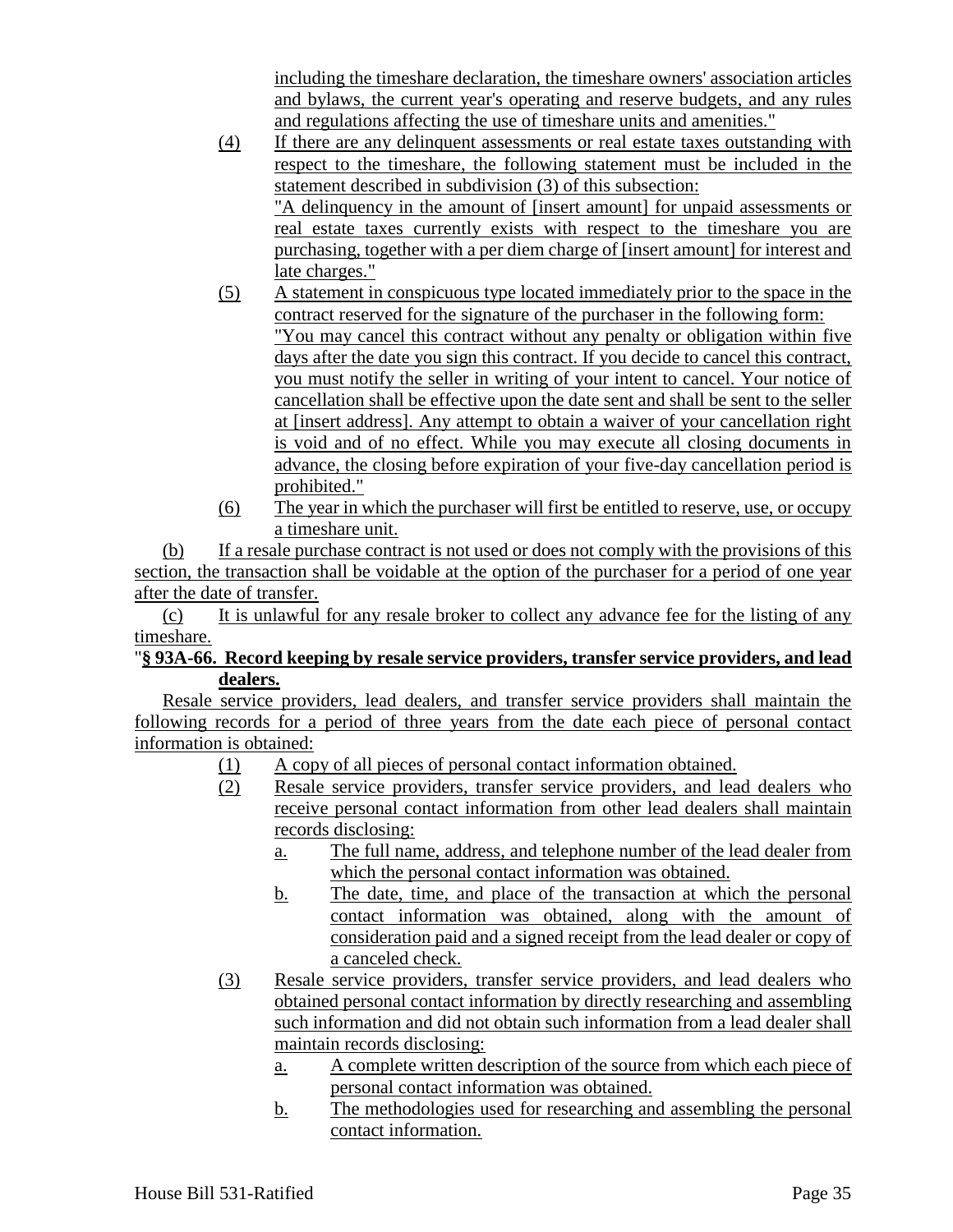- c. The date, time, and place at which the piece of personal contact information was obtained.
- d. The full name, address, and telephone number of each person who performed the work to obtain the piece of personal contact information.

# "**§ 93A-67. Resale service providers.**

(a) Before engaging in resale advertising services, a resale service provider must provide to the consumer timeshare reseller in writing (i) a description of any fees or costs related to the services that the consumer timeshare reseller, or any other person, is required pay to the resale service provider or to any third party and (ii) a description of when the fees or costs are due.

(b) A resale service provider may not engage in real estate broker activities described in Article 1 of this Chapter without being the holder of an active license in accordance with Article 1 of this Chapter.

(c) In the course of offering resale advertising services, a resale advertiser may not do any of the following:

- (1) State or imply that the resale advertiser will provide or assist in providing any type of direct sales or resale brokerage services other than the advertising of the consumer resale timeshare for sale or rent by the consumer timeshare reseller.
- (2) State or imply to a consumer timeshare reseller, directly or indirectly, that the resale advertiser has identified a person interested in buying or renting the timeshare resale interest without providing the name, address, and telephone number of the represented interested resale purchaser.
- (3) State or imply to a consumer timeshare reseller, directly or indirectly, that sales or rentals have been achieved or generated as a result of its advertising services unless the resale advertiser, at the time of making that representation, possesses and is able to provide documentation to substantiate the statement or implication made to the consumer timeshare reseller. In addition, to the extent that a resale advertiser states or implies to a consumer timeshare reseller that the resale advertiser has sold or rented any specific number of timeshares, the resale advertiser must also provide the consumer timeshare reseller the ratio or percentage of all the timeshares that have resulted in a sale versus the number of timeshares advertised for sale by the resale advertiser for each of the previous two calendar years if the statement or implication is about a sale or sales, or the ratio or percentage of all the timeshares that have actually resulted in a rental versus the number of timeshares advertised for rental by the resale advertiser for each of the previous two calendar years if the statement or implication is about a rental or rentals.
- (4) State or imply to a consumer timeshare reseller that the timeshare has a specific resale value.
- (5) Make or submit any charge to a consumer timeshare reseller's credit card account, make or cause to be made any electronic transfer of consumer timeshare reseller funds, or collect any payment from a consumer timeshare reseller that exceeds an aggregate total amount of seventy-five dollars (\$75.00) or more in any 12-month period unless the following have occurred:
	- a. The consumer timeshare reseller has been provided a copy of the terms and conditions of the contract for resale advertising services and the consumer timeshare reseller has agreed to those terms and conditions by mail or electronic transmission.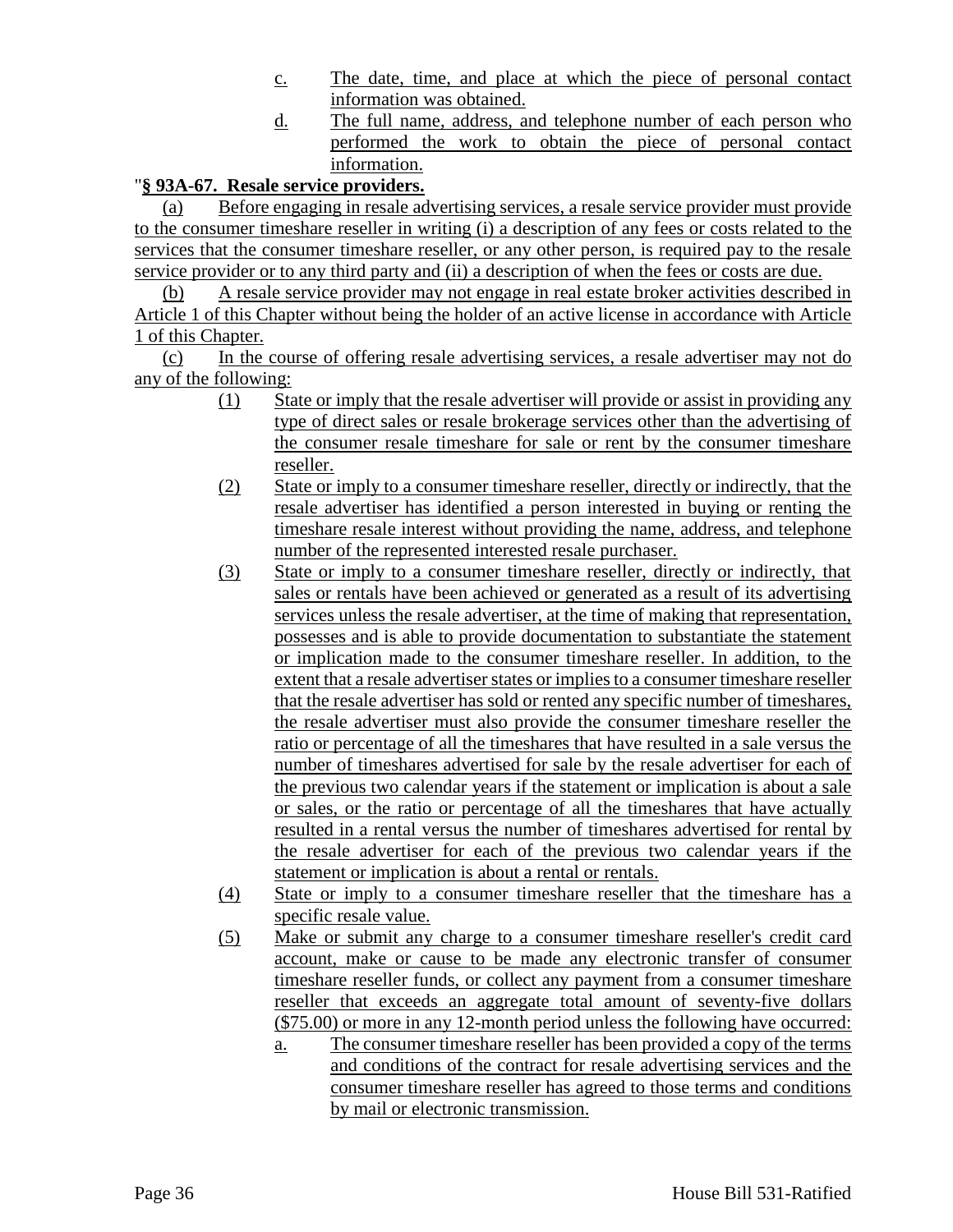- b. The resale advertiser has received a written contract complying in all respects with this section and that has been signed by the consumer timeshare reseller.
- (6) Engage in any resale advertising services for compensation or other valuable consideration without first obtaining a written brokerage agreement to provide resale advertising services signed by the consumer timeshare reseller. Notwithstanding any other law to the contrary, the contract must be printed in at least 12-point type and must contain the following information:
	- a. The name, address, telephone number, and internet address, if any, of the resale advertiser and a mailing address and email address to which a contract cancellation notice may be delivered at the consumer timeshare reseller's election.
	- b. A complete description of all resale advertising services to be provided, including, but not limited to, details regarding the publications, internet sites, and other media in or on which the consumer resale timeshare will be advertised; the dates or time intervals for such advertising or the minimum number of times such advertising will be run in each specific medium; the itemized cost to the consumer timeshare reseller of each resale advertising service to be provided; and a statement of the total cost to the consumer timeshare reseller of all resale advertising services to be provided.
	- c. A statement printed in conspicuous type immediately preceding the space in the contract provided for the consumer timeshare reseller's signature in substantially the following form:

"Timeshare Owner's Right of Cancellation [Insert name of resale advertiser] will provide resale advertising services pursuant to this contract. If the resale advertiser represents that they have identified a person who is interested in purchasing or renting your timeshare, then the resale advertiser must provide you

with the name, address, and telephone number of such represented

interested resale purchaser. You have an unwaivable right to cancel this contract for any reason within five days after the date you sign this contract. If you decide to cancel this contract, you must notify [insert name of resale advertiser] in writing of your intent to cancel. Your notice of cancellation shall be effective upon the date sent and shall be sent to [insert resale advertiser's physical address] or to [insert resale advertiser's email address]. Your refund will be made within 20 days after receipt of notice of cancellation or within five days after receipt of funds from your cleared check, whichever is later.

You are not obligated to pay [insert name of resale advertiser] any money unless you sign this contract and return it to the retail advertiser.

Important: Before signing this contract, you should carefully review your original purchase document and other timeshare program documents to determine whether the developer has reserved a right of first refusal or other option to purchase your timeshare or to determine whether there are any restrictions or special conditions applicable to the resale or rental of your timeshare."

d. A statement that any resale contract entered into by or on behalf of the consumer timeshare reseller must comply in all respects with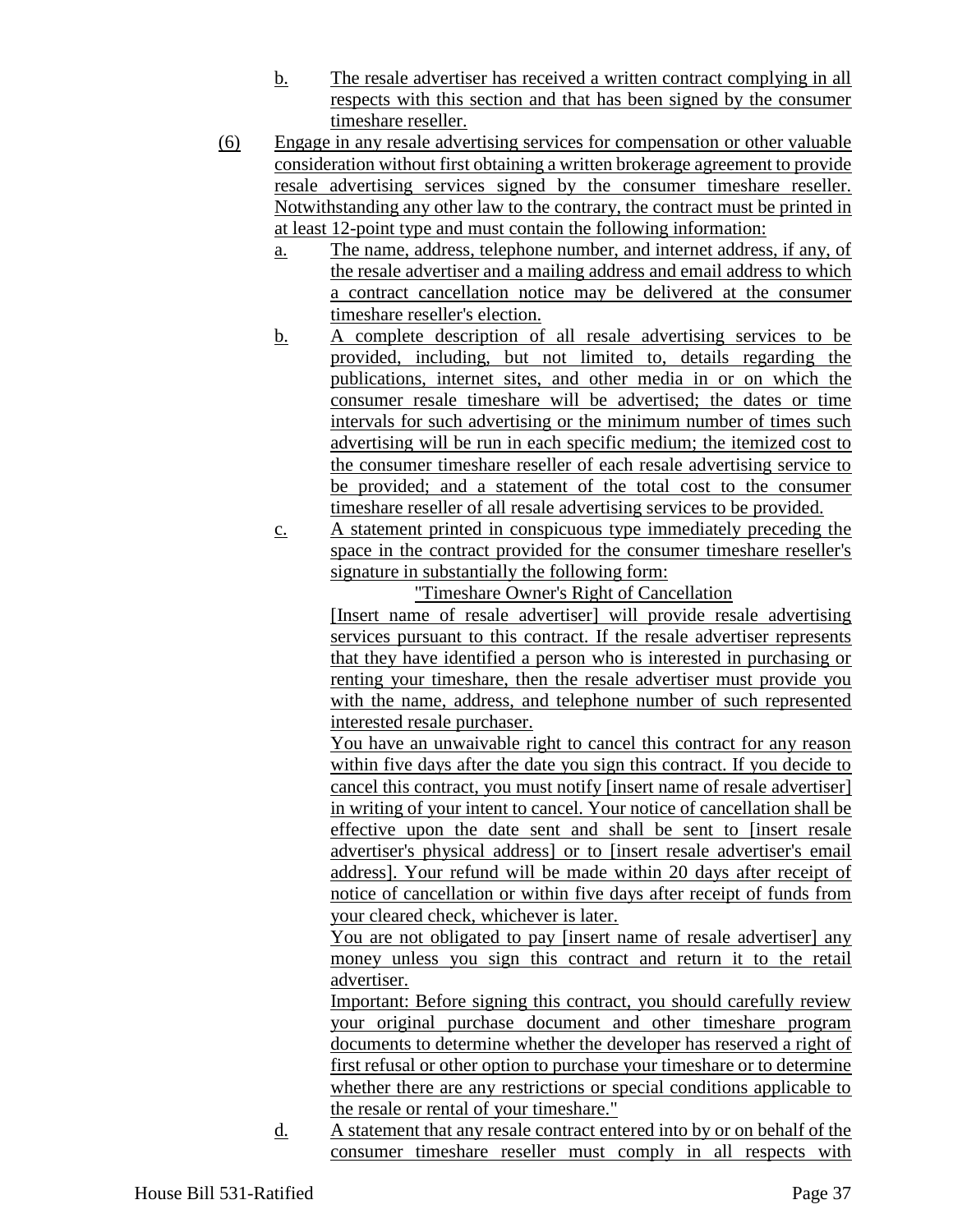G.S. 93A-65, including the provision of a five-day cancellation period for the prospective consumer resale purchaser.

- (7) Fail to honor any cancellation notice sent by the consumer timeshare reseller within five days after the date the consumer timeshare reseller signs the contract for resale advertising services.
- (8) Fail to provide a full refund of all money paid by a consumer timeshare reseller within 20 days after receipt of notice of cancellation or within five days after receipt of funds from a cleared check, whichever is later.

(d) If a resale service provider uses a contract for resale advertising services that fails to comply with the requirements of this section, the contract shall be voidable at the option of the consumer timeshare reseller for a period of one year after the date it is executed by the consumer timeshare reseller.

(e) Notwithstanding obligations placed upon any other persons by this section, it is the duty of a resale service provider to supervise, manage, and control all aspects of the offering of resale advertising services by any agent or employee of the resale service provider. Any violation of this section that occurs during that offering shall be deemed a violation by the resale service provider as well as by the person actually committing the violation.

(f) Providing resale advertising services with respect to a consumer resale timeshare in a timeshare property located or offered within this State, or in a multisite timeshare program registered or required to be registered to be offered in this State, including acting as an agent or third-party service provider for a resale service provider, constitutes operating, conducting, engaging in, or carrying on a business or business venture in this State.

(g) If a resale service provider also offers timeshare transfer services, the resale service provider must comply with G.S. 93A-68.

(h) Any violation of this section is an unfair or deceptive act or practice prohibited by G.S. 75-1.1.

# "**§ 93A-68. Timeshare transfer services.**

(a) In the course of advertising, marketing, promoting, offering, sale, or performance of any timeshare transfer services, no person shall do any of the following:

- (1) Engage in any timeshare transfer services for compensation, or the expectation of receiving compensation, without first obtaining a written timeshare transfer services agreement signed by the consumer timeshare reseller that complies with this section.
- (2) Fail to provide both the consumer timeshare reseller and the independent escrow agent required by this section with an executed copy of the timeshare transfer services agreement.
- (3) Advise, suggest, or assist with advising or suggesting that a consumer timeshare reseller cease making any payment of assessments, ad valorem real estate taxes, or any other sums imposed against the consumer resale timeshare, or any payment of any amounts due to a mortgagee or other lienor under a mortgage or other lien or encumbrance secured by the consumer resale timeshare.
- (4) Represent, expressly or by implication, that (i) a consumer timeshare reseller cannot or should not contact or communicate with the developer, managing entity, exchange company, mortgagee, or lienor or (ii) the developer, managing entity, exchange company, mortgagee, or lienor is prohibited from contacting or communicating with the consumer timeshare reseller.
- (5) Offer, obtain, negotiate, arrange, or assist with offering, obtaining, negotiating, arranging a timeshare transfer service that disposes of the consumer resale timeshare through foreclosure of the consumer resale timeshare for (i) the nonpayment of assessments, ad valorem real estate taxes,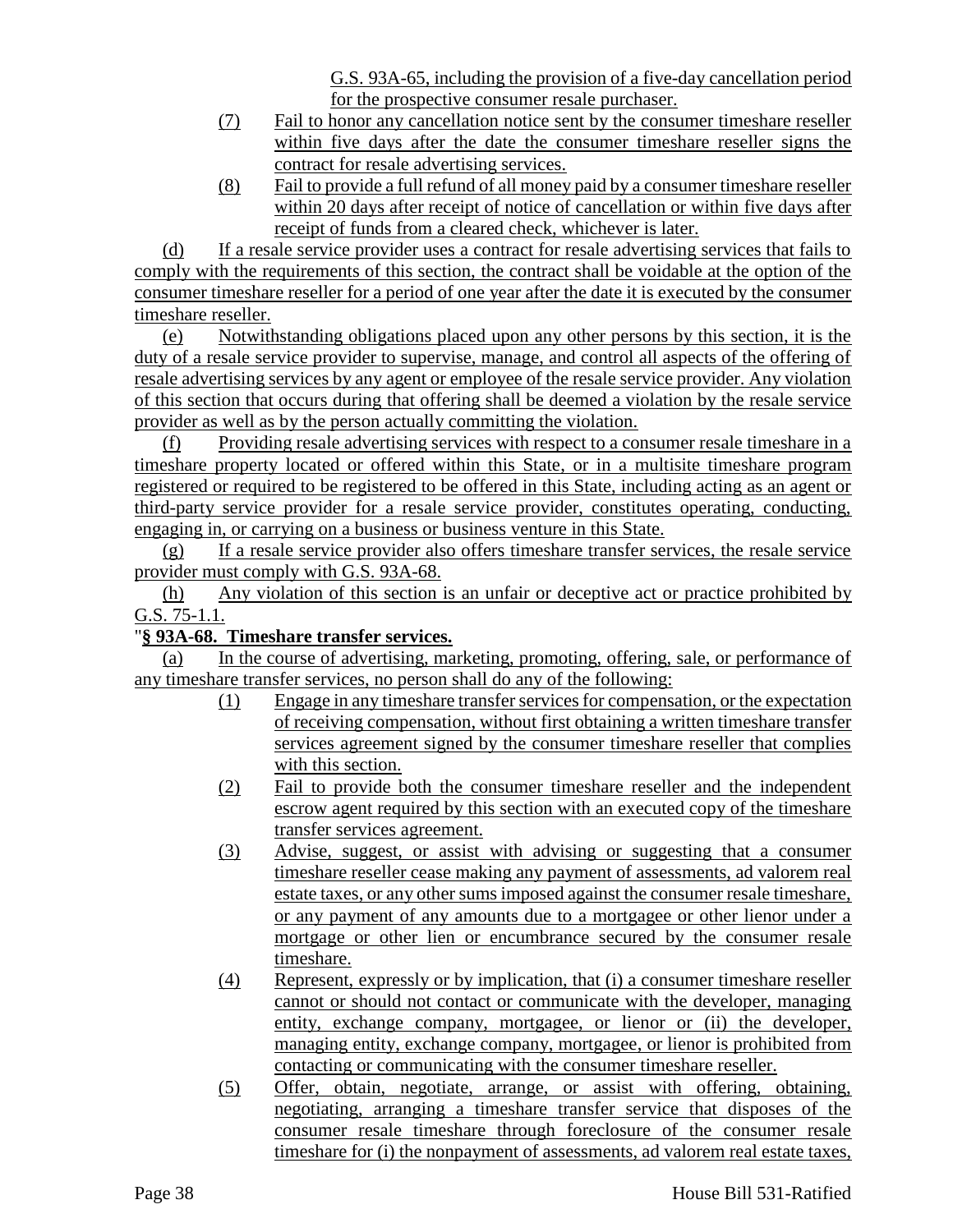or any other sums imposed against the consumer resale timeshare or (ii) nonpayment of amounts due to a mortgagee or other lienor under a mortgage or other lien encumbrance secured by the consumer resale timeshare.

(6) Charge or accept a fee for obtaining, negotiating, arranging, or assisting with obtaining, negotiating, or arranging the voluntary relinquishment of a consumer resale timeshare to a managing entity in lieu of payment of assessments or ad valorem real estate taxes.

(b) A consumer timeshare reseller has the right to cancel the timeshare transfer services agreement until midnight of the fifth day after the execution of the timeshare transfer services agreement. The consumer timeshare reseller may not waive this right of cancellation. Any oral or written declaration or instrument that purports to waive this right of cancellation is void. Cancellation under this section is without penalty, and the refund of all monies received by the transfer service provider shall be made within 20 days of demand therefor by the consumer timeshare reseller or within five days after receipt of cleared funds from the consumer timeshare reseller, whichever is later.

- (c) Each timeshare transfer services agreement shall contain the following:
	- (1) A statement that no fee, cost, or other compensation may be received by or paid to the transfer service provider before the delivery to the consumer timeshare reseller of written evidence that all promised timeshare transfer services have been performed, including:
		- a. Delivery to both the consumer timeshare reseller and the timeshare program managing entity of a copy of the recorded timeshare instrument or other legal document evidencing the transfer of ownership of or legal title to the consumer resale timeshare to the transferee, accompanied by the full name, address, and other known contact information for the transferee.
		- b. Delivery to the consumer timeshare reseller of a copy of the legal document executed by the vendor or obligee evidencing the mutually agreed upon termination of the timeshare instrument or timeshare loan obligation relating to the consumer resale timeshare.
	- (2) The name, address, current phone number, and current email address of the independent escrow agent required by this section.
	- (3) A specific, detailed description of each timeshare transfer service promised to be provided, including a statement of the last date by which each promised service will be fully performed, and including a statement that the transfer service provider will deliver to the consumer timeshare reseller written notice of the full performance of each timeshare transfer service, together with a copy of the legal document evidencing the completed performance of the service.
	- (4) The total cost to the consumer timeshare reseller of each timeshare transfer service promised to be provided pursuant to subdivision (3) of this subsection together with an itemized list of all of the fees and costs that comprise the total cost of that service.
	- (5) The terms or conditions of any refund, cancellation, exchange, or repurchase policy for a timeshare transfer service, including the circumstances under which a guaranteed or nonguaranteed, full or partial refund will be granted.
	- (6) A statement in conspicuous type that nonpayment of a timeshare loan obligation or assessment obligation may lead to a foreclosure action or other proceeding that could result in the loss of ownership of the timeshare and negative consequences for the consumer timeshare reseller's credit and tax liability.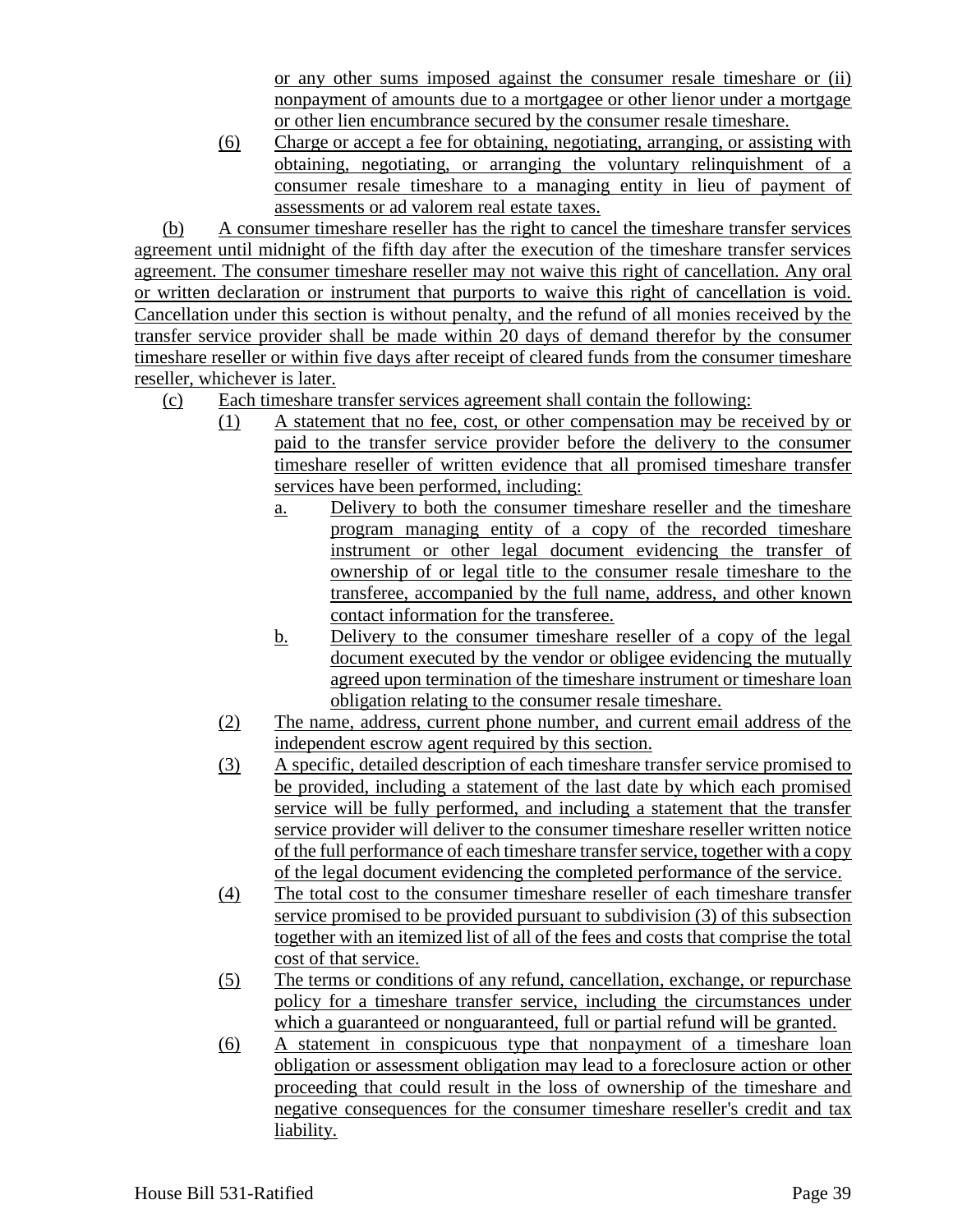(7) A statement in substantially the following form in conspicuous type immediately preceding the space in the timeshare transfer services agreement provided for the consumer timeshare reseller's signature:

"[Insert transfer service provider name] has agreed to provide you with timeshare transfer services under this timeshare transfer services agreement. After those services have been fully performed, the transfer service provider is obligated to provide you with written notice of full performance and a copy of the recorded instrument or other legal document evidencing the transfer or assignment of your timeshare, the termination of your timeshare contract, or the release from a timeshare loan or assessment obligation. Any fee or other compensation paid by you under this agreement before full performance by [Insert transfer service provider name] must be held in escrow by the escrow agent specified in this agreement, and the transfer service provider is prohibited from receiving any such fee or other compensation until all promised timeshare transfer services have been performed.

# Timeshare Owner's Right of Cancellation

You have an unwaivable right to cancel this agreement for any reason within five days after the date you sign this agreement. If you decide to cancel this contract, you must notify [insert name of transfer service provider] in writing of your intent to cancel. Your notice of cancellation shall be effective upon the date sent and shall be sent to [insert name and mailing address of transfer service provider] or to [insert transfer service provider's email address]. Your refund will be made within 20 days after receipt of notice of cancellation or within five days after receipt of funds from your cleared check, whichever is later.

IMPORTANT: It is recommended that you contact your developer, managing entity, mortgagee, or lienor before signing this agreement. Your developer, management entity, mortgagee, or lienor may be willing to negotiate a payment plan, restructure your debt obligation, or accept the transfer of your timeshare free of charge."

(d) If the timeshare transfer services to be provided include relief to be obtained from the consumer timeshare reseller's managing entity, mortgagee, or lienor, the timeshare transfer service provider may not do the following:

- (1) Request or receive payment of any fee or other consideration until the consumer timeshare reseller has executed a written agreement between the consumer timeshare reseller and the consumer timeshare reseller's managing entity, mortgagee, or lienor incorporating the offer of relief the timeshare transfer service provider obtained from the managing entity, mortgagee, or lienor.
- (2) Fail to disclose, on a separate page, in conspicuous type, substantially the following statement at the time the timeshare transfer service provider furnishes the consumer timeshare reseller with the written agreement specified in subsection (c) of this section, the following:

"Important Notice

This is an offer of relief we obtained from your [insert name of managing entity, mortgagee, or lienor]. You may accept or reject the offer. If you reject the offer, you do not have to pay us for this service. If you accept the offer, you will have to pay us [insert total amount] for this service."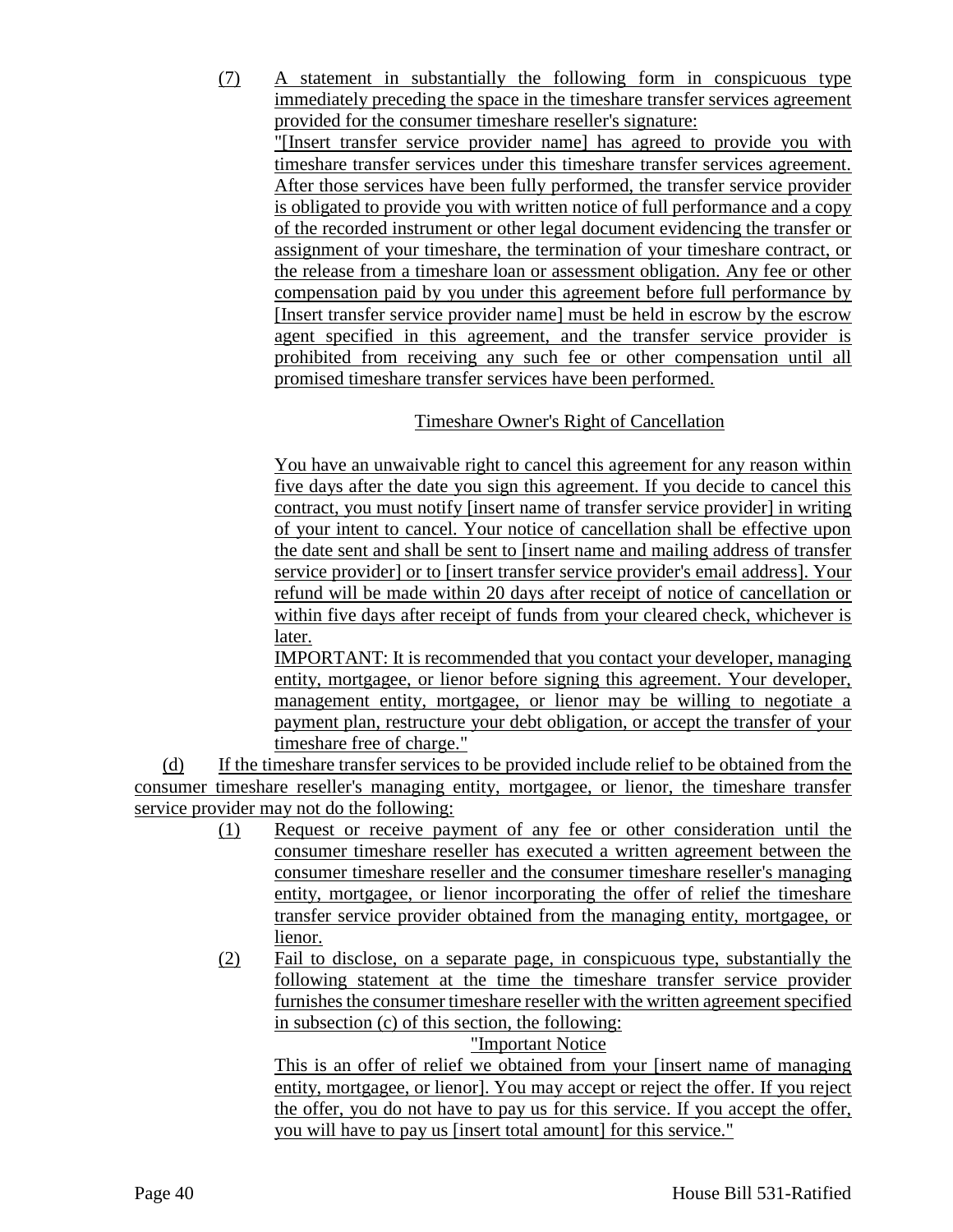(e) Before entering into any timeshare transfer services agreement, a person providing timeshare transfer services shall establish an escrow account with an independent escrow agent for the purpose of protecting the funds or other property of consumer timeshare resellers required to be escrowed by this subsection. The independent escrow agent shall maintain the escrow account only in such a manner as to be under the direct supervision and control of the independent escrow agent. The independent escrow agent shall have a fiduciary duty to each consumer timeshare reseller to maintain the escrow account in accordance with good accounting practices and to release the consumer timeshare reseller's funds or other property from escrow only in accordance with this section.

(f) All funds that are received from or on behalf of a consumer timeshare reseller under a timeshare transfer services agreement shall be deposited into the escrow account. A fee, cost, or other compensation that is due or that will be paid to the transfer service provider must be held in the escrow account until the transfer service provider has fully complied with all of the obligations under the timeshare transfer services agreement and this section.

- (g) The funds required to be escrowed may only be released from escrow as follows:
	- (1) On the order of the transfer service provider upon presentation of an affidavit by the transfer service provider that all promised timeshare transfer services have been performed as set forth in the timeshare transfer services agreement, including delivery to both the consumer timeshare reseller and the timeshare program managing entity of either, as applicable: (i) a copy of the recorded instrument or other legal document evidencing the transfer of ownership of or legal title to the consumer resale timeshare to the transferee or (ii) a copy of the legal document executed by the vendor or obligee evidencing the termination of the timeshare instrument or timeshare loan obligation relating to the consumer resale timeshare.
	- (2) To a managing entity to pay any assessments, transfer fees, or other moneys owed with respect to the consumer resale timeshare or to pay a governmental agency for the purpose of completing and perfecting the transfer.

(h) The independent escrow agent shall retain all timeshare transfer services agreements, escrow account records, and affidavits received pursuant to this subsection for a period of five years.

(i) A transfer service provider, an agent or third-party service provider for the transfer services provider, or an independent escrow agent who intentionally fails to comply with the provisions of this subsection concerning the establishment of an escrow account, deposits of funds into escrow, withdrawal therefrom, and maintenance of records is guilty of a Class E felony.

(j) The provisions of this section that apply to transfer service providers do not apply to any of the following:

- (1) A resale broker who offers timeshare transfer services to a consumer timeshare reseller, so long as the resale broker complies in all respects with the provisions of Article 1 of this Chapter.
- (2) An attorney who is licensed in this State and a member in good standing or a title insurer or agent licensed in this State in good standing who offers timeshare transfer services to a consumer timeshare reseller.
- (3) A mortgagee or servicer or lienor, or agent or contractor of a mortgagee or servicer or lienor, to the extent that any of them offers timeshare transfer services to an obligor related to a mortgage, lien, or other encumbrance of a mortgagee, servicer, or lienor against the obligor's timeshare.

(k) This section shall not apply to the transfer of ownership of a consumer resale timeshare from a consumer timeshare reseller to the developer or managing entity of that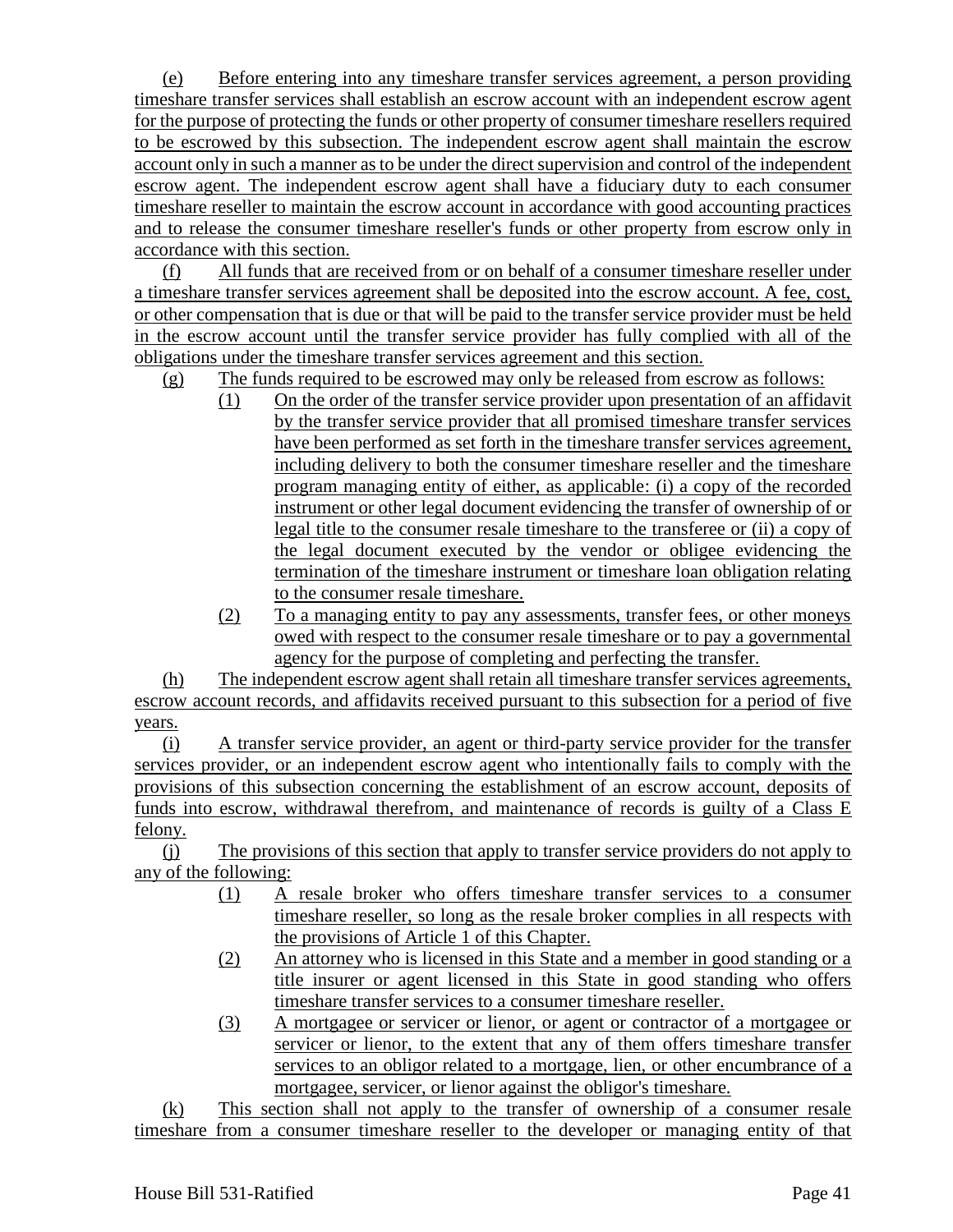timeshare program unless and only to the extent the transfer includes the assistance of a transfer service provider.

(*l*) Only an attorney licensed in this State or any person authorized to perform nonjudicial foreclosures pursuant to this Article may offer services to a consumer timeshare reseller in connection with an involuntary transfer, or proposed involuntary transfer, of a consumer resale timeshare.

(m) Notwithstanding obligations placed upon any other persons by this section, it is the duty of a transfer service provider to supervise, manage, and control all aspects of the offering of timeshare transfer services by any agent or employee of the transfer service provider. Any violation of this section that occurs during such offering shall be deemed a violation by the transfer service provider as well as by the person actually committing the violation.

(n) Providing timeshare transfer services with respect to a consumer resale timeshare in a timeshare property located or offered within this State, or in a multisite timeshare program registered or required to be registered to be offered in this State, including acting as an agent or third-party service provider for a transfer service provider, constitutes operating, conducting, engaging in, or carrying on a business or business venture in this State.

(o) An owner, managing entity, or developer may bring an action for injunctive relief and recover their reasonable attorneys' fees and costs against a timeshare service provider for a violation of this section.

(p) Upon a consumer timeshare reseller's request, the developer or managing entity shall provide information regarding relinquishment or other disposition options of the consumer timeshare reseller's timeshare available to the timeshare reseller through the developer or managing entity, if available.

(q) Any violation of this section is an unfair or deceptive act or practice prohibited by G.S. 75-1.1.

## "**§ 93A-69. Timeshare program extensions.**

(a) Unless the timeshare declaration specifically provides a lower percentage, the vote or written consent, or both, of at least sixty-six percent (66%) of all eligible voting interests present in person or by proxy at a duly noticed, called, and constituted meeting of the owners may, at any time, extend the term of the timeshare program. If the term of a timeshare program is extended pursuant to this section, all rights, privileges, duties, and obligations created under applicable law or the timeshare declaration continue in full force to the same extent as if the extended termination date of the timeshare program were the original termination date of the timeshare program.

(b) Unless the timeshare declaration specifically provides for a lower quorum, the quorum for the timeshare owners' association meeting to extend the timeshare program is fifty percent (50%) of all eligible voting interests in the timeshare program.

(c) The owners' association meeting held pursuant to subsection (a) of this section may be held at any time before the termination of the timeshare program.

(d) The managing entity may determine that any voting interest that is delinquent in the payment of more than two years of assessments is ineligible to vote on any extension of the timeshare program unless such delinquency is paid in full before the vote.

(e) A proxy for a vote to extend a timeshare program pursuant to this section is valid for up to three years and is revocable unless the proxy states it is irrevocable.

(f) If an extension vote or consent pursuant to this section is proposed for a timeshare project of a multisite timeshare program located in this State, the proposed extension is effective only if the person authorized to make additions or substitutions of accommodations and facilities pursuant to the timeshare declaration also approves the extension.

## "**§ 93A-69.1. Timeshare program terminations.**

(a) Unless the timeshare declaration provides otherwise, the vote or written consent, or both, of sixty percent (60%) of all voting interests in a timeshare program may terminate the term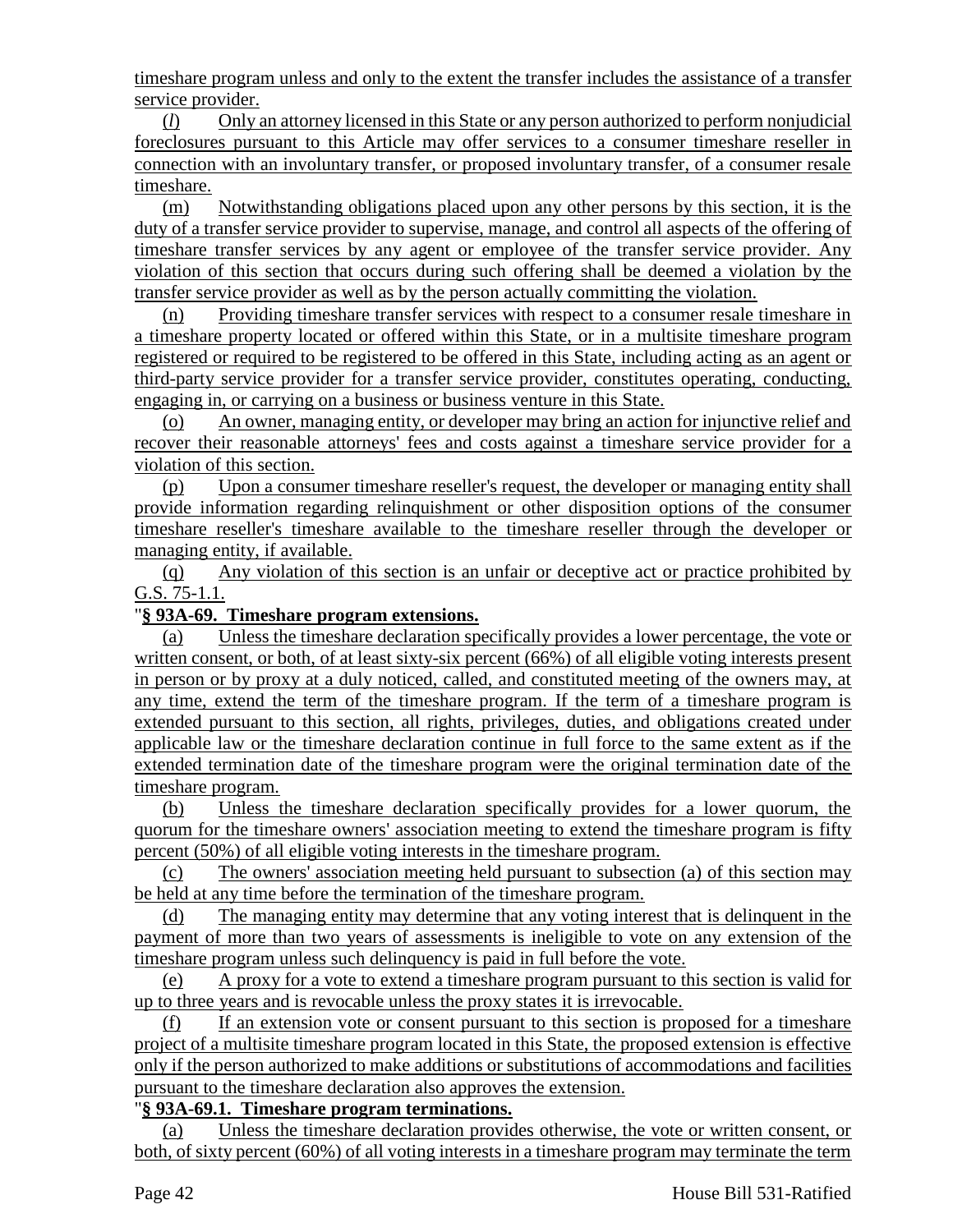of the timeshare program at any time. If a timeshare program is terminated pursuant to this section, the termination has immediate effect pursuant to applicable law and the timeshare declaration as if the effective date of the termination were the original date of termination.

(b) If the timeshare property is managed by a timeshare owners' association that is separate from any underlying owners' association, the termination of a timeshare program does not change the corporate status of the timeshare owners' association. The timeshare owners' association continues to exist only for the purposes of concluding its affairs, prosecuting and defending actions by or against it, collecting and discharging obligations, disposing of and conveying its property, collecting and dividing its assets, and otherwise complying with this subsection.

(c) After termination of a timeshare program, the managing entity or the board, if there is a timeshare owners' association, shall serve as the termination trustee, and in a fiduciary capacity may bring an action in partition on behalf of the tenants in common in each former timeshare property or sell the former timeshare property in any manner and to any person who is approved by a majority of all tenants in common. The termination trustee shall have all other powers reasonably necessary to effect the partition or sale of the former timeshare property, including the power to maintain the property during the pendency of any partition action or sale.

(d) All reasonable expenses incurred by the termination trustee relating to the performance of its duties pursuant to this section, including reasonable attorneys' fees and other professionals, must be paid by the tenants in common of the former timeshare property subject to partition or sale proportionate to their respective ownership interests.

(e) The termination trustee shall adopt reasonable procedures to implement the partition or sale of the former timeshare property and comply with the requirements of this section.

(f) If a timeshare program is terminated in an underlying property regime and the underlying property regime is not simultaneously terminated, a majority of the tenants in common in each former timeshare unit present and voting in person or by proxy at a meeting of tenants in common conducted by the termination trustee, or conducted by the board of the owners' association of the underlying property regime, if the owners' association managed the former timeshare property, shall designate a voting representative for the timeshare unit and file a voting certificate with the owners' association for the underlying regime. The voting representative may vote on all matters at meetings of the owners' association for the underlying regime, including termination of the underlying regime.

(g) Unless the timeshare declaration provides otherwise, this section applies only to a timeshare program that has been in existence for at least 25 years as of the effective date of the termination vote or consent.

(h) If a termination vote or consent is proposed for a timeshare project of a multisite timeshare program located in this State, the proposed termination is effective only if the person authorized to make additions or substitutions of accommodations and facilities pursuant to the timeshare instrument also approves the termination."

**SECTION 2.(a)** G.S. 47C-1-103 reads as rewritten:

# "**§ 47C-1-103. Definitions.**

In the declaration and bylaws, unless specifically provided otherwise or the context otherwise requires, and in this chapter:

- (24) "Time share" means a "time share" "timeshare" as defined in G.S. 93A-41(9).G.S. 93A-41(34).
- …."

…

- **SECTION 2.(b)** G.S. 53-244.030 reads as rewritten:
- "**§ 53-244.030. Definitions.**

For purposes of the Article, the following definitions apply:

…